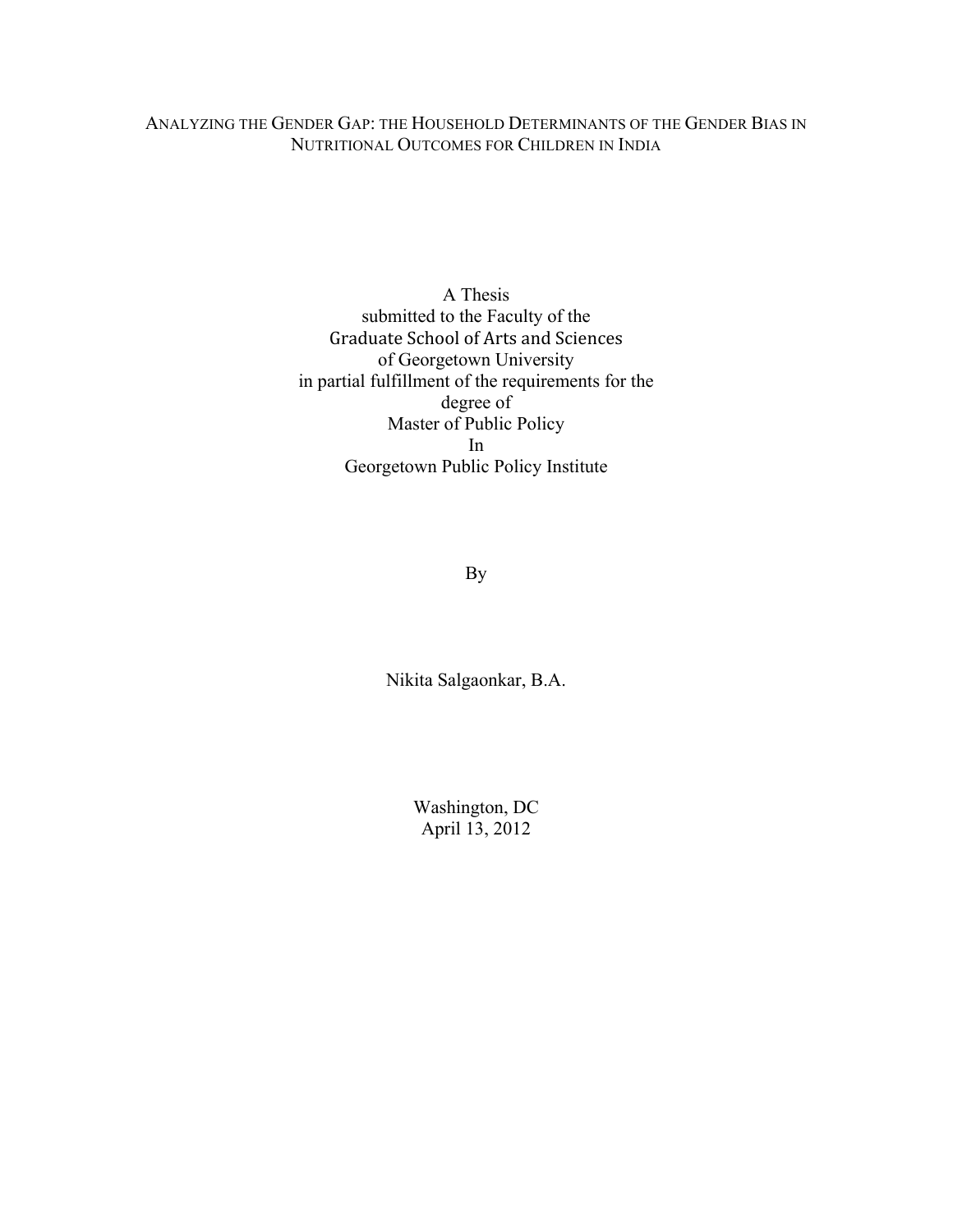## ANALYZING THE GENDER GAP: THE HOUSEHOLD DETERMINANTS OF THE GENDER BIAS IN NUTRITIONAL OUTCOMES FOR CHILDREN IN INDIA

Nikita Salgaonkar, B.A

Thesis Advisor: Omar Robles, Ph.D.

### ABSTRACT

This paper examines the inter-household gender bias in nutritional outcomes for children in India. Previous studies look at similar relationships and find there to be a multitude of cultural and social factors that influence gender bias within the household. This analysis differs in its usage of a household fixed effects model and its inclusion of households from both rural and urban areas. This study analyzes data from the National Family Health Survey (NHFS) 2005- 2006. This method limits the sample to households with only two children, one son and one daughter. This study found there to be differences in the household determinants based on whether the household was located in an urban or rural area. This analysis shows a statistically significant effect of improving the gender bias for rural households located nearby an Anganwadi center. For urban households, mother's body mass index is a statistically significant indicator for a decreased gender bias. When further analyzing only those households with disadvantaged girls, access to media also became a statistically significant influence on improving the gender bias. These results suggest Anganwadi centers and the strengthening of maternal health programs could deeply benefit girls' nutrition levels within the household. Additionally, social messages through media could further improve this gender bias. The focus of these programs, however, should differ for urban and rural households, considering the differences they have in determinants of the gender bias.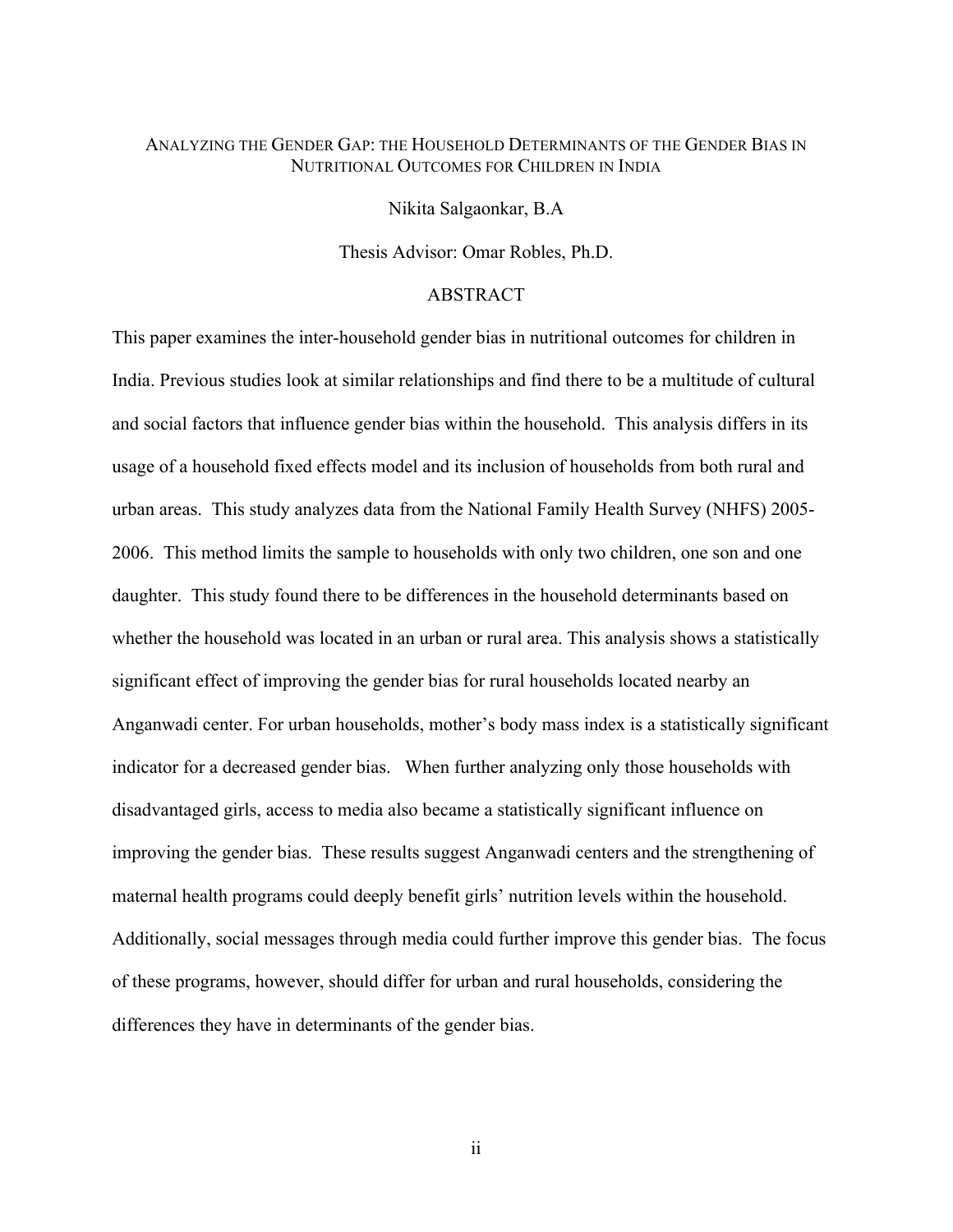# **Acknowledgements**

Thanks to my family and friends who continuously offered their support through this thesis process.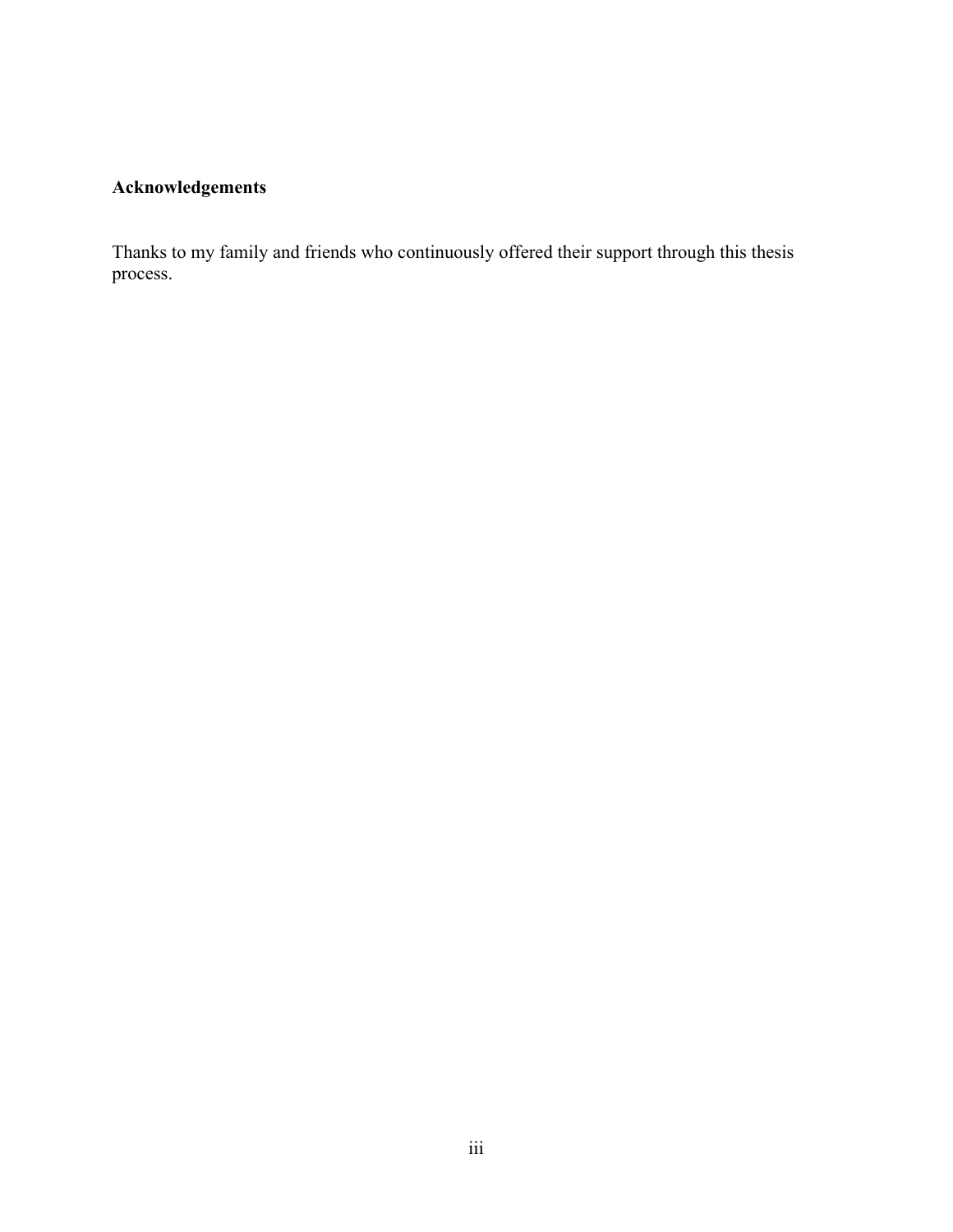# Table of Contents: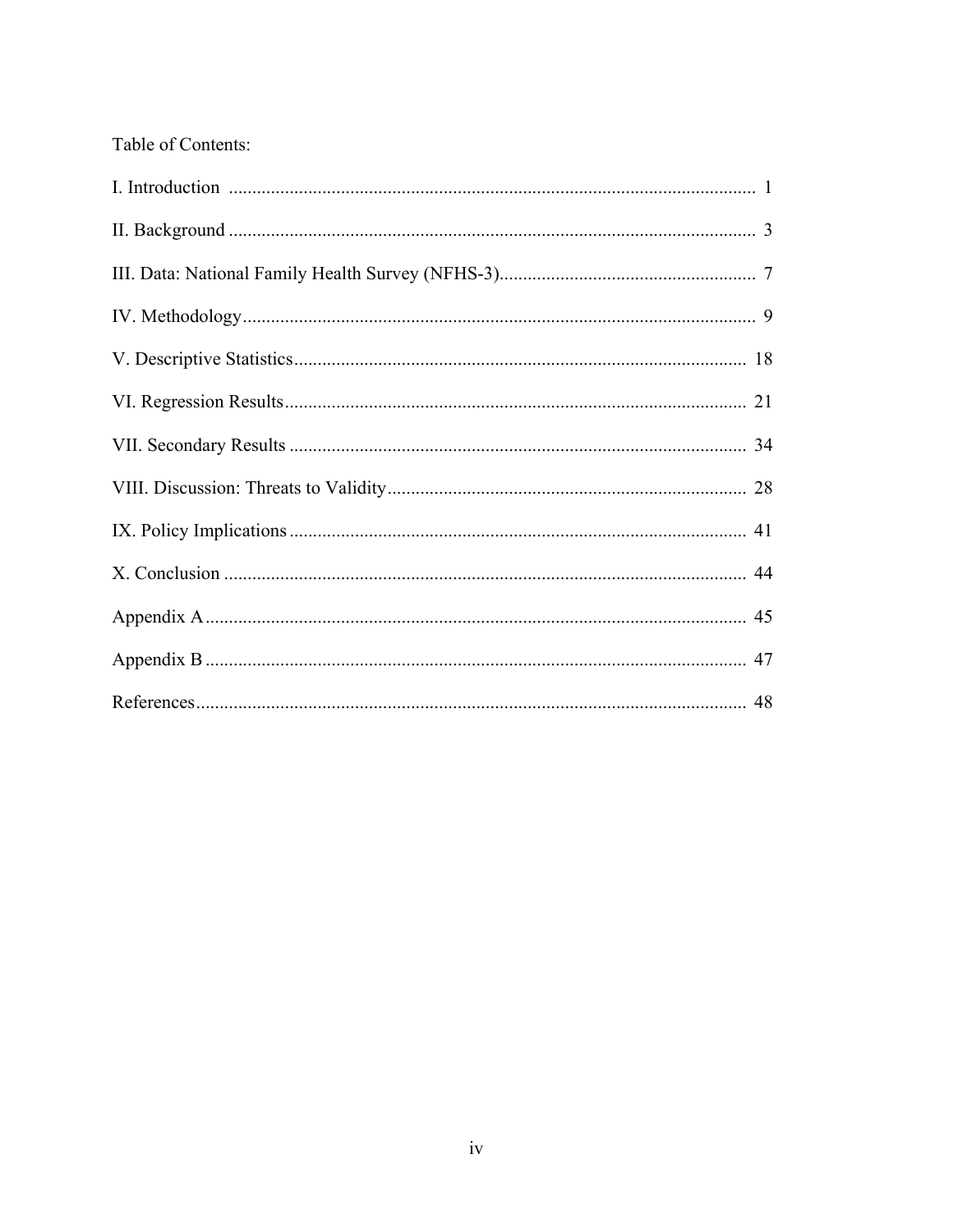### **I. INTRODUCTION**

In 1990 Amartya Sen famously claimed that the world was without 100 million " missing women", as measured by the unbalanced sex ratios. India, in particular, has been criticized for its increasing imbalance in gender ratio over the last 40 years. In 1961 there were 97.5 girls to every 100 boys. By 2011 this number drastically fell 6% to 91.4 girls to 100 boys. Compared to Western countries, with ratios of 105 girls to 100 boys on average, India is lagging far behind. Many suspect that the gender imbalance is due to India's status as a developing country, however there is reason to believe there are factors other than poverty contributing to this problem. Firstly, India's per capita income has been increasing while the divide in the sex ratio widens. Secondly, Sub-Saharan African countries have similar ratios to Western, developed countries, despite being less economically developed. The fact that mortality rates are significantly higher for women than men shows evidence that at all ages India's societal boy preference causes this gender imbalance (Sen, 1990).

Promoting gender equality is considered "smart economics," and is essential to the economic and social development of India. (World Development Report, 2011) It has been shown that improving years of education in women has a greater wage effect than for men, making it a more efficient method of improving the economy (Schultz, 2002). Additionally when women have good health and access to education, they are able to enter the labor force and provide added wages to their households, increasing total income levels (World Development Report, 2011).

Women's equality also extends into social benefits for the family. When women have more control in the household decision-making process, their children have better health and education outcomes (Fantahun, Berhane, Wall, Byass, Hogberg 2007). Even more directly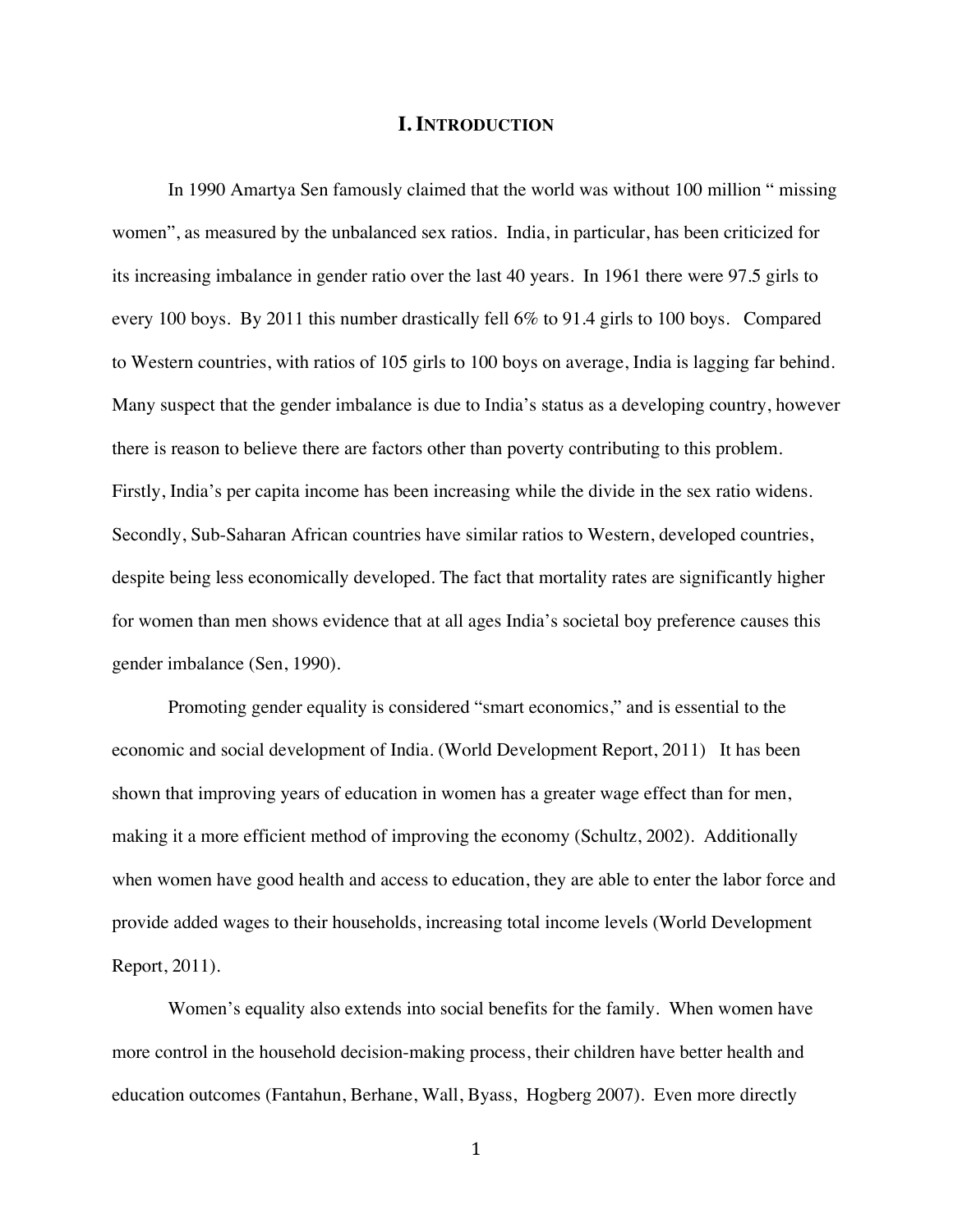related, poor nutritional status of the mother is shown to be significant as a cause of low birth weight in babies. If gender inequality is manifesting itself through depriving girls, they will grow up to be malnourished mothers who give birth to unhealthy and less productive children. (Sen and Osmani, 2003)

Furthermore, analysis of countries with an excess number of males shows these countries are more prone to national and international violence. Young, uncommitted men are often involved in these acts of violence and this problem is exacerbated in countries with low sex ratios. (Hudson and Den Boer, 2005)

India has a great deal to gain in economic and social development through the improvement of their skewed sex ratio resulting from societal son preference. This paper analyzes the possible mothers' and household characteristics that affect the household nutritional gap, one manifestation of the gender bias in India.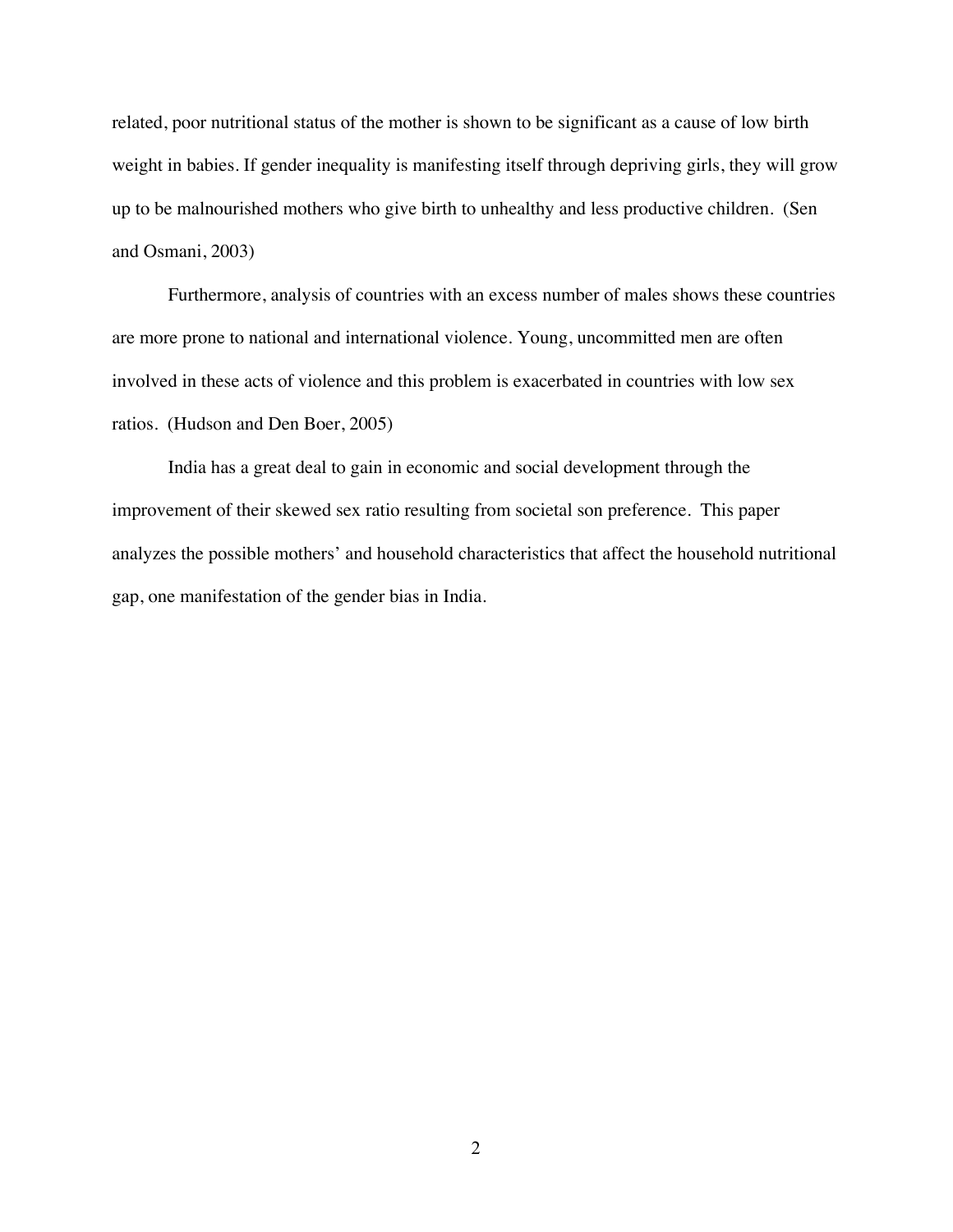### **II. BACKGROUND**

India's extremely low sex ratio is often linked to the excessive deaths of young girls below the age of five (Oster, 2009). The 2011 World Development Report calculates 500,000 " excess deaths," measured by calculating the number of females that would not have died had they been living in a developed country in 2008. (World Development Report, 2011) This is double the number of excess female deaths in Sub–Saharan Africa. Boy preference in the household is an explanation for this bias in gender ratios, and thus the high death rates among girls. Studies on fertility trends have shown women with two sons are far less likely to have any additional children than women with two daughters, proving that this preference exists (Arnold, Choe, Mutharayappa, and Roy, 1997).

Theorized reasons for this son preference include a combination of economic and social reasons that improve the utility for the household (Friedman, Hechter and Kanazawa, 1994). Son preference occurs more prominently when males are considered an economic asset to the household in their contribution to labor and wages, as is the case in Northern India where predominately men are required to work on the farm. On the contrary, sex ratios have been persistently lower than South India, where women are far more utilized on the rice paddies (Kishore, 1993). Additionally, India has particular cultural customs, such as dowry and the patriarchic system, which add to the sons' economic benefits. Families with sons receive dowry payments from their daughter-in-law's family. The patriarchic system dictates that sons remain in their parent's household, and thus may serve as their caretakers in their old age (Vassoff  $\&$ Vlassoff, 1980). Additionally there are social benefits in the practice of the son carrying on the family name, and often inheritance of the land (Dyson and Moore, 1983).

One way this son preference has manifested itself in the household is through poor health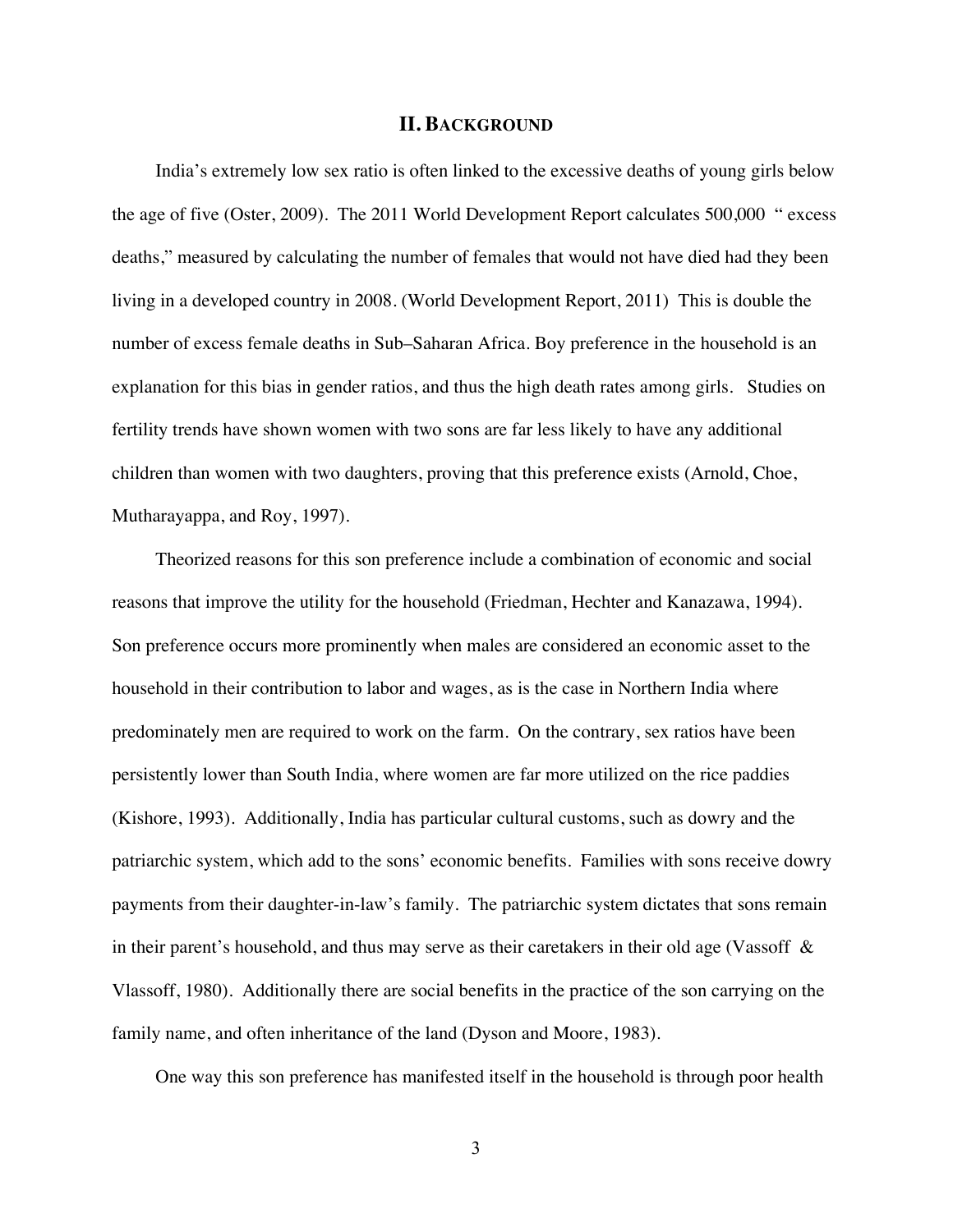outcomes for girls. Studies have shown boys are more likely to receive medical attention than girls, particularly greater access to vaccinations, which is a major cause of female mortality at a young age (Oster, 2006). A study on rural households in Maharashtra showed that sons received higher preference even when controlling for type of illness and birth order of the child. Parents were more likely to travel further to care for sons as opposed to daughters, and families spent more money on sons' healthcare than daughters' (Ganatra and Jirve, 1994, Das Gupta, 1987). Even improved access to healthcare didn't translate into more equal health outcomes. Oster shows that initial improved access to vaccines actually increases the gender difference, because boys will tend to receive the benefit of the vaccine at first. Then, as it becomes more inexpensive, girls will begin to receive them. This is further supported by the fact that the gender difference in vaccinations is even greater for women who verbally expressed a greater son preference (Oster, 2009).

Discrimination exists in many aspects of family life, including basic nourishment. In a study done in rural Punjab, Das Gupta finds that boys were more often given milk, and nutrient and fat-rich foods as opposed to girls. Additionally, girls born into families that already had daughters were shown to especially face nutritional neglect (Das Gupta, 1987). A more recent study, using data from all across India, has shown the same result, that girls with older sisters are far more likely to suffer from nutritional stunting than boys born in the same circumstances (Pande, 2003). This type of nutritional discrimination may even start as early as breastfeeding, where there is evidence that boys are breast fed for a longer time than girls, thus receiving many more nutrients during the early, crucial stages of development (Barcellos, Carvalho, and Lleras-Muney 2010). However, this may be true because parents quickly wean their daughters off breast milk in the hopes of a consecutive pregnancy producing a son. In this case, nutritional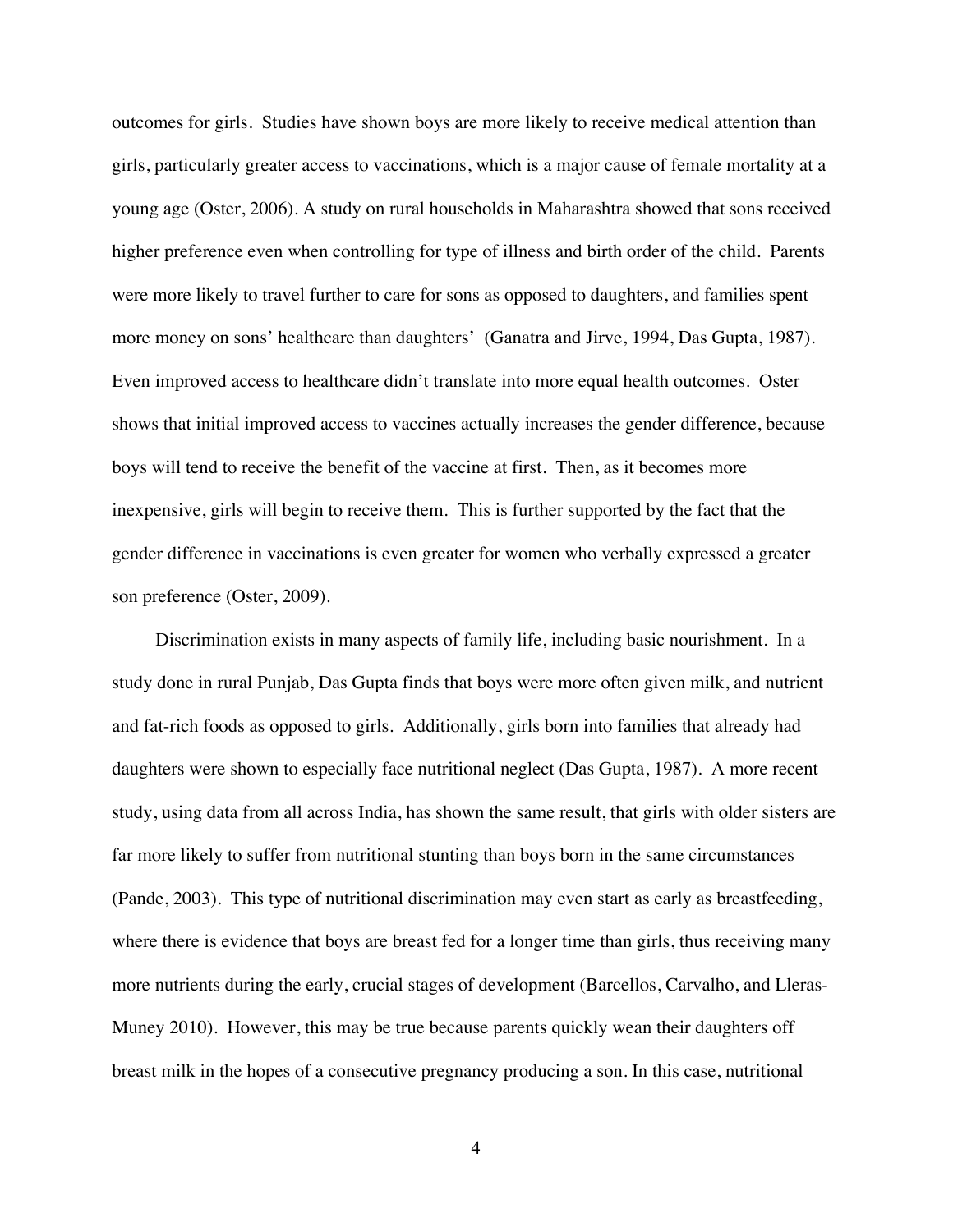neglect is not on purpose, but is still the consequence of son preference (Kuziemko and Jayachandran, 2009). Whether caused by differences in healthcare allocation, decisions made by the parents, or the secondary effects of son preference, nutritional differences prove to be a sufficient indicator of discrimination in the household.

Most studies concerning the gender bias in health have focused on the existence of a health bias, and proving its causality. Research that observes household determinants of gender bias reports ambiguous results. Mother's literacy has shown to improve the gender bias in nutrition (Pal, 1999. Borooah, 2005). However, other studies have shown that in Indian states with higher literacy rates, such as Punjab, boy preference and girl discrimination are even higher (Das Gupta, 1987). Mother's employment and income also have ambiguous effects. When using women's answers to the question of their ideal family composition, women's employment and income were shown to be significant, until controlling for social customs. Once caste and religion were added into the regression, employment of women became insignificant. Also, importantly, it was shown that access to media continued to have a significant affect on boy preference, even when controlling for societal norms (Pande, 2007).

This analysis builds off of Pande's (2007) previous work to understand key household determinants of boy preference. This paper will analyze the gap in nutritional outcomes as a measure for the amount of bias in a household instead of Pande's approach, which uses survey answers of mother's response to ideal number of boys. Nutritional outcomes are the direct manifestation of gender inequality in the household, and may reveal cases where women do not explicitly state boy preference, yet where it is still occurring in the household. The household characteristics of boy preference in India are important because, despite economic growth, banning dowries, changing property law, and banning sex determination by ultrasound, the sex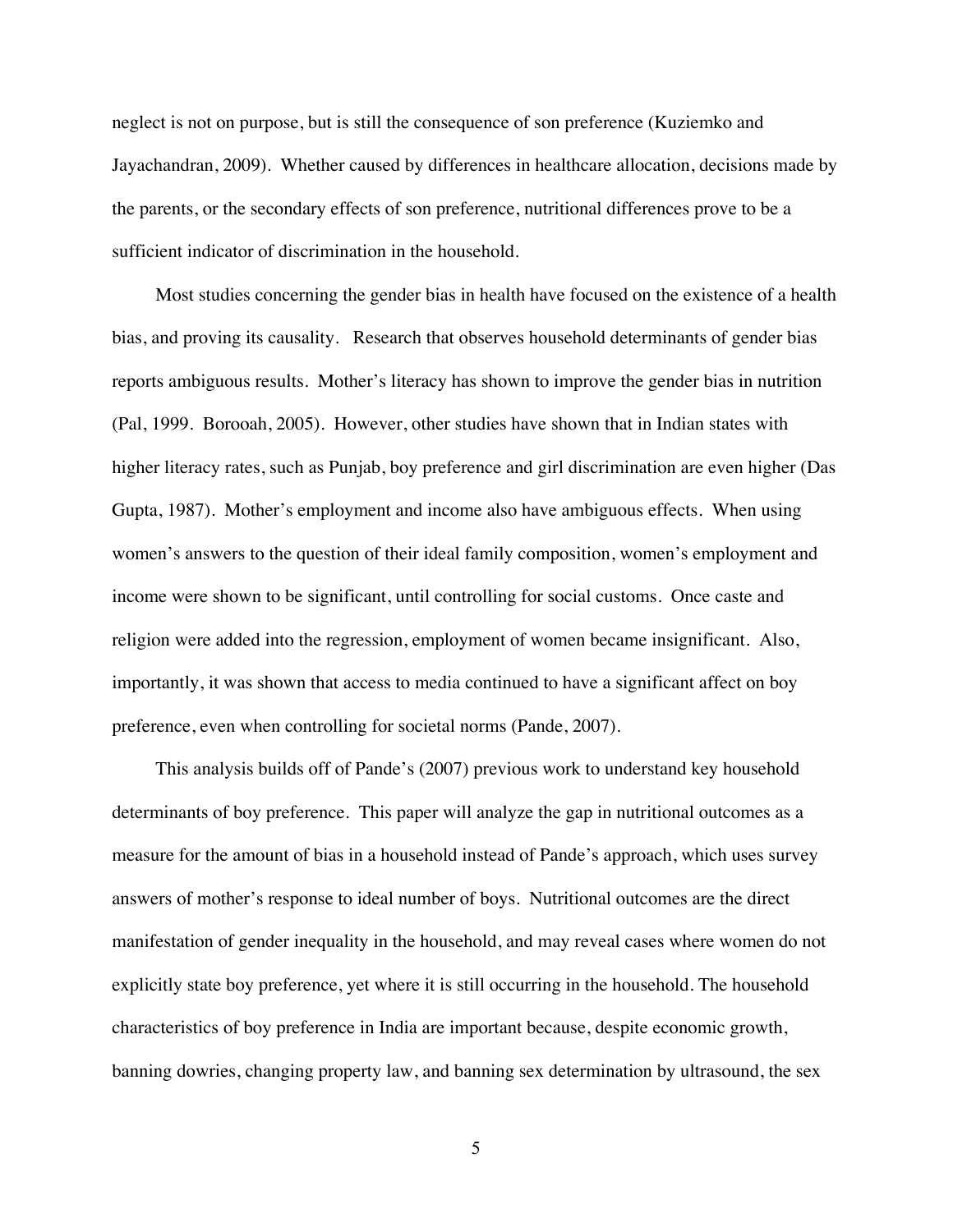ratio has been continuously falling (Irudaya, Sudha and Rajan, 1999). Furthermore, this problem is prevalent throughout rich, poor, urban, and rural parts of the country, and has even spread to those states previously admired for their gender equality (Basu, 1999). Gender discrimination due to boy preference is a deeply rooted economic and cultural problem requiring analysis to determine appropriate policy actions.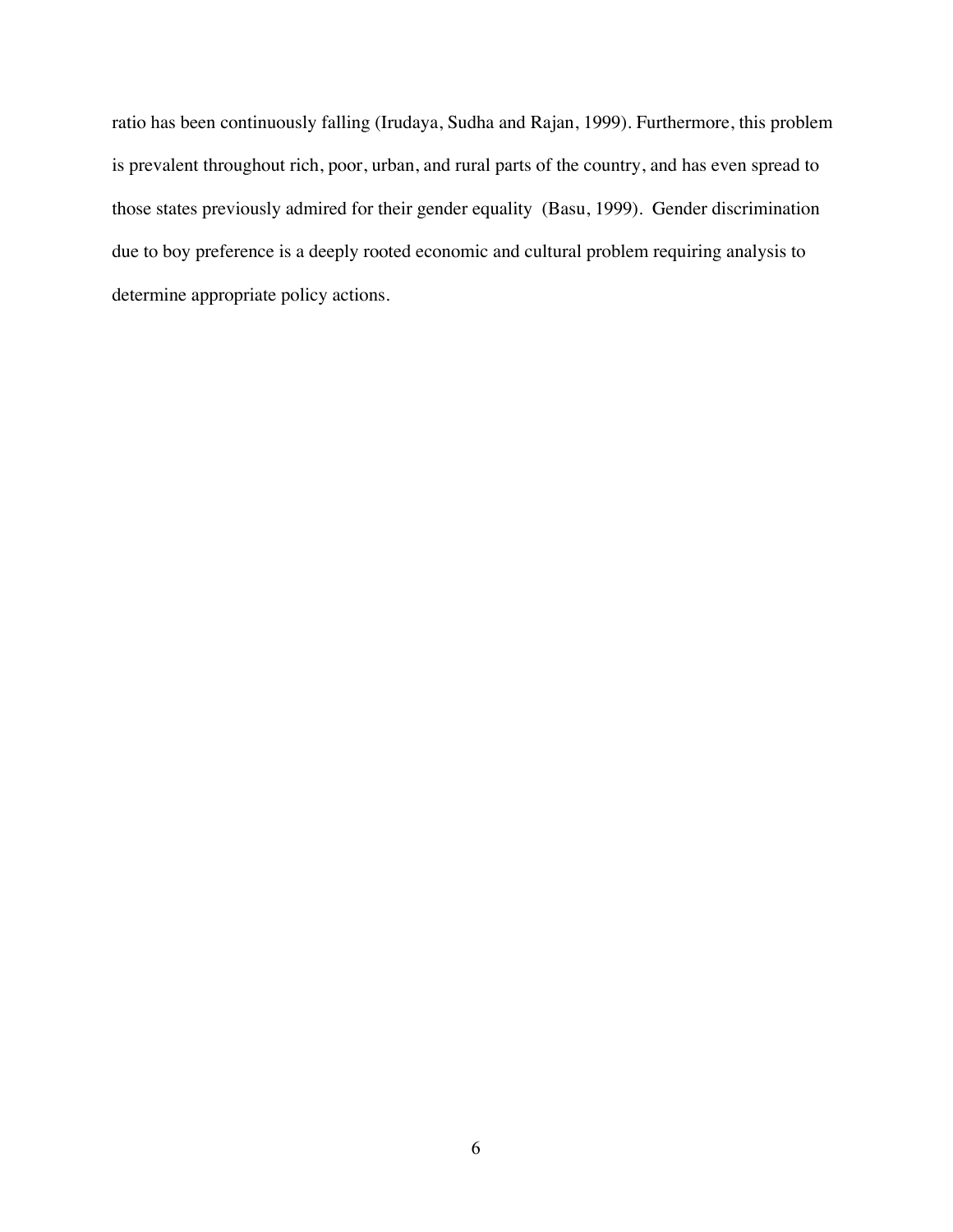### **III. DATA: NATIONAL FAMILY HEALTH SURVEY (NFHS-3)**

This analysis uses data from the third version of the National Family Health Survey (NFHS-3). This is a household survey that provides data on indicators of population, health, and education throughout India. It uses multilevel stratified and systemic sampling to collect data in both urban and rural areas of the state. Data covers every member of the household and gathers detailed measures of village characteristics, household characteristics, education indicators, and health indicators. NHFS-3 is a type of Demographic and Health Survey (DHS) which is available on the Measure DHS website.

The NFHS-3 surveyed 230,000 women aged 15-49 and men age 15-54 from December 2005- August 2006. Nutritional, or anthropometric, measurements were recorded for all children born in the five years preceding the survey who were listed in the Household Questionnaire. This round of NFHS well represents all children from all the households chosen to survey, improving the quality of data and analysis that can be conducted.

This analysis utilized limited the sample to households with only two children, both under five years old (so as to have their anthropometric measurements), one son and one daughter. These limitations allow this analysis to use a household fixed effects model to control for any unobservable factors that affect the gender bias. It was also required to further limit to households where the mother is a respondent, thus enabling the measurement of specifically mother's characteristics. This sample will be observed across both rural and urban households.

Trained surveyors measured all children to obtain height and weight data in sample households, improving the accuracy of the anthropometric measures. However, there may be missing data in anthropometric measures, either because the child was not at home at the time of the health investigator's visit or because the mother refused to allow the child to be weighed and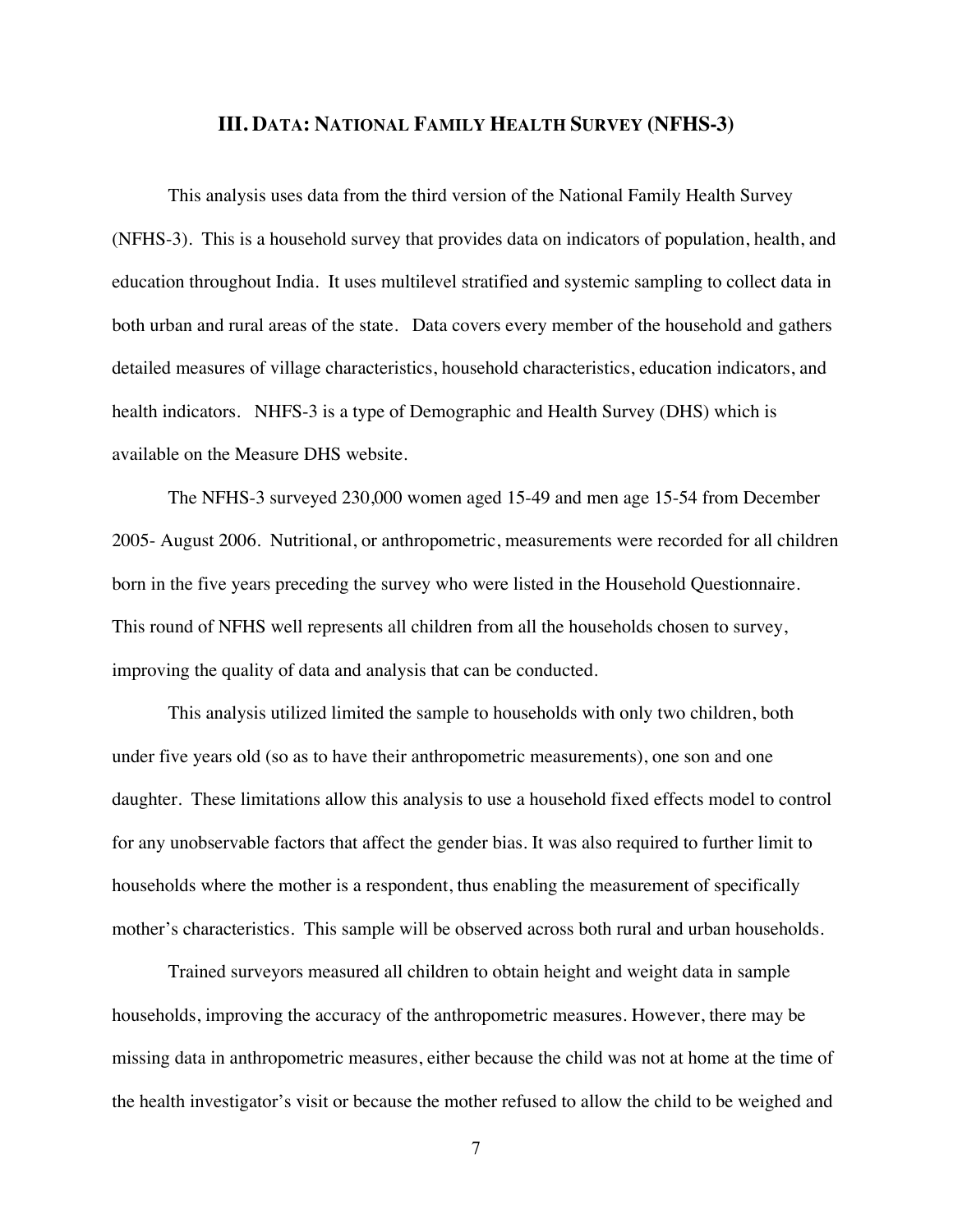measured. Only 9 percent of the children under age five have nutrition measures missing from the data set. The reason for not being able to measure is accounted for in the data. Also excluded from the analysis are eligible children whose month and year of birth were not known. In addition, the stunting, height to age, measure this study utilizes, height to age, is sensitive to misreporting due to the lack of knowledge of children's ages (NFHS-3 website).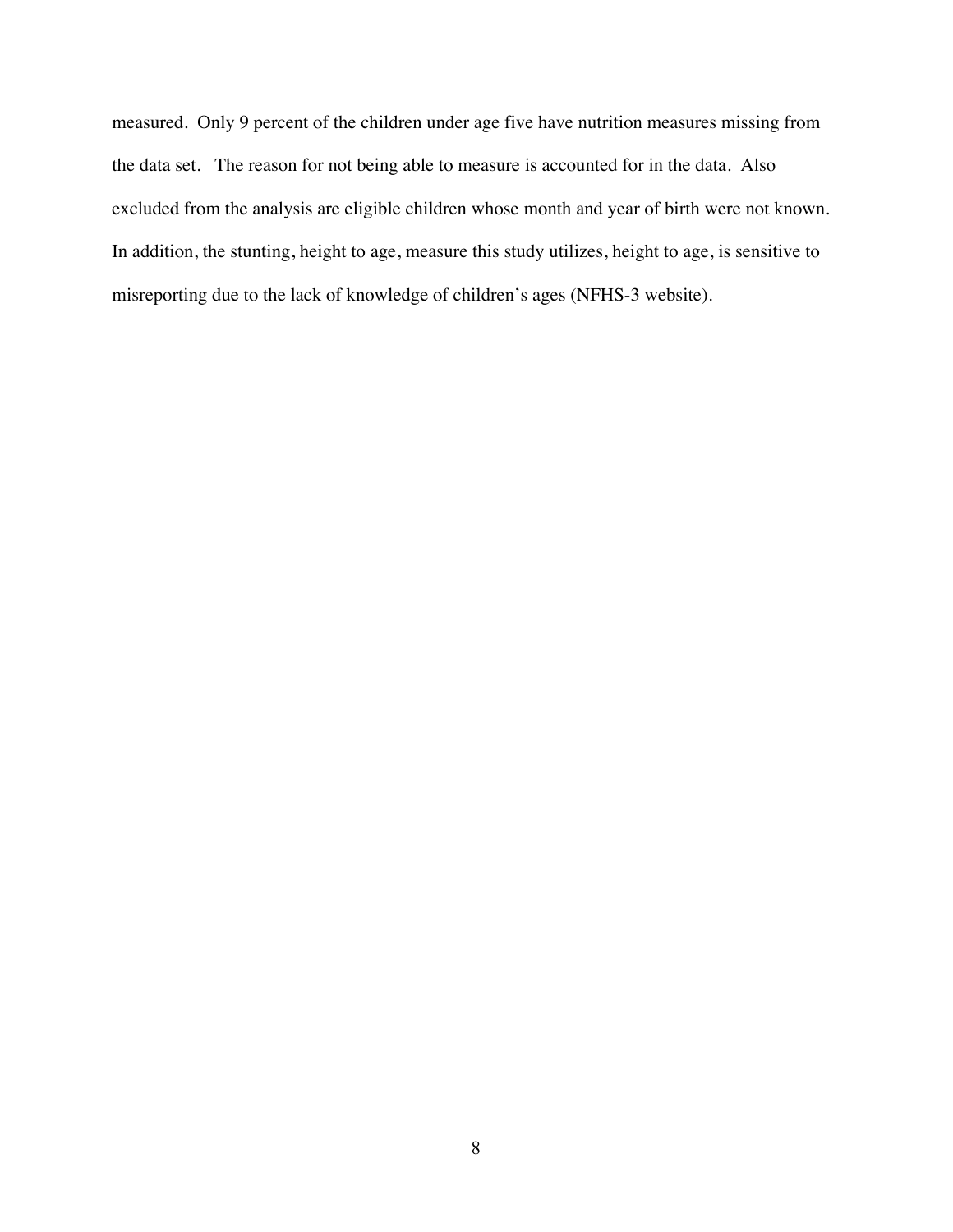#### **IV. METHODOLOGY**

Determinates of the household that have the greatest effect on gender bias will be measured using a household fixed effects regression analysis. The dependent variable of interest is the difference in the son's and daughter's nutrition levels within a household, used as a measure of gender bias within the household. This regression looks specifically at both biological and mothers' and household characteristics that have shown evidence of causing the gender gap.

Nutrition is a useful measure in understanding the gender bias in health because it shows the effects of daily neglect on the part of the family. According to the World Health Organization, it reflects inequitable distribution of food and the lack of medical attention when sick. Height for age, or stunting, is an appropriate measure because it is indicative of the longterm cumulative effects of malnutrition and neglect. (Cogill, 2001)

The model being used is a household fixed effects model:

**Y***u=* **(Height z score** *<sup>i</sup>* **– Height z score***-i* **)**

**Y**<sub>u=</sub> $\alpha$  + *mother's characteristics* $β_{1i}$  ++ *family structure* $β_2$  + *household characteristics***β3u +** *Region* **β4 +** *Household fixed effects***β5u +** *u*

The dependent variable in this model will measure the gap in height to age, or stunting, levels between the son and daughter in the household. This allows for the unobservable characteristics for the household to be taken into account, strengthening the understanding of all household characteristics that can affect the gender bias.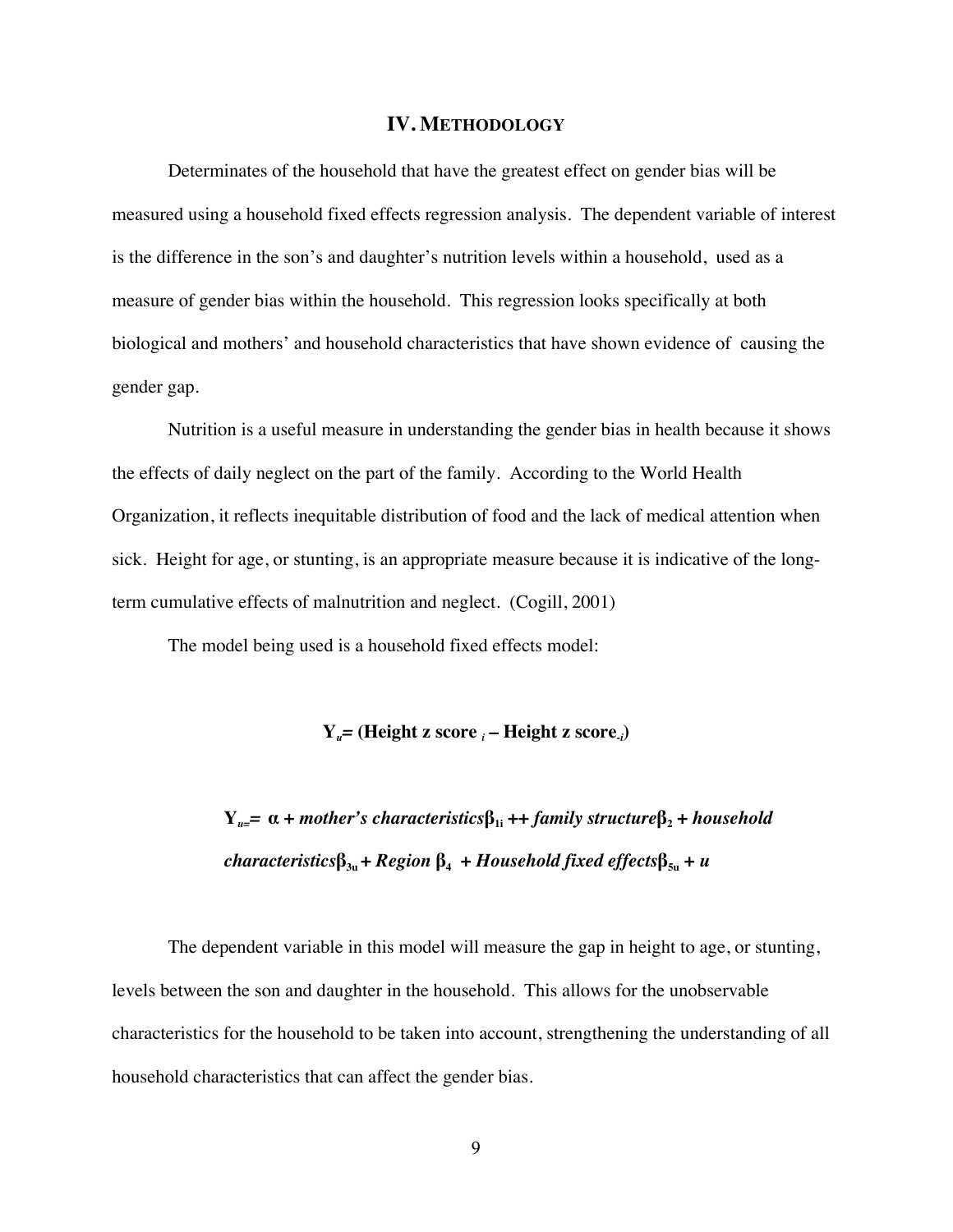This analysis focuses in on the effects of mother's characteristics, family structure, and household characteristics that can affect gender bias in the household. One weakness of this method is that certain legal factors, such as inheritance laws, that have been shown to influence the boy preference, cannot be controlled for. Additionally, this analysis does not look directly at village development characteristics that may also affect the gender bias. However, these can be accounted for in the measurement of some household characteristics, such as access to healthcare (Pande, 2007).

### **Dependent Variables**

## **Y***u=* **(Height z score** *<sup>i</sup>* **– Height z score***-i* **)**

The dependent variable will measure the difference in stunting levels by gender, in a specific household. NFHS measures nutrition as per World Health Organization conventions; it lists the Z score, or how many standard deviations a child is from the median height for age of a reference population. This reference is based on the U.S National Center for Health Statistics. The larger the difference in Z scores, the greater the gender bias in that household. The dependent variable is interval-ratio variable and the model is an Ordinary Least Squares (OLS) regression.

Stunting, or chronic malnutrition, highlights whether there has been continuous neglect or mistreatment of the children, in terms of nutrition. It also shows a lack of health treatment for infections, which can further diminish nutrition.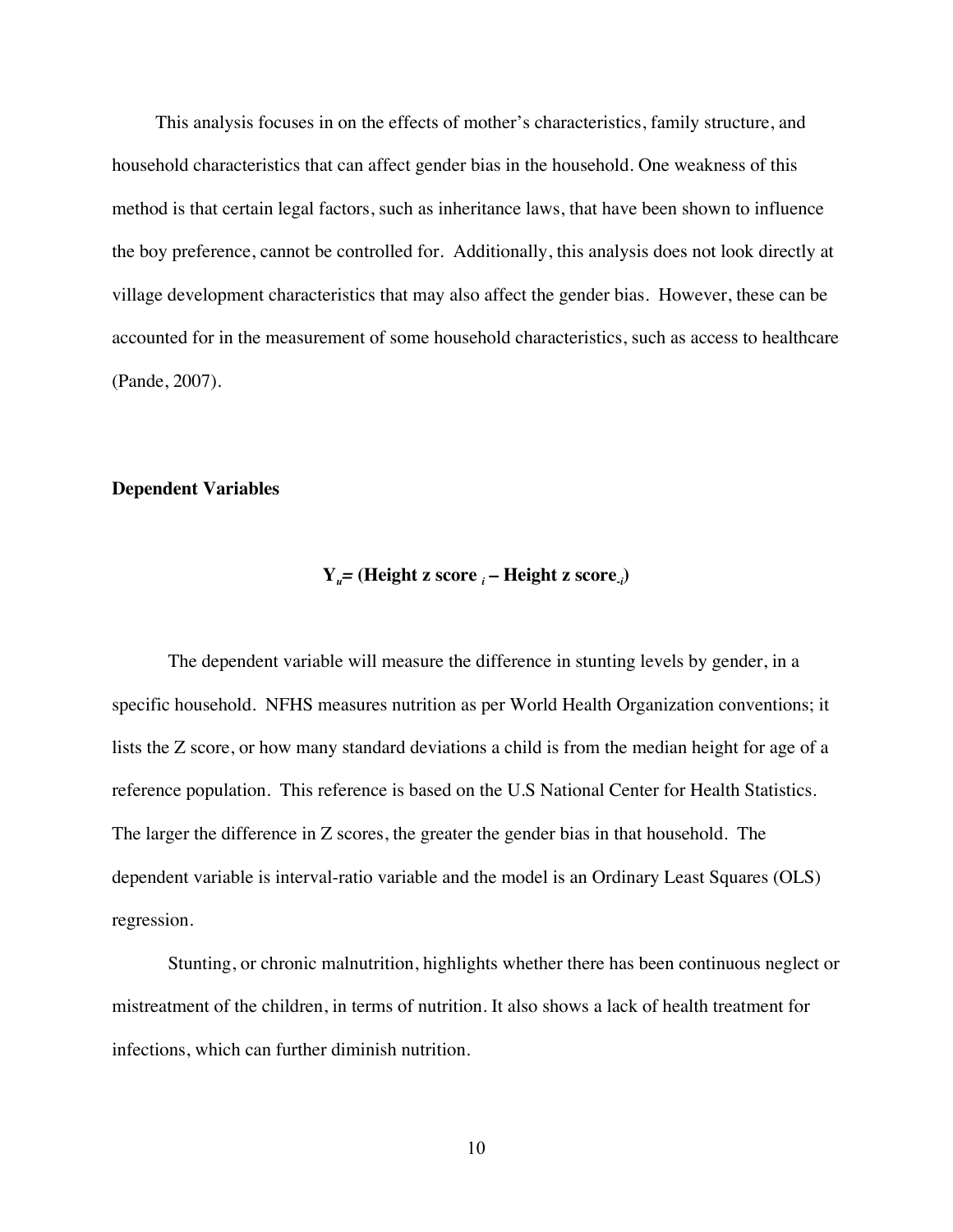The interpretation of this variable is based in the sign and magnitude. A positive sign means that the gender gap in stunting disfavors girls in the household and the larger the magnitude of the coefficient, the larger the gap.

### **Independent Variables**

Since this analysis serves as a broad analysis of all household characteristics that may affect the gender bias in nutrition, there are many independent variables of interest. They can be divided into three types: Mother's characteristics, family structure, and household characteristics.

### *Mother's Characteristics*

Access to media is a variable that may improve behaviors towards girls in the household. This analysis accounts for whether the mother has occasional or frequent access to media. Access to media is measured by compiling data on frequency of radio and television use. The introduction of television has been shown to decrease the mothers' reported boy preference in the household. Additionally, even when controlling for village development, media remained a significant and substantive factor in affecting the level of boy preference in the household (Pande, 2007). This is likely due to greater exposure to the outside world and modernized values and behaviors (Oster, 2007). Thus, access to media is likely to positively influence the household in equalizing the gender gap in nutrition.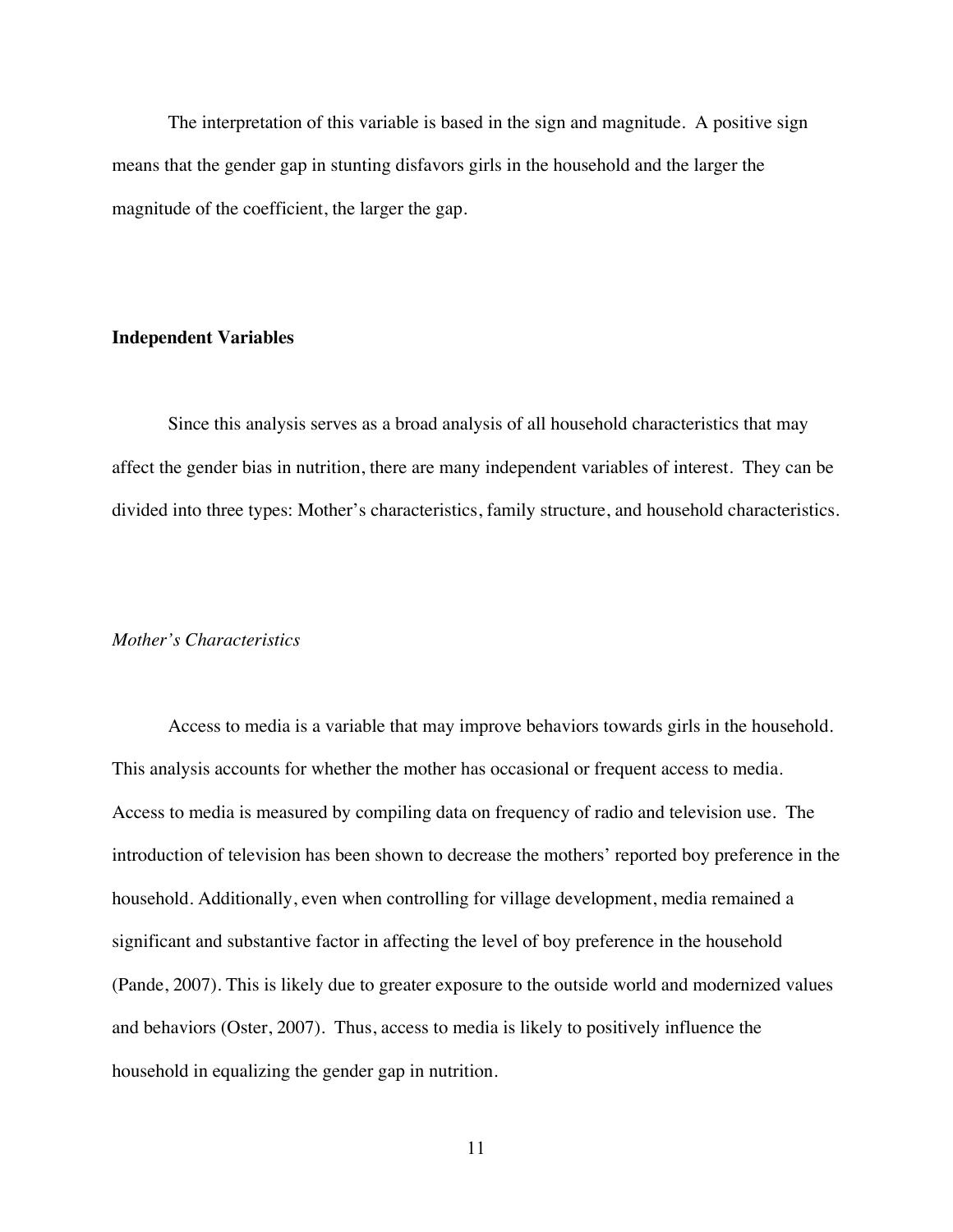Mother's educational attainment, more specifically whether she has obtained primary education, above primary, or no education, is another key variable of interest. However, it is difficult to hypothesize the effects of mother's educational attainment on the gender gap in nutrition within the household. Though it has shown, across countries, to improve health outcomes for children, it is difficult to create a causal link, because higher educational attainment is also associated with better socioeconomic indicators (Desai, Soumya, 1998). Micro levels studies have shown that literacy rates in women greatly improve the nutritional balance in the family, however this may not always be the case (Borooah, 2004). However, research has also shown mother's education to have a significant effect on boy preference, particularly when mothers have higher than primary schooling (Pande, 2007). On the other hand, as circumstantial evidence, rural Punjab, one of the most literate states in the country, has the worst gender ratios. It was demonstrated that households in which mothers have more education were actually more likely to discriminate between sons and daughters. (Das Gupta, 1987)

Variables that measure the mother's power and role in decision making in the household are important because the mother's autonomy and decision-making power often has positive affects on the education and health outcomes of the children (Fantahun, Berhane, Wall, Stig Byass, & Hogberg, 2007). Thus, mothers' attainment of her own money has been hypothesized to positively affect daughters. When mothers have more economic control in the household this may heighten the economic desire for daughters because of mothers understanding that woman can actually contribute to the household. However, this does not seem to be true in Punjab, where women have an important role in the labor force, yet still have a strong gender bias. This is because women, although working, do not have the decision making power (Das Gupta, 1987). Once again, it is ambiguous how this variable will affect the gender bias.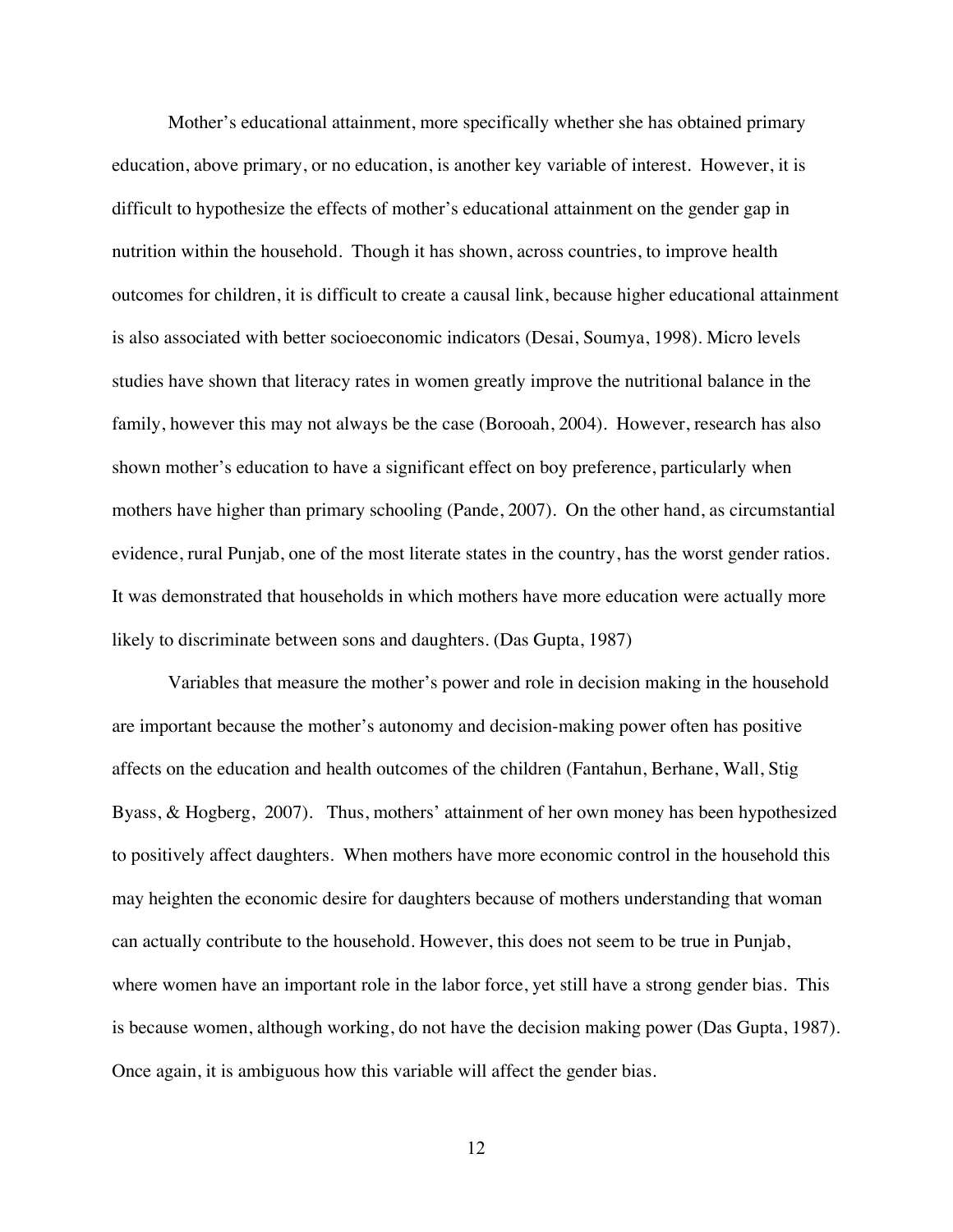Next, certain characteristics of the mother need to be controlled for, including age at first birth and health, or body mass index (BMI), of mother. Undernourished mothers give birth to lower birth weight babies (Rahman, 1993). Thus, BMI of the mother can have a direct effect on the nutrition levels of her children. Mother's age at first birth is included as a biological and medical proximate determinant of child mortality, as a maternal factor that has been shown to influence child's health (Mosley and Chen 1984).

Family planning practices should also be included in the regression, such as whether or not the mother has used contraceptives and if she has ever terminated a child. Although this says little about her preferences, since these could be forced by her husband, it aids in understand the household preference for ideal family composition.

#### *Family structure*

Whether the female is the first born of the two children is controlled for as a measure of birth order. Previous research has shown this to be a crucial factor in determining whether or not there will be a gender bias, and how large it is. Often it is the third and fourth girls who are treated poorly, and face the highest probability of child mortality (Pande, 2003; Das Gupta, 1987). This points to a weakness in this study; the gender bias may not be straightforward to measure, because it often occurs in those households with more than two children.

 Household composition, whether an extended family or a nuclear family, can influence differences in the decision making power of the mother, particularly if the mothers are young. This can be measured by observing the number of household members. Because none of these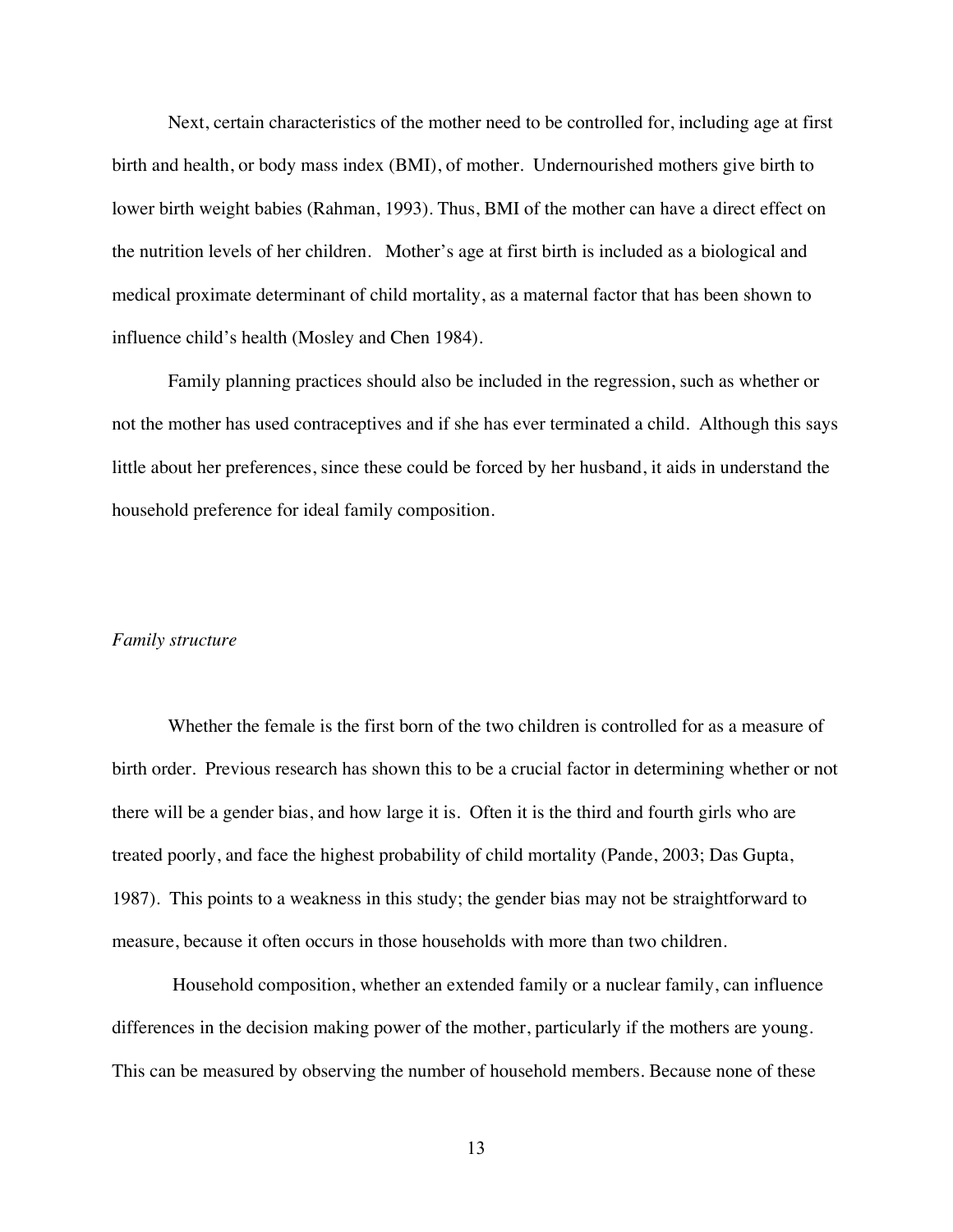households have more than two children, anything over four members could constitute an extended family. Often, in extended families, the older women, rather than the wife, may share the decision-making power with the husband (Barua & Kurz, 2001). The hypothesis, based on previous results, is that an increased number of family members would consequently increase the gender gap for nutrition in the household.

### *Household characteristics*

Household characteristics such as wealth, water source, religion, and access to health facilities also affect nutrition and the gender gap.

The effect of income, though commonly observed, remains uncertain. It is sometimes noted that increases in income will increase the overall nutritional outcomes of the children, thus eliminating the gender bias. Yet Punjab, one of the richest states in India, shows differences in nutrition based on gender (Das Gupta, 1987). To interpret the effects of income, variables were included that calculated wealth indices based on information on 33 household assets and housing characteristics such as ownership of consumer items, type of dwelling, source of water, and availability of electricity (IIPS, 2007). It is hypothesized that wealth index will not have a significant effect on the gender gap in nutrition. However, it may be true that richer families do have a lower nutrition gap considering that they would have enough economic means to buy enough food for everyone in the household.

Religion measures the effect it has on social and gender norms that promote the gender bias. Specifically, Hinduism supports the sons preference; a dead parent's soul can only attain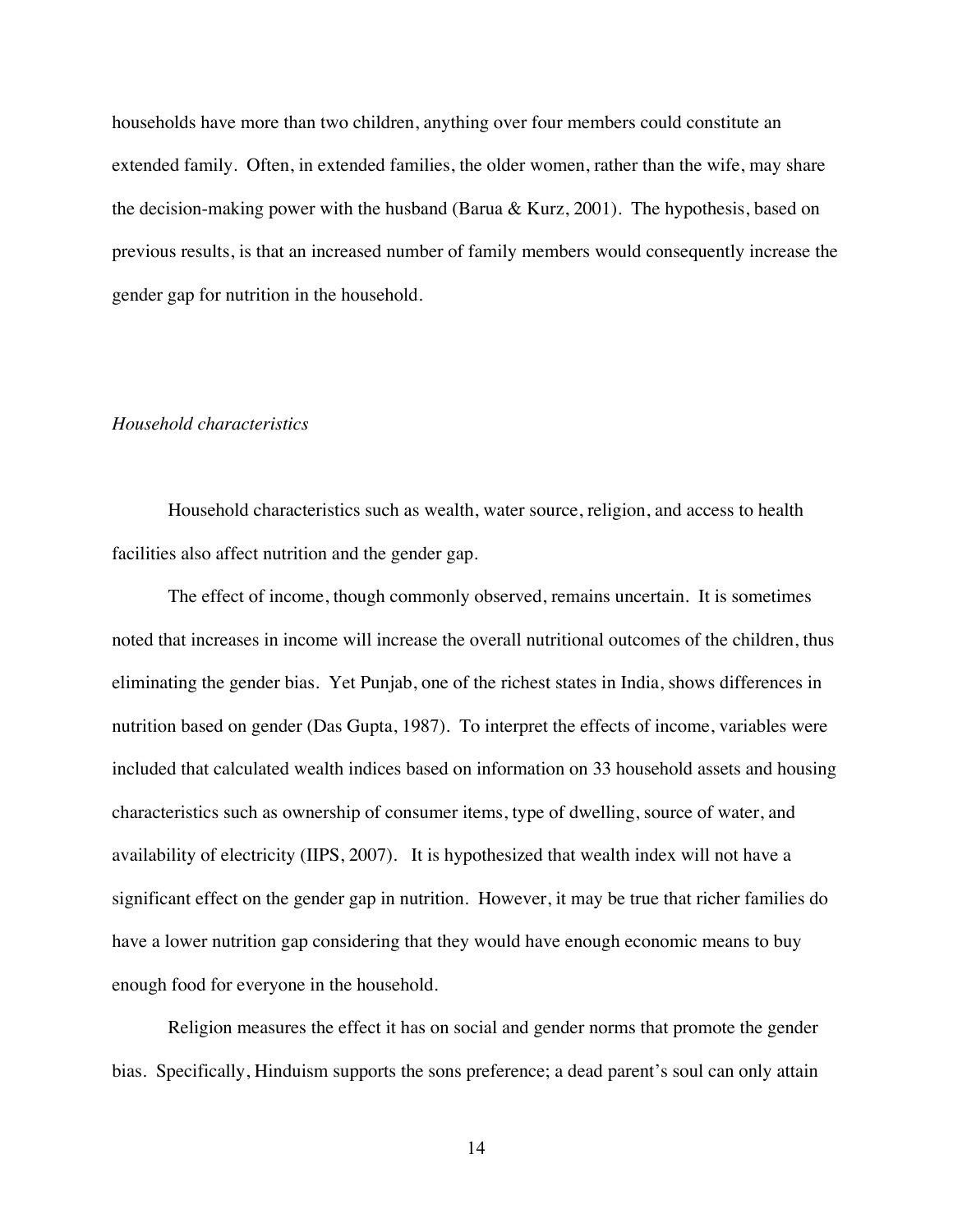heaven if that person has a son to light the funeral pyre, and salvation can be achieved through sons who offer ancestral worship (Vlassof, 1990). Also, surveys suggest that both Hindu and Muslim households want significantly more sons than Christian households (Clark, 2000). Accordingly, variables were included to measure the household religion; Hindu, Muslim, and Other.

Caste affects the gender bias in that it influences the woman's importance and role in the household. Culturally, historically disadvantaged castes and tribes may have less gender rigidity. This is possibly because there are more economic pressures that require mothers and women to work outside the household, which places more value on them than upper caste households would (Rahman and Rao , 2004).

Controls for health access and infrastructure of the household are important because they are key determinants of malnutrition. This includes type of bathroom, water supply, and access to healthcare. Hygiene and sanitation are essential factors that can affect the overall nutrition of the children in the household. The prevalence and duration of infections for children under 5, such as diarrhea, were significantly lower for households that have piped water and toilets (Jalan and Ravallion, 2003). Variables for unprotected water sources and type of toilet were included to capture these effects. Because poor water supply can negatively impact nutrition levels for both children equally, there shouldn't be an impact on gender bias. On the other hand, parents may be more likely to take their ill son to the doctor before their daughter, which also affects the gender bias (Oster, 2006).

In order to capture access to healthcare for the household this analysis includes an indicator variable measuring whether the household is located in close proximity to an Anganwadi Center. These centers, a major aspect of the Integrated Child Services Program (ICDS), are the primary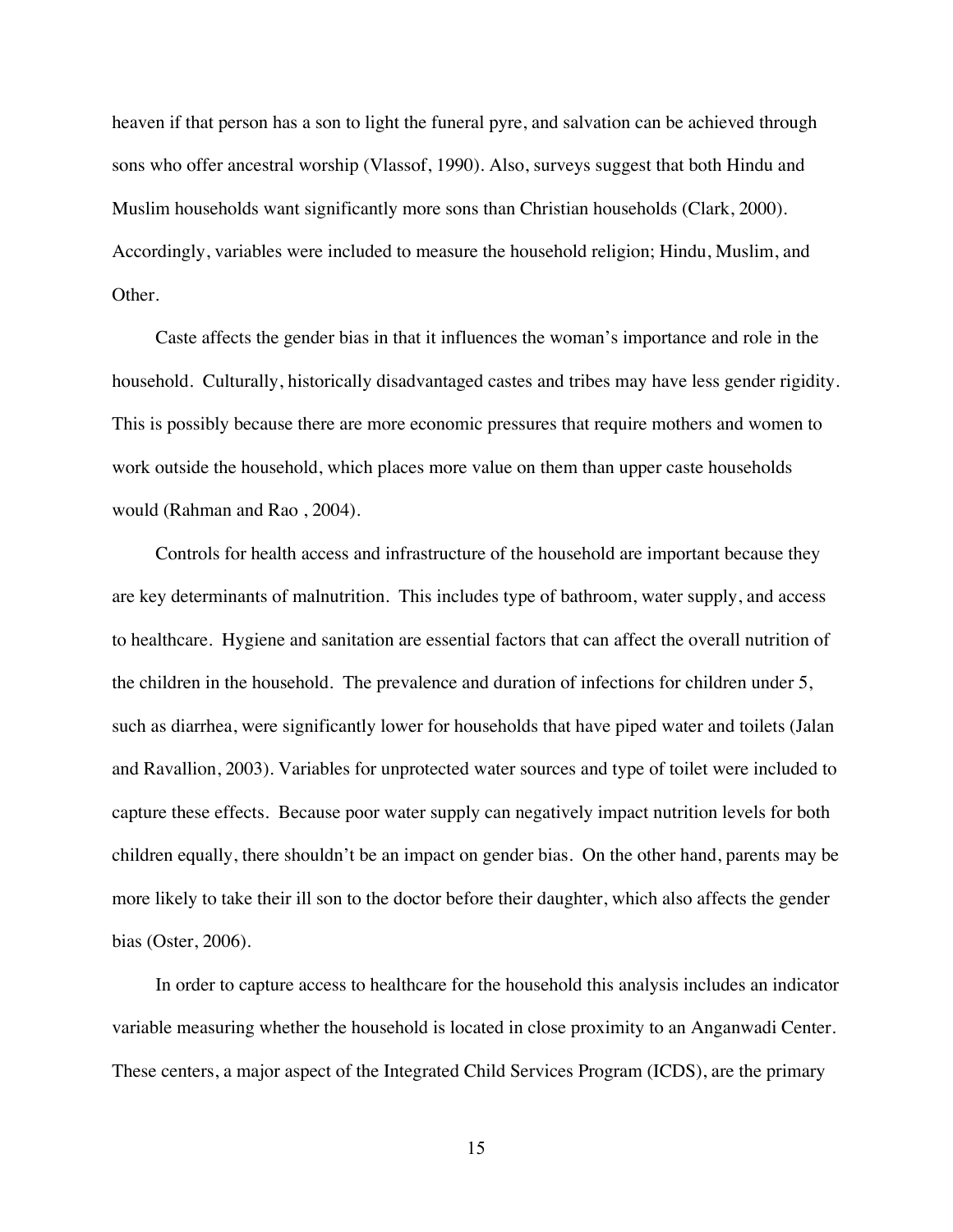method of the Government of India's program to combat child hunger and malnutrition.

Primarily, and most importantly for this analysis, they work to provide supplementary nutrition to both children below the age of 6 as well as nursing and pregnant women. Anganwadi centers are established in selected villages; most of these are in rural and tribal areas, with only 6 percent in urban slums. However, evaluations and outcome analysis have shown the ICDS program in India to be largely ineffective. Research has also shown that these centers are more likely to be placed in larger villages in less poor regions of the country. They are more likely to be located in villages with electricity and other community development programs, including healthcare programs. (Das Gupta, Lokshin, Gragnolati, Ivaschenko, 2005) Despite the perceived failure of the ICDS program, this is a key variable in understanding overall village development and access to healthcare. As was discovered with vaccination camps, it is hypothesized that proximity to an Anganwadi center will improve the gender bias within the household (Oster, 2007).

Finally, due to the large urban-rural divide this analysis controls for whether the household is located in an urban area or not. It is expected that urban households will face less of a gender bias in nutrition compared to rural households, supported by data that shows urban mothers have a less strong son preference than rural mothers (Clark, 2000).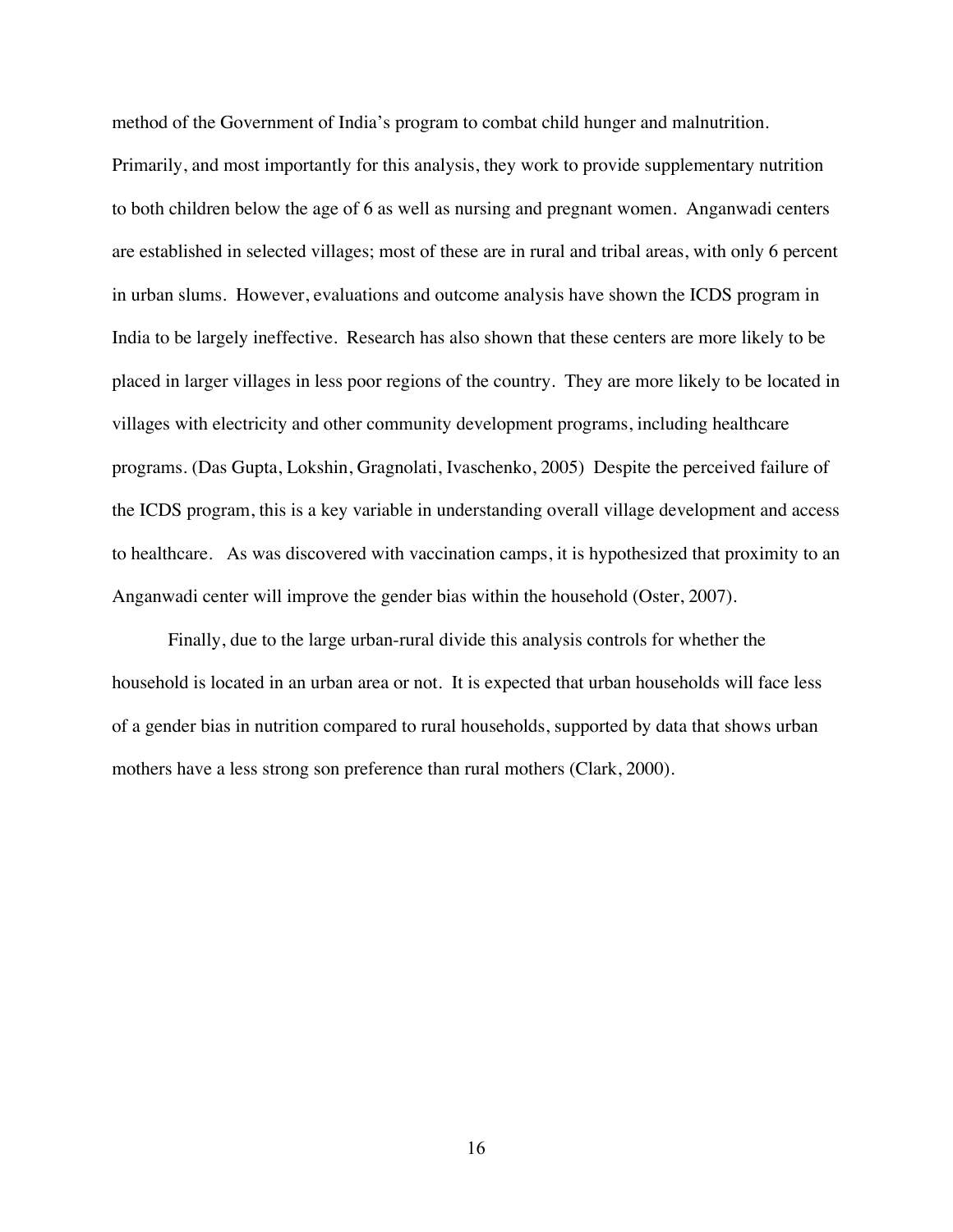### *Region*

Region is also included as a measure of cultural norms for boy preference. States in India are historically different in cultural preferences, particularly in their treatment of women and girls. This difference is attributed to cultural and economic reasons. South Indian households have historically practiced endogamous marriage, or marriage within the village, which promoted the greater degree of autonomy enjoyed by women in the household (Dyson and Moore, 1983). Economic reasoning points to the fact that Northern India household utilize far more male labor, while South Indian household employ more women for their labor-intensive crops (Bardhan 1974). However, even the Southern states that have historically had an equal gender ratio now have a more uneven one. To capture this effect, region indicators were created, grouped based on cultural similarities.

### *Household effects*

This household fixed effects model will control for the observable household controls that could affect the gender bias.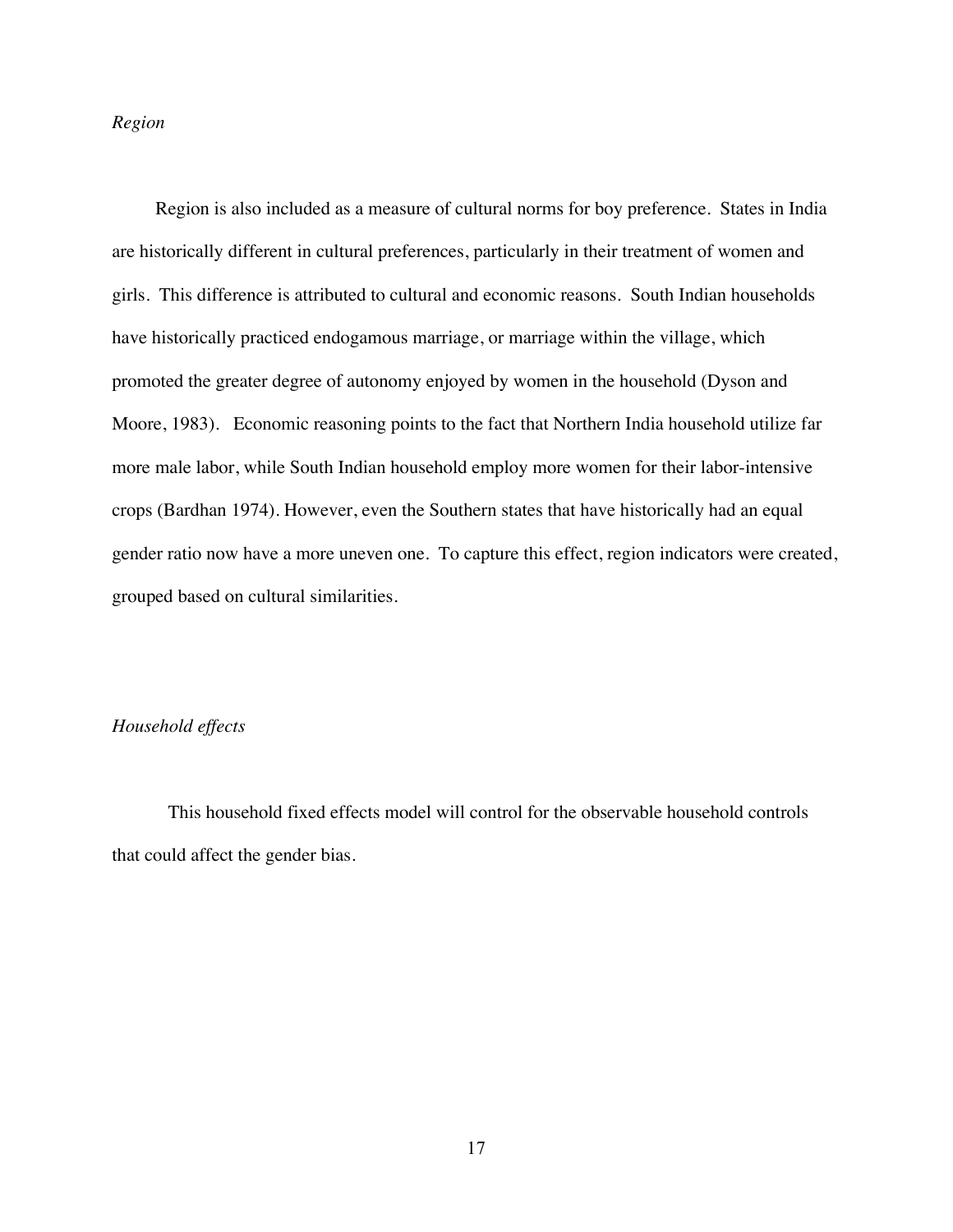### **V. DESCRIPTIVE STATISTICS**

Table 1, below, shows descriptive statistics for stunting, the dependent variables. It displays the average stunting levels for both girls and boys, in addition to the average gap between the two. The average Z –score for stunting in sons is -1.59, and the average Z-score for stunting in daughters is -1.44. On average, based on this sample, children in India are undernourished. And in this sample girls are actually, on average, slightly healthier than boys. However, as shown by the t-statistics, there is no statistically significant difference in the stunting levels between boys and girls.

| <b>Variables for Analysis of Gender Gap in</b><br><b>Stunting in the Household</b><br>in India: 2005-2006 |         |                       |     |
|-----------------------------------------------------------------------------------------------------------|---------|-----------------------|-----|
| Variable                                                                                                  | Mean    | Standard<br>Deviation | n   |
| Sons                                                                                                      | $-1.59$ | 1.46                  | 833 |
| Daughters                                                                                                 | $-1.44$ | 1.51                  | 833 |
| Household gap                                                                                             | $-0.15$ | 1.83                  | 833 |
| <b>T</b> stat                                                                                             |         | $[-1.9245]$           |     |
| H0: mean measure for males is equal to mean measure for females                                           |         |                       |     |

**Table 1: Description of Dependent** 

Table 2 displays the averages and proportions for the explanatory variables. This sample includes 833 households. The sample used in this analysis is not fully representative of India. As the descriptive statistics illustrate, the proportions of wealthy, urban, and other related characteristics is higher than it actually seems to be in India. For example, 45% of the households in this sample are located in urban areas, when in actuality the overall survey shows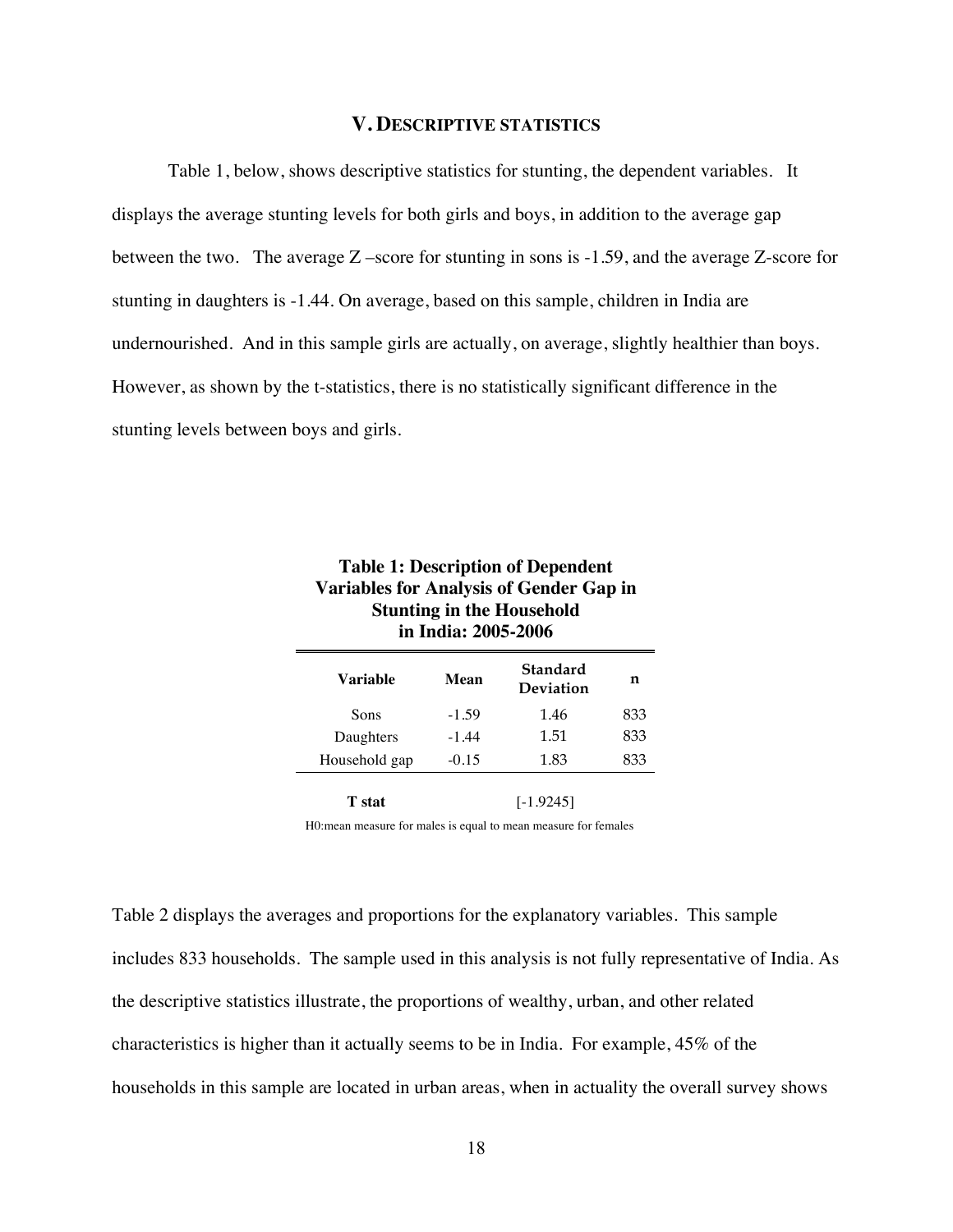only one third of households are in urban centers. Additionally, there is a high proportion of households in the rich and richest wealth index, largely a result of the high number of urban households. In the overall survey, only nine percent of urban households fall in the poor wealth index, while 54 percent fall in the poor index in rural areas (IIPS, 2007). This selection bias will skew regression results; however upon observing results disaggregated by urban and rural areas, key findings can be better illuminated.

| III 11101a. ZVVJ-ZVVV                |             |                                     |             |  |
|--------------------------------------|-------------|-------------------------------------|-------------|--|
| <b>Variable</b>                      | <b>Mean</b> | <b>Standard</b><br><b>Deviation</b> | $\mathbf n$ |  |
| <b>Mother's characteristics</b>      |             |                                     |             |  |
| Mother's age                         | 20.62       | 3.80                                | 833         |  |
| Mother's BMI                         | 20.15       | 3.50                                | 833         |  |
| Uses contraceptives                  | 0.54        | 0.50                                | 833         |  |
| Ever terminated pregnancy            | 0.15        | 0.35                                | 833         |  |
| No education                         | 0.30        | 0.46                                | 833         |  |
| Primary education                    | 0.17        | 0.38                                | 833         |  |
| Above primary education              | 0.52        | 0.49                                | 833         |  |
| Mother has her own money<br>to spend | 0.36        | 0.48                                | 833         |  |
| No access to media                   | 0.22        | 0.41                                | 833         |  |
| Occasional access to media           | 0.41        | 0.49                                | 833         |  |
| Frequent access to media             | 0.53        | 0.50                                | 833         |  |
| <b>Family structure</b>              |             |                                     |             |  |
| Female first born child              | 0.24        | 0.43                                | 833         |  |
| Number of household<br>members       | 4.80        | 1.50                                | 833         |  |
| <b>Household characteristics</b>     |             |                                     |             |  |
| No toilet                            | 0.39        | 0.48                                | 833         |  |
| Latrine toilet                       | 0.22        | 0.42                                | 833         |  |
| Piped toilet                         | 0.38        | 0.48                                | 833         |  |
| Unprotected water source             | 0.16        | 0.39                                | 833         |  |

**Table 2: Description of Explanatory Variables for Analysis of Gender Gap in Stunting and Wasting in the household in India: 2005-2006**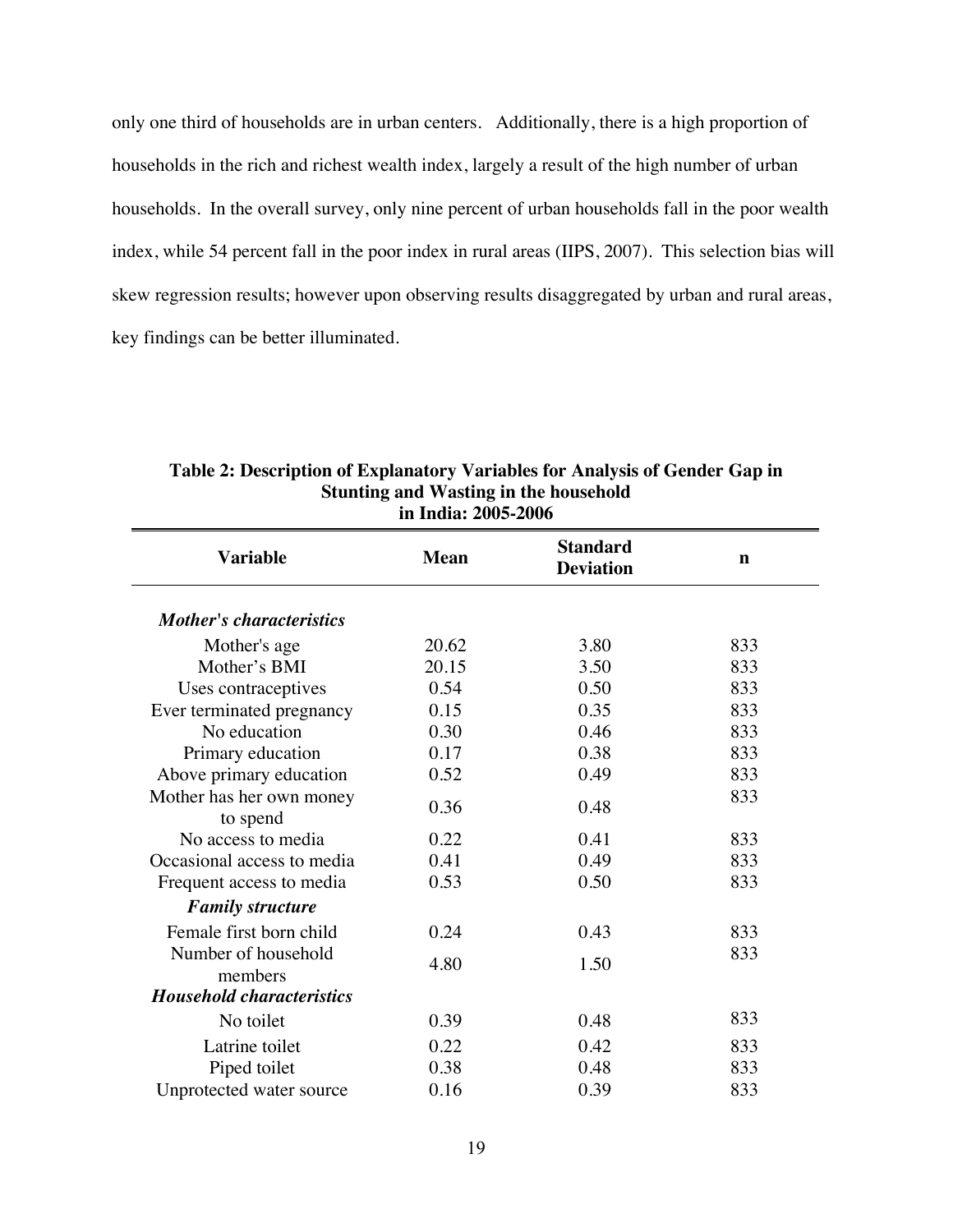| <b>Variable</b>                         | <b>Mean</b> | <b>Standard</b><br><b>Deviation</b> | n   |
|-----------------------------------------|-------------|-------------------------------------|-----|
| Protected water source                  | 0.81        | 0.39                                | 833 |
| Poor wealth index                       | 0.32        | 0.47                                | 833 |
| Middle wealth index                     | 0.22        | 0.41                                | 833 |
| Rich wealth index                       | 0.28        | 0.45                                | 833 |
| Richest wealth index                    | 0.19        | 0.39                                | 833 |
| Hindu                                   | 0.70        | 0.46                                | 833 |
| Muslim                                  | 0.13        | 0.34                                | 833 |
| Other                                   | 0.02        | 0.15                                | 833 |
| Disadvantaged caste/tribe               | 0.69        | 0.46                                | 833 |
| Urban                                   | 0.45        | 0.50                                | 833 |
| Household is nearby<br>Anganwadi Center | 0.75        | 0.43                                | 833 |
| <b>Region</b>                           |             |                                     |     |
| North                                   | 0.27        | 0.45                                | 833 |
| South                                   | 0.20        | 0.40                                | 833 |
| East                                    | 0.17        | 0.36                                | 833 |
| West                                    | 0.16        | 0.36                                | 833 |
| <b>North East</b>                       | 0.21        | 0.40                                | 833 |

## **Table 2: Description of Explanatory Variables for Analysis of Gender Gap in Stunting and Wasting in the household in India: 2005-2006**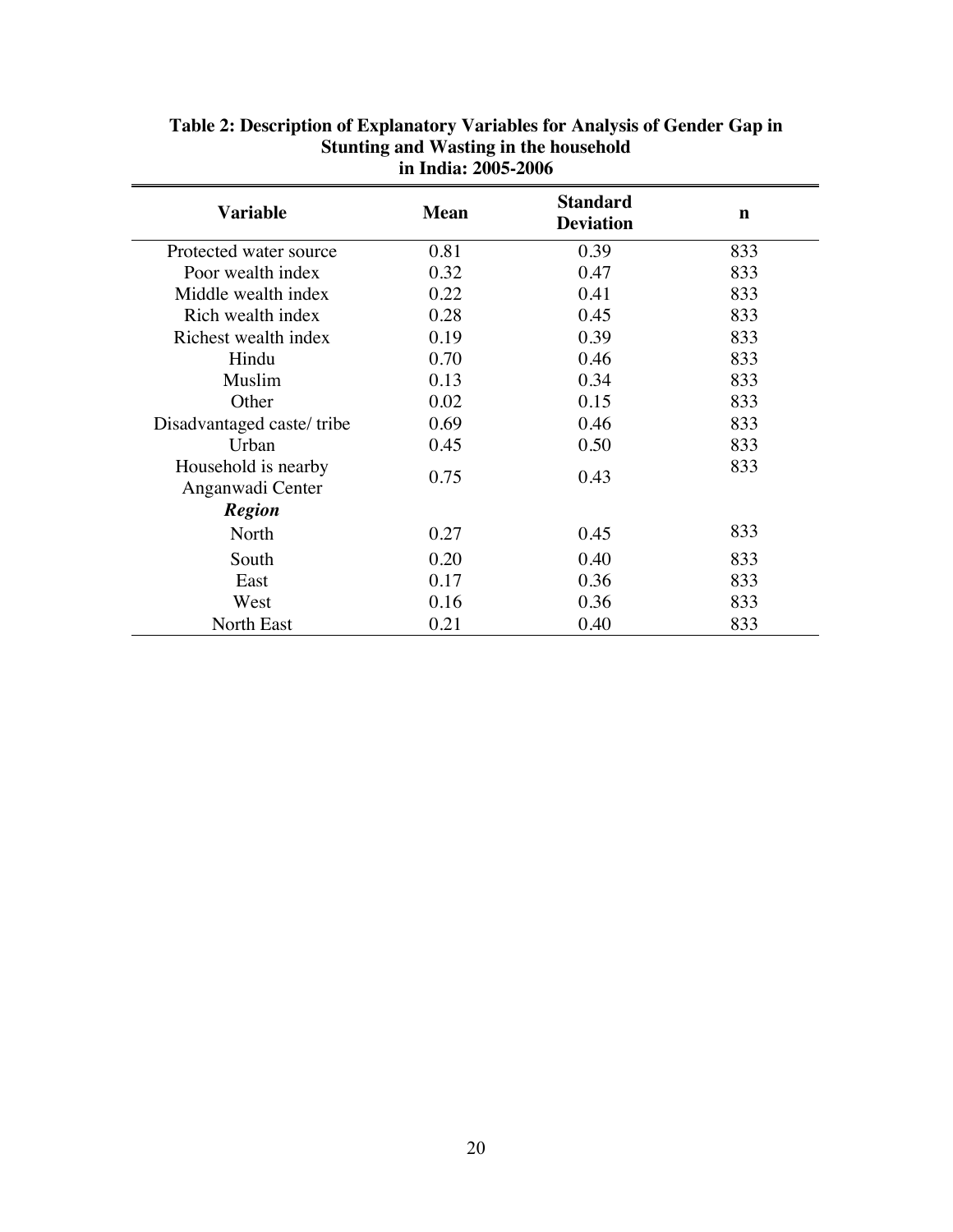## **V. REGRESSION RESULTS**

Table 3 depicts four models to address what household characteristics most affect the gender gap in chronic malnutrition, or stunting. Model 1 shows the effect that only mother's characteristics have on the gender gap in stunting. Model 2 includes variables for family structure. Model 3 incorporates household characteristics. And Model 4, the final model, adds in region controls.

|                                  | Model 1     | <b>Model 2</b> | <b>Model 3</b> | Model 4     |
|----------------------------------|-------------|----------------|----------------|-------------|
| Variables                        | Stunting    | Stunting       | Stunting       | Stunting    |
| <b>Mother's characteristics</b>  |             |                |                |             |
|                                  | $0.0293**$  | $0.0290**$     | $0.0321**$     | $0.0305**$  |
| Mother's age                     | [0.013]     | [0.013]        | [0.013]        | [0.013]     |
| Mother's BMI                     | $-0.036***$ | $-0.0365***$   | $-0.0183$      | $-0.0197$   |
|                                  | [0.013]     | [0.013]        | [0.014]        | [0.014]     |
|                                  | 0.0861      | 0.0993         | 0.1265         | 0.1178      |
| Uses contraceptives              | [0.094]     | [0.095]        | [0.097]        | [0.100]     |
|                                  | 0.0767      | 0.0652         | 0.045          | 0.0479      |
| Ever terminated pregnancy        | [0.123]     | [0.124]        | [0.126]        | [0.126]     |
|                                  | $-0.0585$   | $-0.0666$      | $-0.0743$      | $-0.0922$   |
| Primary education                | [0.137]     | [0.137]        | [0.142]        | [0.142]     |
| Above primary education          | 0.1989*     | 0.1896         | 0.2021         | 0.1891      |
|                                  | [0.117]     | [0.116]        | [0.126]        | [0.127]     |
| Mother has her own money to      | $-0.1125$   | $-0.1089$      | $-0.0622$      | $-0.0559$   |
| spend                            | [0.092]     | [0.092]        | [0.094]        | [0.095]     |
| Occasional access to media       | 0.0112      | 0.0119         | $-0.0252$      | $-0.0249$   |
|                                  | [0.094]     | [0.094]        | [0.097]        | [0.098]     |
| Frequent access to media         | $-0.0475$   | $-0.0501$      | $-0.0267$      | $-0.0408$   |
|                                  | [0.103]     | [0.103]        | [0.111]        | [0.112]     |
| <b>Family structure</b>          |             |                |                |             |
| Female first born child          |             | $-0.3385***$   | $-0.339***$    | $-0.338***$ |
|                                  |             | [0.104]        | [0.106]        | [0.106]     |
| Number of household              |             | 0.0202         | 0.0355         | 0.0365      |
| members                          |             | [0.031]        | [0.032]        | [0.032]     |
| <b>Household characteristics</b> |             |                |                |             |
| Latrine toilet                   |             |                | 0.0469         | 0.0294      |

**Table 3. Regression Results: Observing Determinants of gender bias in Stunting: all sample. India 2005- 2006**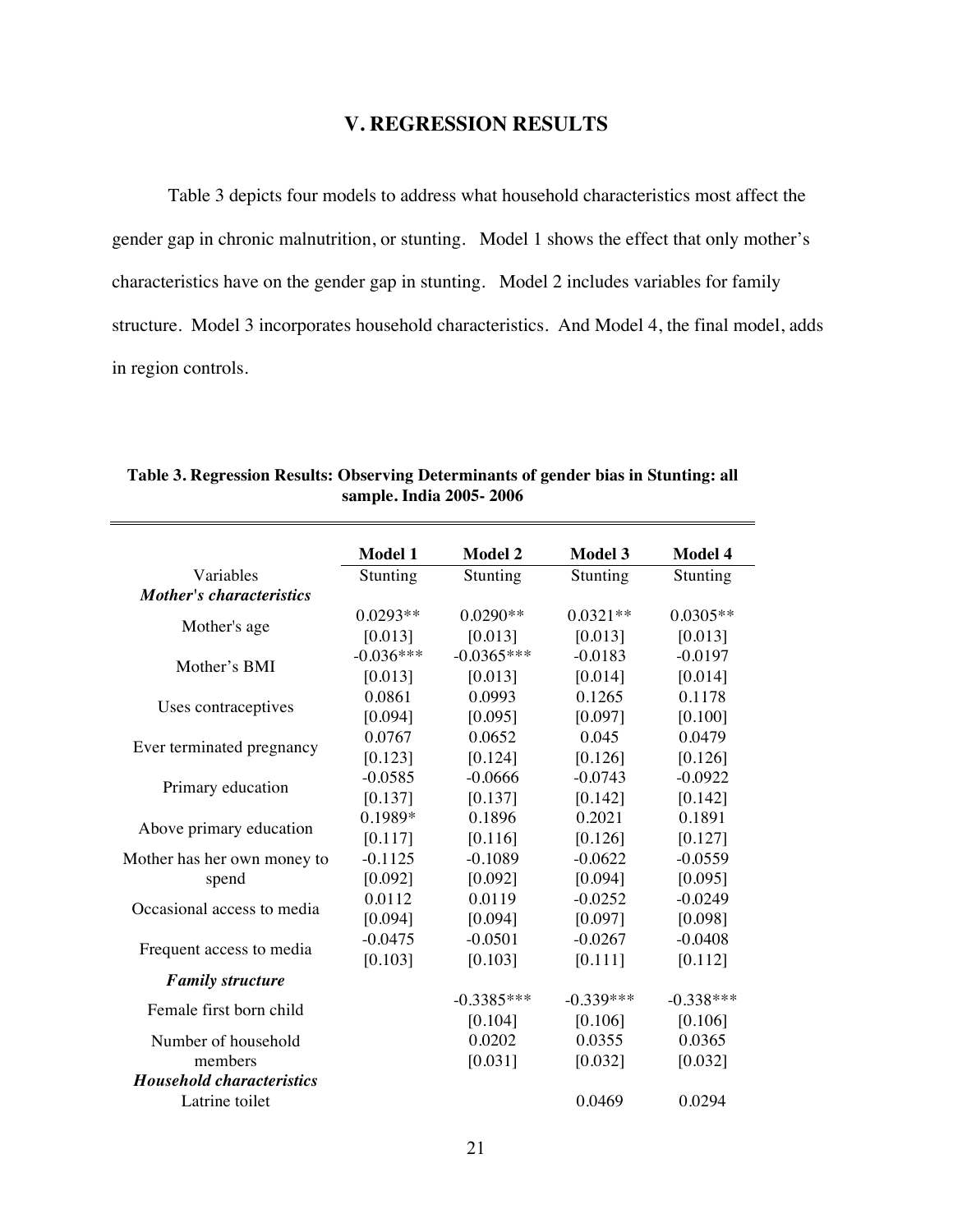|                           | Model 1   | <b>Model 2</b> | <b>Model 3</b> | Model 4     |
|---------------------------|-----------|----------------|----------------|-------------|
| Variables                 | Stunting  | Stunting       | Stunting       | Stunting    |
|                           |           |                | [0.143]        | [0.147]     |
| No toilet                 |           |                | $-0.1098$      | $-0.078$    |
|                           |           |                | [0.160]        | [0.166]     |
| Unprotected water source  |           |                | $0.2664**$     | $0.2537*$   |
|                           |           |                | [0.128]        | [0.131]     |
| Poor wealth index         |           |                | 0.4790**       | $0.4462*$   |
|                           |           |                | [0.225]        | [0.229]     |
| Middle Wealth Index       |           |                | $0.4616**$     | 0.4308**    |
|                           |           |                | [0.197]        | [0.200]     |
| Rich Wealth Index         |           |                | 0.2006         | 0.1848      |
|                           |           |                | [0.151]        | [0.152]     |
|                           |           |                |                |             |
|                           |           |                | $-0.0686$      | $-0.0705$   |
| Muslim                    |           |                | [0.143]        | [0.144]     |
|                           |           |                | $-0.5620*$     | $-0.5829**$ |
| Other                     |           |                | [0.289]        | [0.294]     |
|                           |           |                | 0.1426         | 0.1165      |
| Disadvantaged caste/tribe |           |                | [0.106]        | [0.108]     |
| Household is nearby       |           |                | $-0.137$       | $-0.1657$   |
| Anganwadi Center          |           |                | [0.118]        | [0.121]     |
|                           |           |                | $0.2922**$     | $0.2778**$  |
| Urban                     |           |                | [0.120]        | [0.122]     |
| <b>Region</b>             |           |                |                |             |
| Northeast                 |           |                |                | 0.1245      |
|                           |           |                |                | [0.160]     |
| East                      |           |                |                | 0.0061      |
|                           |           |                |                | [0.146]     |
| West                      |           |                |                | 0.0235      |
|                           |           |                |                | [0.145]     |
| South                     |           |                |                | 0.1629      |
|                           |           |                |                | [0.142]     |
| Constant                  | $-0.0847$ | $-0.0929$      | $-1.0806**$    | $-1.0076**$ |
|                           | [0.323]   | [0.363]        | [0.496]        | [0.503]     |
| Observations              | 885       | 885            | 833            | 833         |
| Adjusted R-squared        | 0.0067    | 0.0118         | 0.0188         | 0.0175      |

### **Table 3. Regression Results: Observing Determinants of gender bias in Stunting: all sample. India 2005- 2006**

Standard errors in brackets \*\*\* p<0.01, \*\* p<0.05, \* p<0.1

Model 1: mother's characteristics. Model 2: Family structure. Model 3: Household characteristics. Model 4: Region controls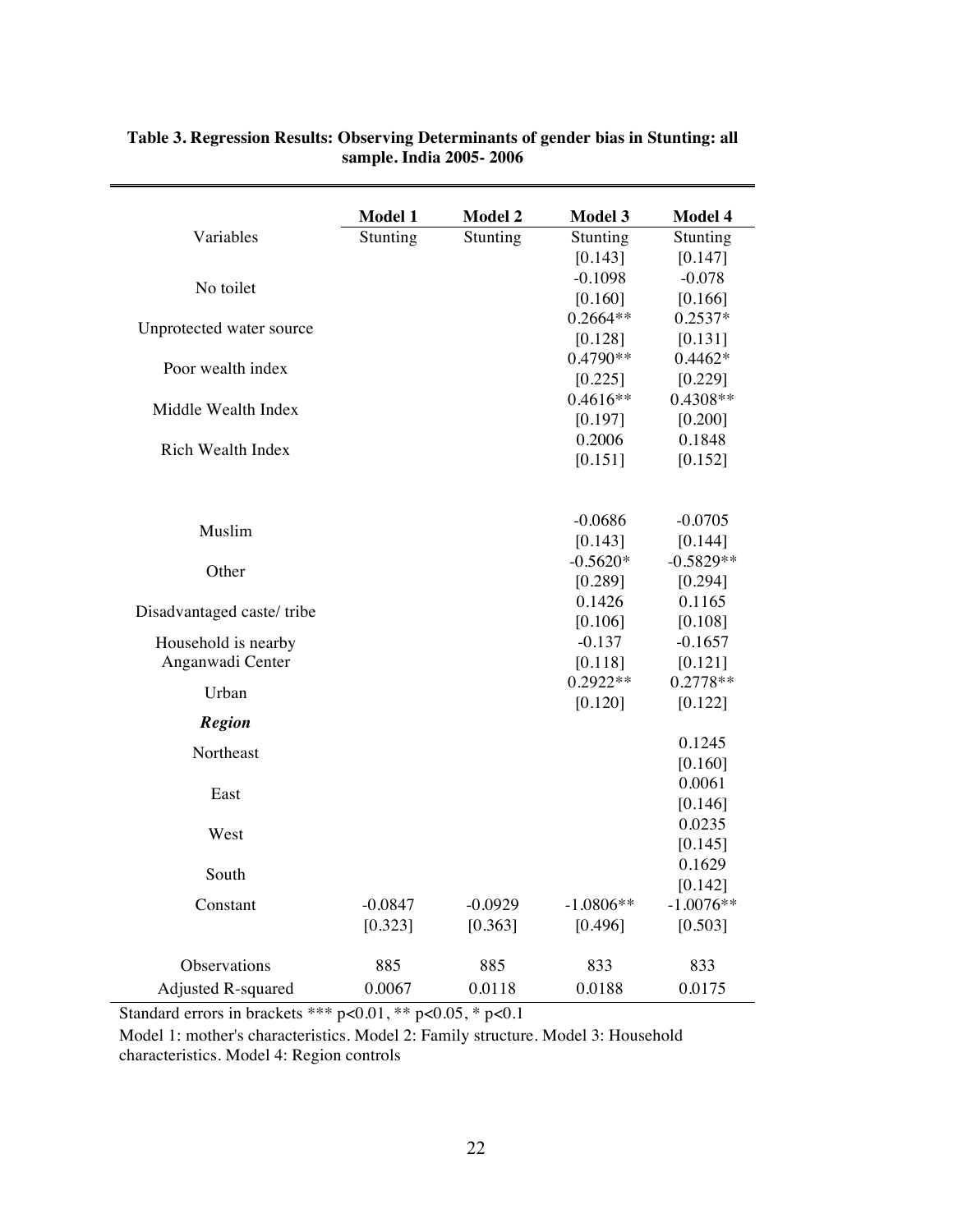Most significant coefficients maintain significance and direction throughout the inclusion of additional control variables. Adjusted R-squares increase with the addition of family structure and household characteristics, however it does decrease with the addition of region controls. This suggests that region does not add to the explanatory power of the model.

 However, mother's body mass index fails to remain significant once household characteristics and then region controls are included. Many factors of household characteristics are what drives both the mother's and children poor nutrition, thus once these are controlled for, the significance on mother's health on the gender gap is diminished (Rahman, 1993).

Additionally, the effect of above primary education loses significance once family structure variables are added in Model 2. This seems to be due to accounting for the birth order of children, which takes away from the significant effect that above primary education of the mother had on the gender gap in stunting.

Finally, once household characteristics and region controls are incorporated (Models 3 and 4) the effect of occasional access to media changes signs, though it is not significant in any of the models. This seems mainly driven by the difference in household characteristics based on whether the household is located in an urban or rural area. In fact, it is difficult to interpret many of the effects of these variables on the gender gap in stunting due to the strong urban- rural divide. Thus, it is essential to observe the analysis separated by urban and rural to understand the different household determinants that drive the gender bias in nutrition. A Chow test is used to verify a significant difference between urban and rural households.

Accordingly, Table 4 below shows three different regressions. Model 1 is the original regression on stunting, Model 2 analyzes only urban households, and Model 3 depicts the analysis for only rural households.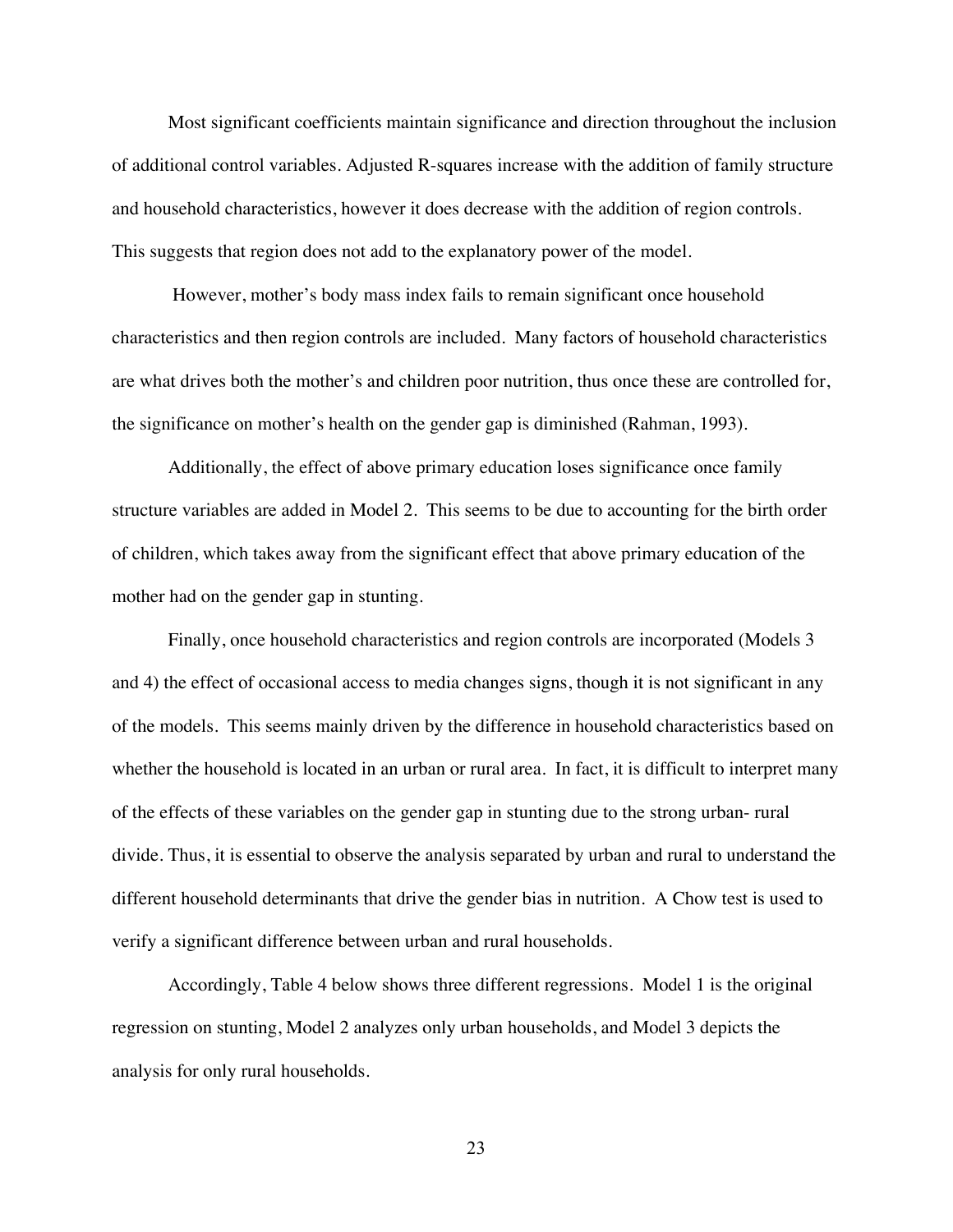|                                  | All<br>Household | <b>Urban</b> | <b>Rural</b> |
|----------------------------------|------------------|--------------|--------------|
| Variables                        | Stunting         | Stunting     | Stunting     |
| <b>Mother's characteristics</b>  |                  |              |              |
|                                  | $0.0305**$       | 0.0379*      | 0.0183       |
| Mother's age                     | [0.013]          | [0.019]      | [0.018]      |
| Mother's BMI                     | $-0.0197$        | $-0.0372**$  | 0.0081       |
|                                  | [0.014]          | [0.017]      | [0.024]      |
| Uses contraceptives              | 0.1178           | $-0.0576$    | 0.2161       |
|                                  | [0.100]          | [0.149]      | [0.139]      |
| Ever terminated pregnancy        | 0.0479           | $-0.0574$    | 0.1141       |
|                                  | [0.126]          | [0.172]      | [0.184]      |
| Primary education                | $-0.0922$        | 0.1551       | $-0.2042$    |
|                                  | [0.142]          | [0.232]      | [0.188]      |
|                                  | 0.1891           | 0.5448***    | 0.0577       |
| Above primary education          | [0.127]          | [0.195]      | [0.175]      |
| Mother has her own money to      | $-0.0559$        | $-0.0583$    | $-0.1326$    |
| spend                            | [0.095]          | [0.128]      | [0.140]      |
| Occasional access to media       | $-0.0249$        | 0.2125       | $-0.2002$    |
|                                  | [0.098]          | [0.139]      | [0.141]      |
|                                  | $-0.0408$        | 0.0483       | $-0.0794$    |
| Frequent access to media         | [0.112]          | [0.167]      | [0.156]      |
| <b>Family structure</b>          |                  |              |              |
| Female first born child          | $-0.3379***$     | $-0.0881$    | $-0.5670***$ |
|                                  | [0.106]          | [0.145]      | [0.152]      |
| Number of household members      | 0.0365           | 0.0161       | 0.0281       |
|                                  | [0.032]          | [0.043]      | [0.048]      |
| <b>Household characteristics</b> |                  |              |              |
| Latrine toilet                   | 0.0294           | $-0.0115$    | 0.2194       |
|                                  | [0.147]          | [0.182]      | [0.245]      |
| No toilet                        | $-0.078$         | $-0.6692***$ | 0.1727       |
|                                  | [0.166]          | [0.251]      | [0.249]      |
| Unprotected water source         | 0.2537*          | $-0.1072$    | 0.2938*      |
|                                  | [0.131]          | [0.258]      | [0.158]      |
| Poor wealth index                | $0.4462*$        | $0.5650*$    | 0.5088       |
|                                  | [0.229]          | [0.331]      | [0.378]      |
| Middle Wealth Index              | 0.4308**         | 0.8718***    | 0.4501       |
|                                  | [0.200]          | [0.263]      | [0.341]      |
| Rich Wealth Index                | 0.1848           | 0.1073       | 0.4566       |
|                                  | [0.152]          | [0.171]      | [0.311]      |
| Muslim                           | $-0.0705$        | 0.11         | $-0.4399*$   |
|                                  | [0.144]          | [0.180]      | [0.237]      |

**Table 4: Regression Results: Observing Determinants of gender bias for stunting: Urban versus Rural. India 2005- 2006**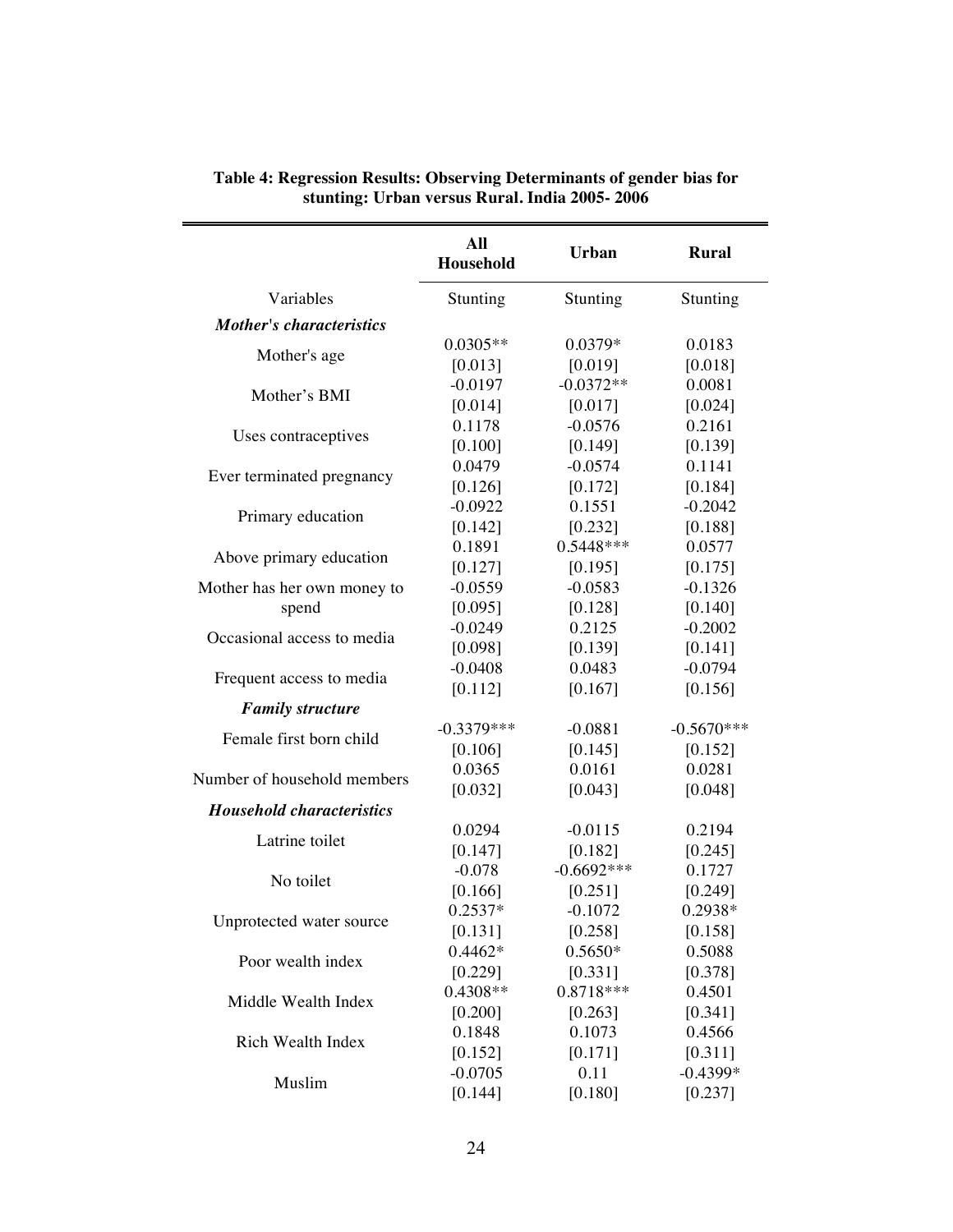| Variables<br>Stunting<br>Stunting<br>Stunting                |  |
|--------------------------------------------------------------|--|
|                                                              |  |
| $-0.5829**$<br>0.0628<br>$-0.8174**$                         |  |
| Other<br>[0.523]<br>[0.294]<br>[0.368]                       |  |
| 0.1165<br>$-0.0005$<br>0.1345                                |  |
| Disadvantaged caste/tribe<br>[0.108]<br>[0.148]<br>[0.159]   |  |
| $-0.5068**$<br>$-0.1657$<br>$-0.0079$<br>Household is nearby |  |
| [0.121]<br>[0.141]<br>[0.235]<br>Anganwadi Center            |  |
| $0.2778**$<br>Urban                                          |  |
| [0.122]                                                      |  |
| <b>Region</b>                                                |  |
| 0.1245<br>0.2124<br>$-0.0247$<br>Northeast                   |  |
| [0.160]<br>[0.235]<br>[0.225]                                |  |
| 0.0061<br>0.4169*<br>$-0.1358$<br>East                       |  |
| [0.146]<br>[0.233]<br>[0.196]                                |  |
| 0.0235<br>0.1199<br>$-0.185$<br>West                         |  |
| [0.145]<br>[0.195]<br>[0.220]                                |  |
| 0.1629<br>0.3022<br>$-0.0395$<br>South                       |  |
| [0.142]<br>[0.185]<br>[0.221]                                |  |
| $-1.0076**$<br>$-0.8844$<br>$-0.8986$<br>Constant            |  |
| [0.503]<br>[0.640]<br>[0.791]                                |  |
| 908<br>Observations<br>1,666<br>758                          |  |
| 0.033<br>0.054<br>R-squared<br>0.06                          |  |

| Table 4: Regression Results: Observing Determinants of gender bias for |
|------------------------------------------------------------------------|
| stunting: Urban versus Rural. India 2005-2006                          |

Standard errors in brackets \*\*\* p<0.01, \*\* p<0.05, \* p<0.1

## *Mother's Characteristics*

This analysis reveals that a small amount of education for rural mothers may improve the gender gap for girls in the household. However, as soon as these rural mothers obtain higher than primary education, the effect seems to wear off and daughters will have lower nutrition levels than sons in the household. The non-effect of education on improving the gender bias is even more prominent in urban households. Mothers with primary education in urban areas are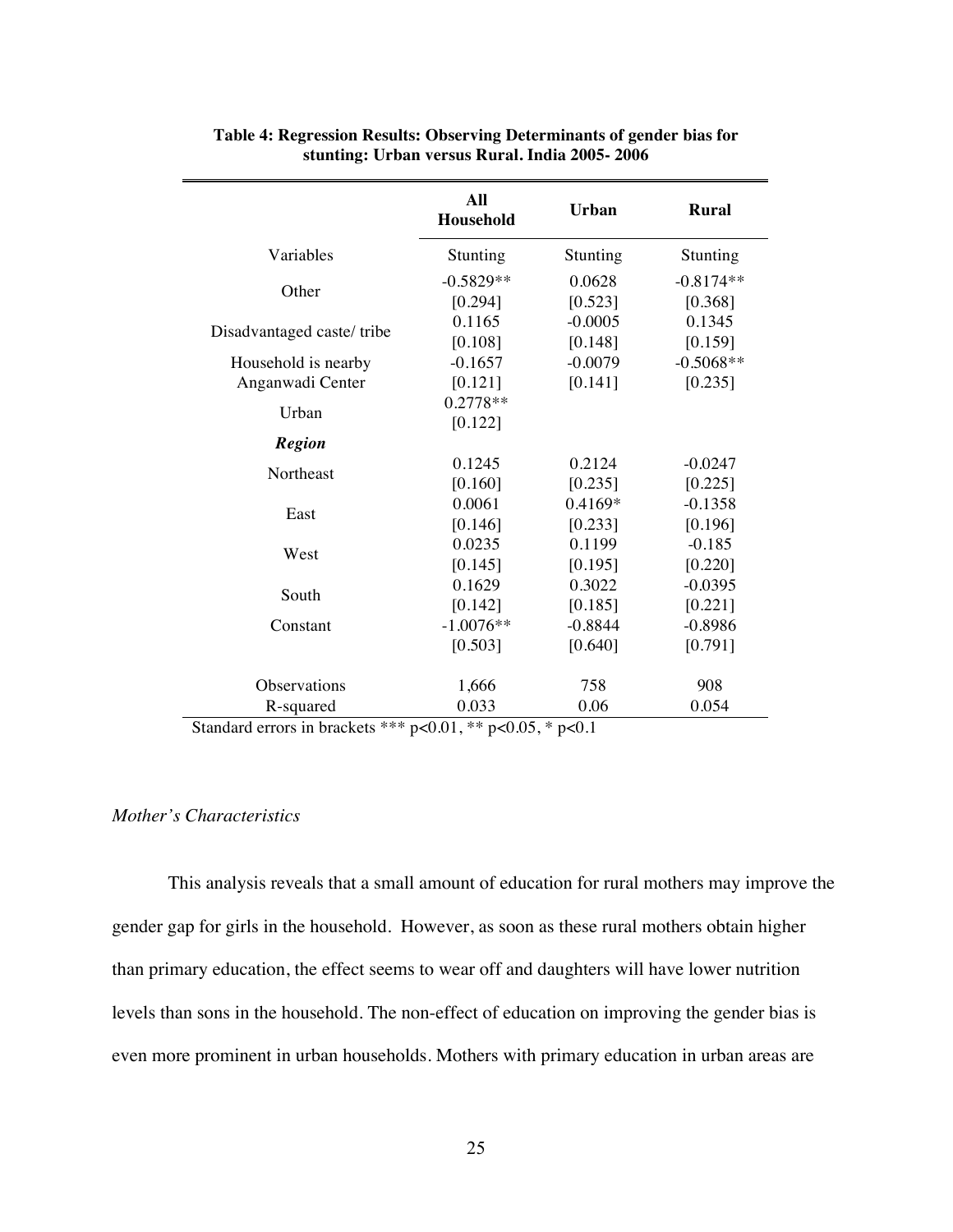shown to have a negative effect on the gender bias, creating worse nutrition outcomes for girls relative to boys. The negative effect of education is statistically significant for mothers in urban areas who have above a primary school education. The reason for this difference in the effects of urban and rural households' education and gender gap is due to the fact that education is more accessible in urban areas, and may be less important in urban areas to truly change the mindset of the mothers and affecting the gender gap. This is illustrated in Table 5, below. The percentage of rural mothers with no education is far greater, at 74 percent, than urban mothers. And urban about 60 percent of urban mothers have above primary education compared to only 40. These results illustrate what many other studies have also proven – that the effect of education on reducing gender bias is mixed and often insignificant (Das Gupta, 1987; Bahn 2004).

| Tasic et i el centage of modifie s'y caucadon<br>level: urban versus rural |                 |                             |                                      |  |
|----------------------------------------------------------------------------|-----------------|-----------------------------|--------------------------------------|--|
| <b>Education</b> level                                                     |                 |                             |                                      |  |
| Type of<br>residence                                                       | No<br>education | <b>Primary</b><br>education | <b>Above</b><br>primary<br>education |  |
| <b>Urban</b>                                                               | 26%             | 37%                         | 58.90%                               |  |
| Rural                                                                      | 74%             | 63%                         | 41.11%                               |  |

**Table 5. Percentage of mothers by education** 

Comparably to the effect of education, media does not have a statistically significant effect on either urban or rural households in improving the gender bias in stunting levels. In fact, in urban households, both occasional and frequent access to media perpetuates the gender bias, access to media worsens the health of daughters relative to sons. This could be due to the fact that urban households are more likely to be bombarded by media, and therefore immune to its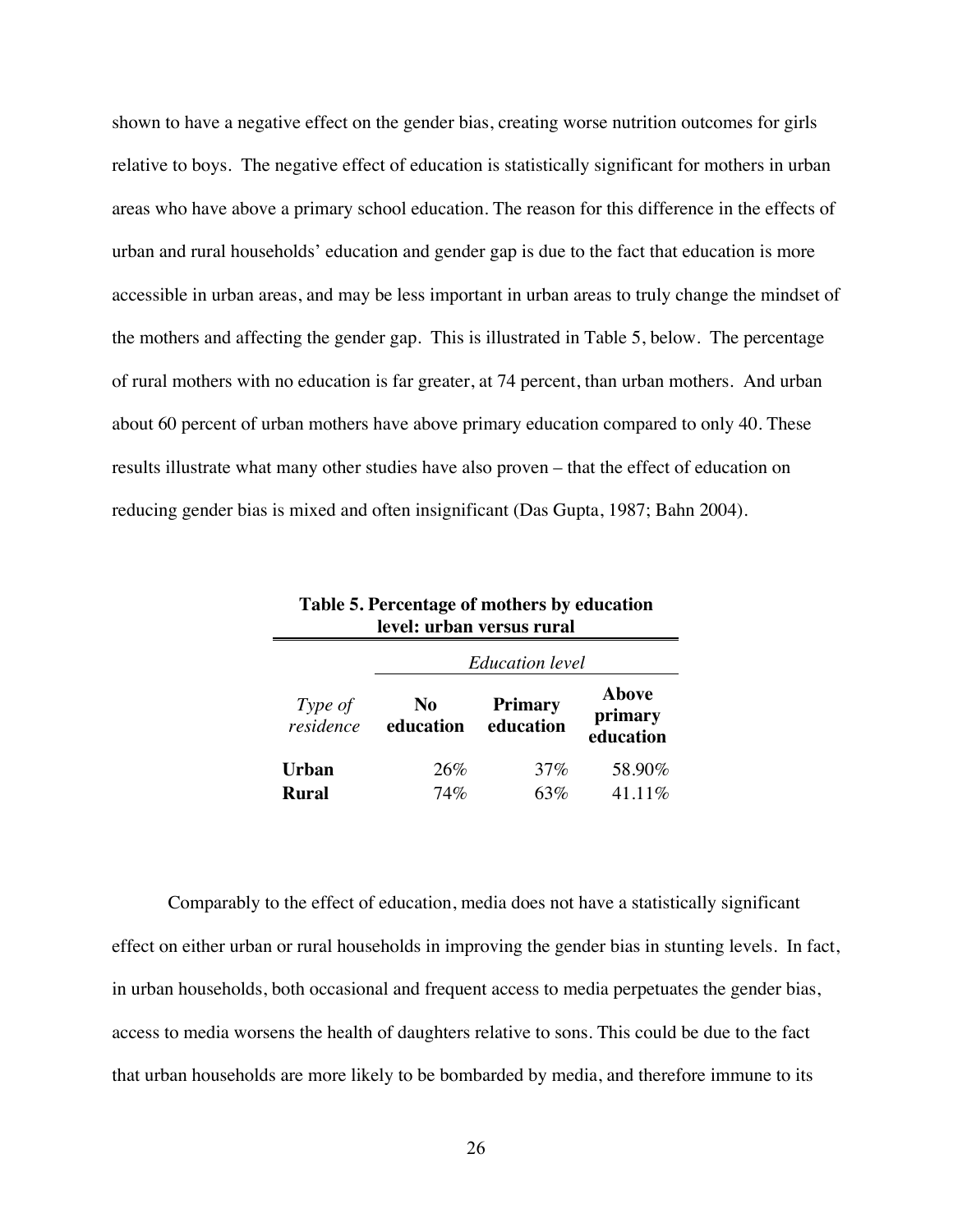"modernizing" effects. Notably, occasional access to media predicts a larger gender gap in stunting levels than frequent media access in urban areas. This may offer some evidence that because urban households are much more likely to have access to media, it is the jump from occasional access to frequent access that improves outcomes for girls in the household. Table 6, below, shows the percentages of rural households in the sample that have no access to media compared to the percentage of urban households with no access to media. The stark difference in access between urban and rural areas may reveal why media has such a different effect on rural households (Jensen & Oster, 2007).

| Table 6: Percentage of households with |
|----------------------------------------|
| no media access: Urban versus Rural    |

|                      | No media access |     |  |
|----------------------|-----------------|-----|--|
|                      | Urban Rural     |     |  |
| % of households with |                 |     |  |
| no access to media   | 19%             | 80% |  |

The mother having her own money improves outcomes for girls in the household, though not statistically significant. This is true for both urban and rural households. It is hypothesized that as women are more empowered in the household, it will lead to a weaker boy preference (Pande, 2007). Interestingly, the effect of the mother having her own money to spend is more substantive in improving girls' health rural households as compared to urban households. The reason for this could be similar to the urban and rural differences between education and media urban mothers possibly have more chances and more ability to earn their own money, therefore it may not be a strong measure of their autonomy in the urban household. Oftentimes the mother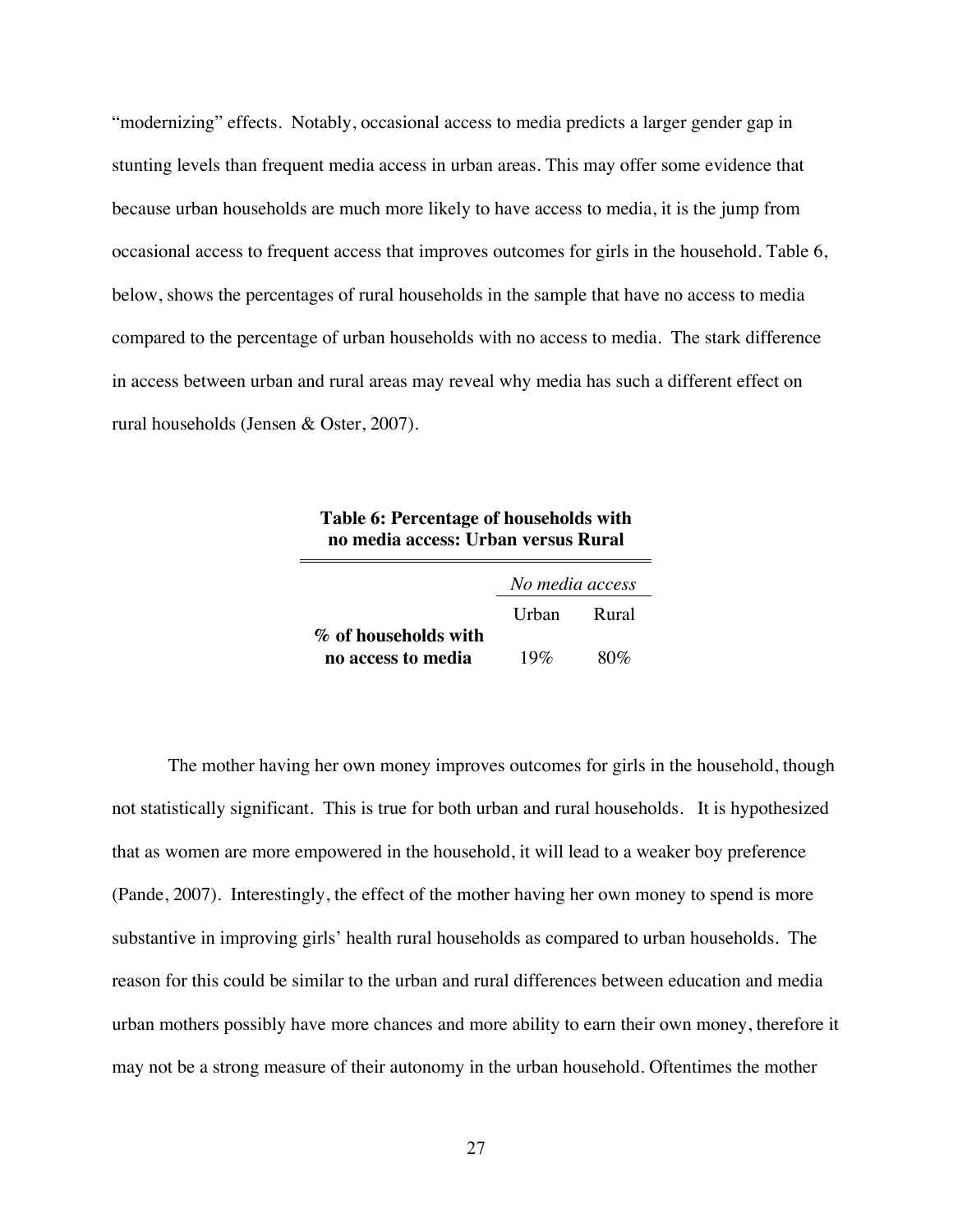does not have the ability to choose how to spend her own money, and there are many other factors occurring in the household that may limit her autonomy (IIPS, 2007).

For urban households, mother's body mass index has a significant effect on improving the stunting levels of girls compared to boys (Model 2). This effect is the opposite of what is seen in rural households (Model 3), which worsens the nutrition levels for girls relative to boys, though it is substantively and statistically not significant. Mother's body mass index directly affects their children's health since mal nourished mothers more likely have low weight babies (Rahman, 1993). However, since mothers body mass index has a significant effect on improving outcomes for girls in the household, it seems there is more than just the effect of the mother's nutritional status. It has been shown that mother's autonomy in the household can lead to higher levels of healthcare utilization, thus better health (Bloom, Wypij, and Das Gupta, 2001). A healthier mother may indicate that she has more autonomy in, which results in improved nutritional status for the daughters.

Mother's age at first birth is also statistically significant in urban households; older mothers have a worse gender gap for girls relative to boys. The fact that this variable is statistically significant for urban households makes sense since it has been shown to be an essential control variable when measuring child health. However, it is unclear why older mothers exhibit more gender bias. Perhaps these older mothers are less modernized, and have far more rigid gender roles.

The effect of family planning variables, though not statistically significant, differs for urban and rural households. In urban households the use of contraceptives and if the mother has ever terminated a pregnancy improve the stunting levels of the daughter relative to the son, thus showing less of a boy preference. This follows theory about the relationship between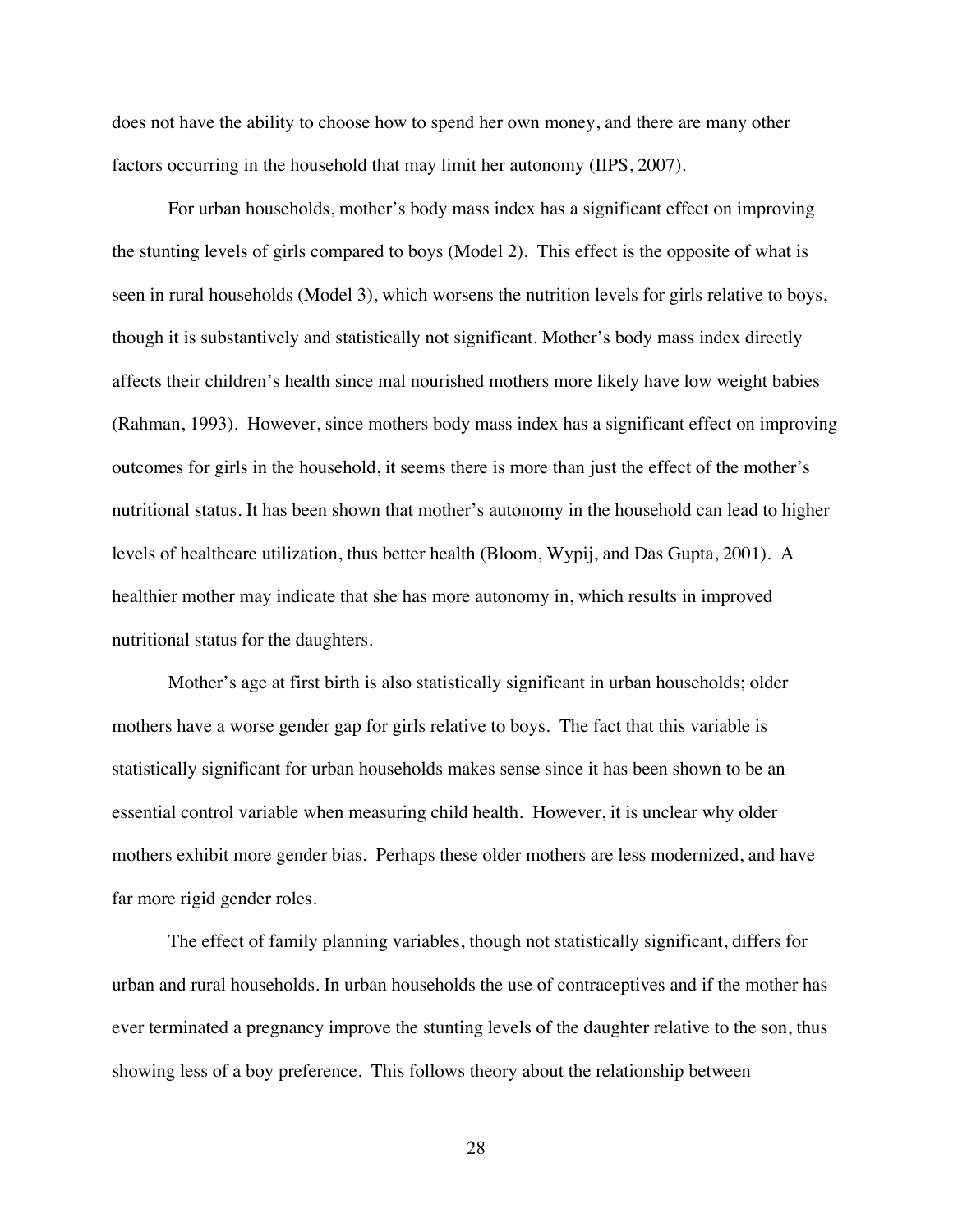contraceptive use and gender bias; families only begin using contraceptives when they are satisfied by the gender composition of their children (Deshpande and Rajaretnam, 2004).

However, in rural households, both the use of contraceptives and if the mother has previously terminated a pregnancy predict daughters having worse stunting levels than sons. It makes sense that women who have ever terminated a pregnancy in rural households would increase the gender bias, because their gender preference might be the cause of the termination. This is supported by the high number of calculated sex specific abortions, which is one of the hypothesized causes for the large gap in the sex ratio (World Development Report, 2011) However, it seems to refute the hypothesis that the mothers use of contraceptives may be indicative of family planning, which is done in order to control the gender. The boy preference in these rural household with mother's having used a contraceptive may be driven by the sheer lack of economic means to feed both children, resulting in the boy in the household having slightly higher nutritional outcomes than the daughter.

### *Family Structure*

Households with first-born females on average have better nutrition outcomes for girls relative to boys. This is statistically significant in the original regression (Model 1), largely because of the first-born female's effect on rural households, which is also statistically significant. This effect is reasonable considering most gender bias has been shown to more strongly affect those children born second or third in the household, particularly if they are girls (Pande, 2007; Das Gupta, 1987). However, in these households, with only two children, we are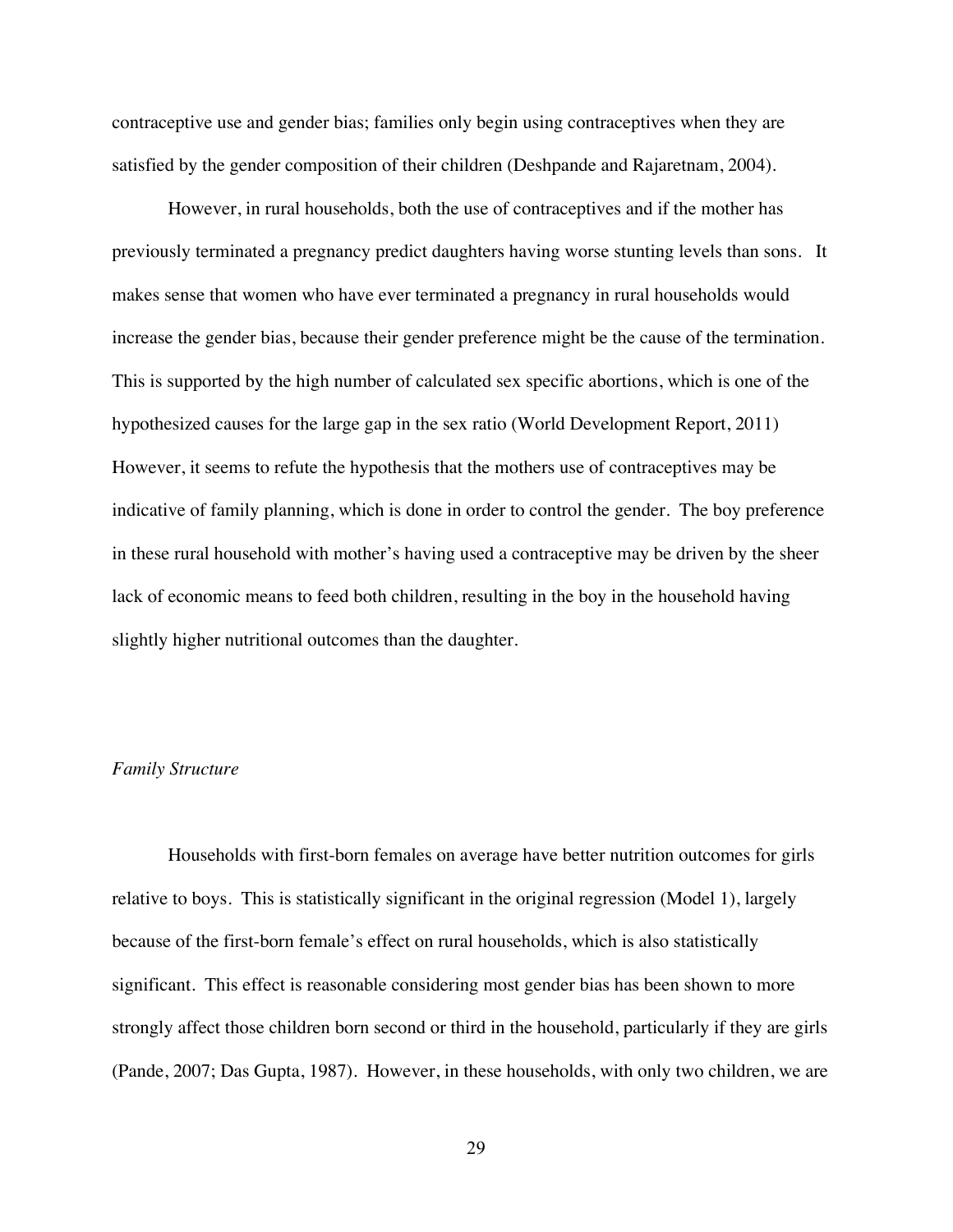unable to measure the true affects of birth order. But this could also be a reflection of the fact that households with first-born females did not employ any type of family planning, due to either lack of access or the lack of a gender preference. In the case where there was no preference, these daughters are presumably better off.

Households with extended families are found to have a better nutrition for the sons relative to daughters, or a higher boy preference. This is in accordance with the theory that in extended family households the mother has less autonomy to make her own decisions (Dyson and Moore, 1983). However, these effects are not statistically or substantively significant for either urban or rural households.

### *Household characteristics*

Both the poor and middle wealth indices show statistically significant effects that these households on average have lower levels of nutrition for girls relative to boys. The statistical significance of these results is largely influenced by urban households, which have significant and substantive effects for poor and middle wealth households. Interestingly, poor urban households have a smaller gender gap than urban middle wealth households. This is probably due to the fact that the standard of living in urban areas is far higher than rural India that a majority of poor households, by urban standards, actually fall in the middle wealth category. (IIPS, 2007) However, the size of the gender gap is smaller for rich households, which implies that for urban households there is some correlation between wealth and gender bias, though weak. This is not the case for rural households where the effect of all wealth indices is relatively the same. These results are in accordance with the theory that in India gender bias goes far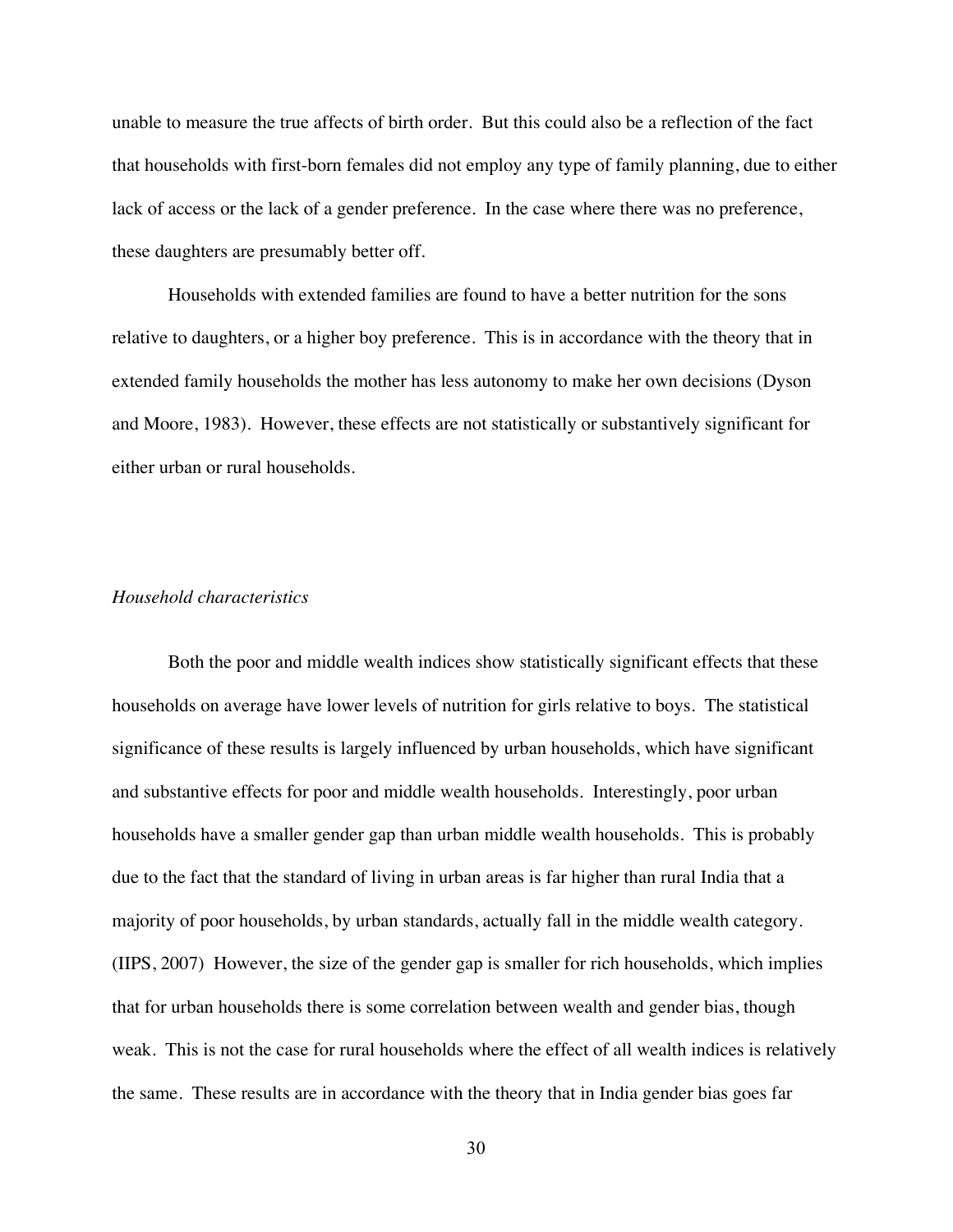further than merely an economic issue, as many studies have also concluded (Das Gupta, 1987; Pande, 2007; Pande, 2005).

Proximity to a government nutrition facility, or Anganwadi center, improves the stunting levels of girls relative to boys, and is statistically significant for only rural households. The effect differs in magnitude and significance for urban and rural areas because these centers primarily exist in rural areas. However, due to the fact that Anganwadi centers are shown to be an ineffective government program, this positive influence on gender bias could be capturing the importance of overall village development and the existence of community development programs. Both of which are shown to be statistically significant predictors of whether a village has an Anganwadi center. Additionally, though there seemed to be a moderate association between the existence of an Anganwadi center and a Government of India Primary Health Care facility, this doesn't rule out all private health care. It would be logical that villages with better infrastructure and community development programs could in fact have better health care access in general. If this assumption is correct, then Oster's theory about the importance of improving healthcare access seems to be essential in improving the gender bias in nutritional outcomes (Oster, 2007).

Households of disadvantaged castes or tribes have differing effects on the gender gap in stunting levels in the household whether the household is urban or rural. It seems that the effect of being low caste or tribe is non-existent for urban households, though it is slightly more beneficial for girls than for boys. However, for rural households of low caste or tribe the son is seen to have a higher level of stunting relative to the daughter. Though the hypothesis is that lower caste and tribe households may have less gender rigidity, it seems that this may be more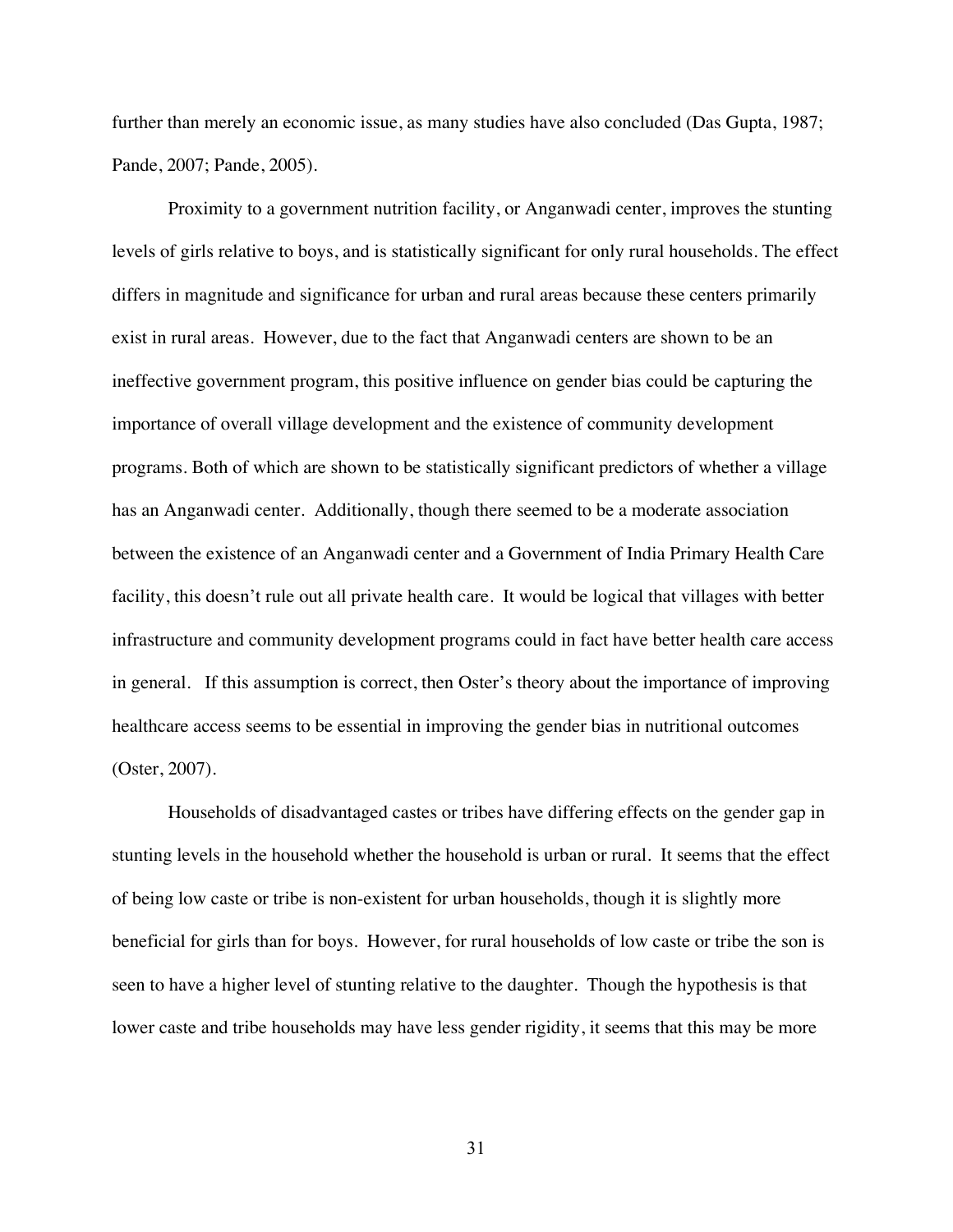driven by wealth categories. Most low rural low caste and tribal families belong to the lower wealth categories, where there is a larger gender gap in stunting levels that benefits boys.

The effect of the household being of a non-Hindu religion differs between urban and rural households. In rural households (Model 3), religion is statistically significant and shows these non-Hindu households, girls' have relatively better stunting levels than boys. This is in accordance with theory that part of the gender bias in India is perpetuated through Hindu ceremonies and their dependence on sons to continue to perform the religious rituals. Urban households, on the contrary, have insignificant effects, showing that non-Hindu households have sons who are healthier than daughters. The reason for the difference between urban and rural households could be linked to weaker connections to religious customs in urban areas.

The effect of being from a disadvantaged caste or tribe is not significant, and on average these households have poorer nutrition levels for girls relative to boys. This goes against the hypothesis that lower castes and tribes have less rigid gender rules, and thus would face less of a gender gap. This effect also differs between urban and rural households. Arguably, the effect for urban households is so substantively small and insignificant, that it doesn't seem to mean much. Urban households likely have such a small effect for the same reason religion has a small effect on the gender bias; in urban areas caste structure is far less rigid and would likely not affect the gender bias.

Variables controlling for water source and potential pathways for infection differ based on urban and rural households. Overall these variables do not have a statistically significant effect on the gender bias for nutrition. However, for urban households with unprotected water sources, girls have relatively better stunting levels compared to the boy. This is the same effect that is seen with households that have no toilet or latrine toilet. These control variables should in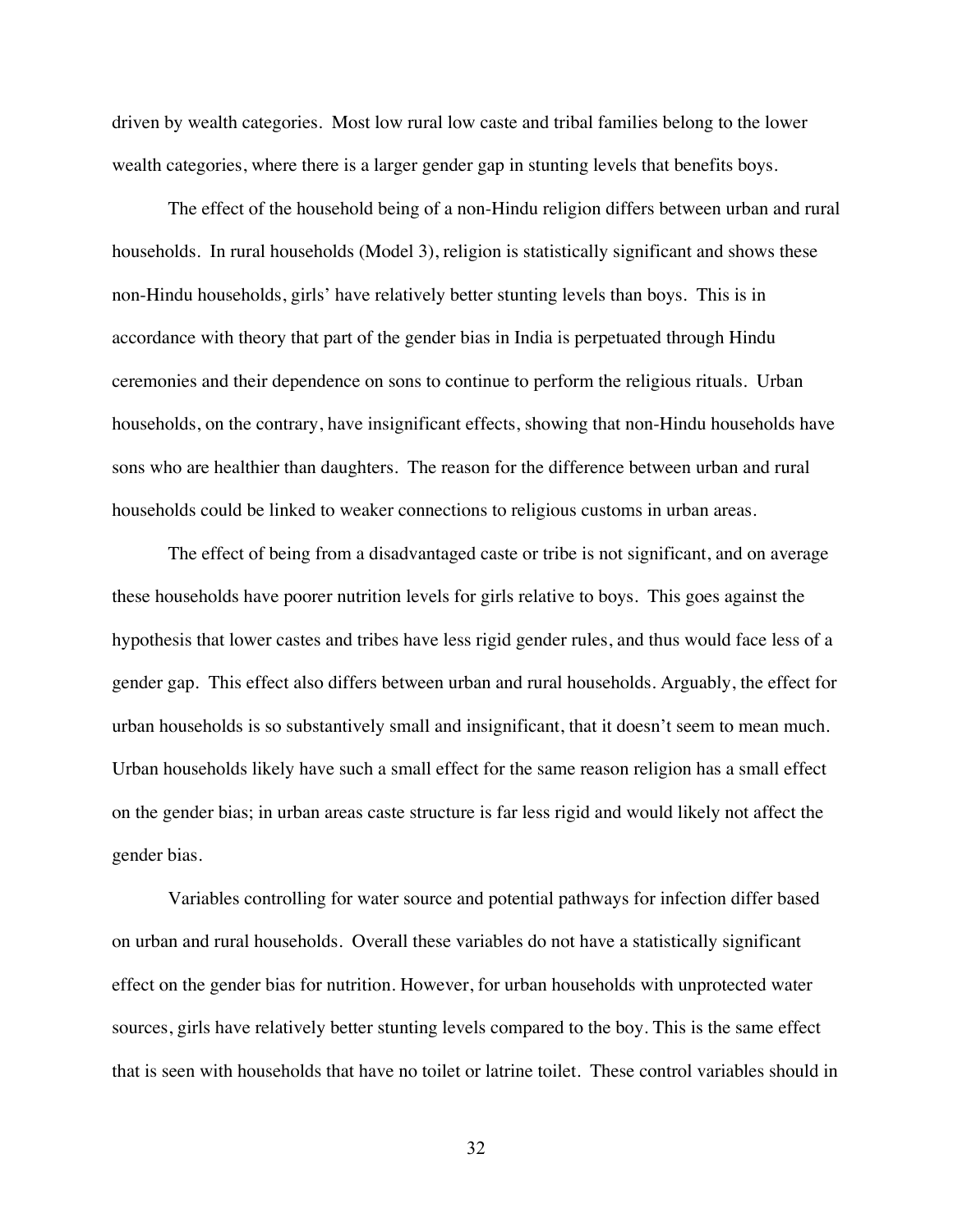fact have little effect on the gender bias, since water contamination would be equally damaging to both girls and boys. However, there is a statistically significant improvement for girl's nutrition relative to boys for urban households with no toilet. This result is unexpected, and is probably driven by the low proportion of urban households that have no toilet.

### *Region*

In the overall regression (Model 1) none of the controls for region are statistically significantly different from each other, which challenges the notion that households in South India are more gender equitable. This result could be evidence of the supposed growing gender bias in the South, and the permeation of boy preference throughout previously female empowered areas of the country. Interestingly, the effects of regions on the urban and rural gender gap show that all urban households favor boys relative to girls, while all rural households favor girls relative to boys, compared to the Northern region of India (which historically has the highest boy preference). Households in the Southern part of India, as compared to the Northern region, show worse stunting levels for girls relative to boys in the household, though this is not statistically significant. Furthermore, the effect of households in urban, Eastern India has a statistically significant effect on the gender gap in stunting. This is evidence that the gender bias in nutrition may be more of a problem in urban, rather than rural areas. These results could also be biased due to the relatively small sample, and slightly disproportionate number of households located in each region.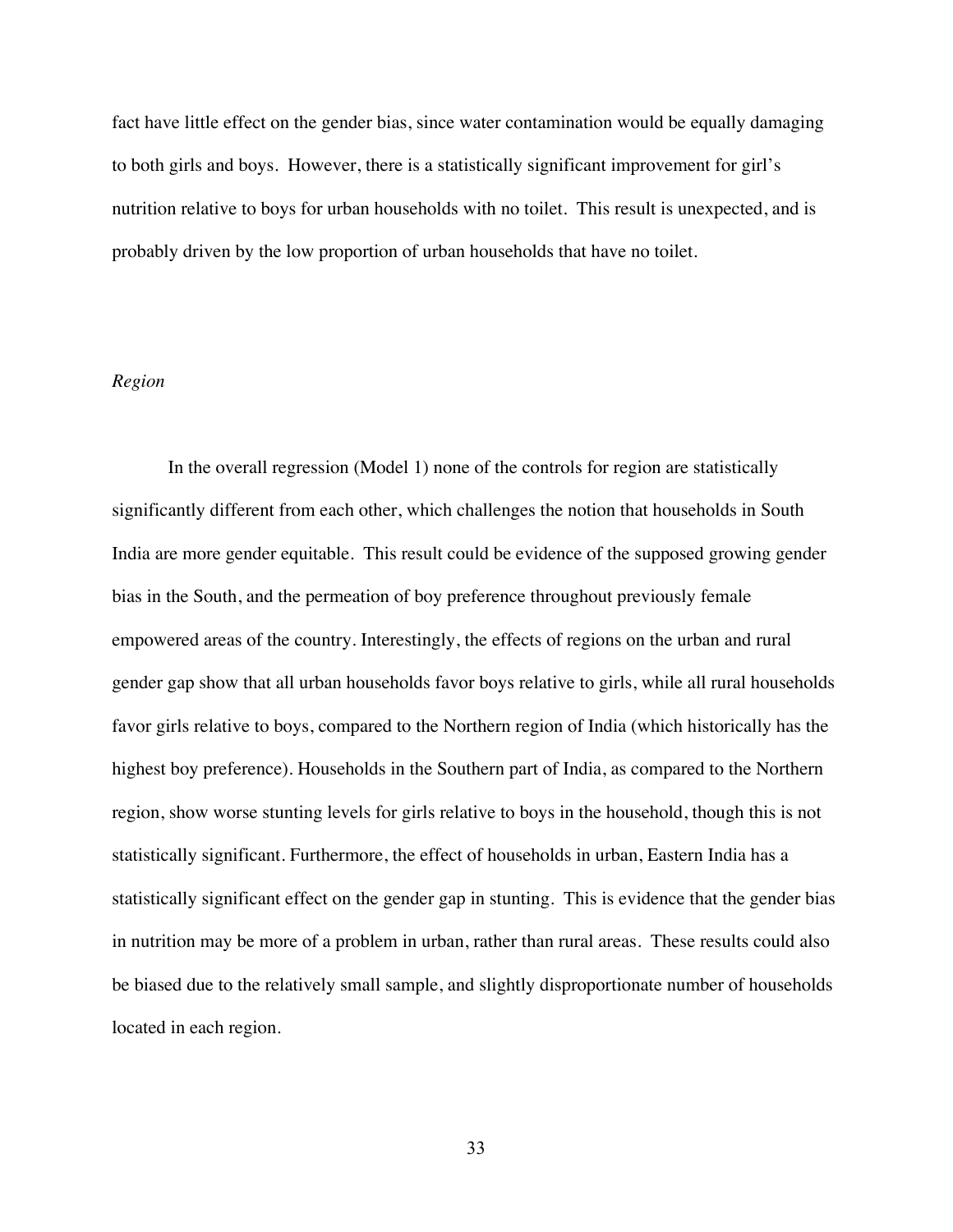### **VII. SECONDARY RESULTS**

In order to better understand what factors directly affect those households that do have disadvantaged girls, it is important to narrow down the analysis to only households that have lower levels of nutrition for the daughter compared to the son. This can further pinpoint key areas that will help decrease the gender bias and directly relate to the policy implications of this paper

Below is an abridged table depicting the key results of running this analysis. The full regression results can be seen in Appendix A. Model 1 is the original regression, using all households. Model 2 is analysis only observing those households with disadvantaged girls. Models 3 and 4 also analyze households with disadvantaged girls, disaggregated by urban and rural households, respectively. The last two models especially aid in understanding how policies may need to differ to address the differences in social and cultural contexts between urban and rural India.

|                                              | All<br><b>Households</b> | All<br>households<br>with<br>disadvantaged<br>girls | Urban<br>households<br>with<br>disadvantaged<br>girls | Rural<br>households<br>with<br>disadvantaged<br>girls |
|----------------------------------------------|--------------------------|-----------------------------------------------------|-------------------------------------------------------|-------------------------------------------------------|
|                                              | <b>Model 1</b>           | <b>Model 2</b>                                      | <b>Model 3</b><br>(Urban)                             | <b>Model 4</b><br>(Rural)                             |
| Variables<br><b>Mother's characteristics</b> | Stunting                 | Stunting                                            | Stunting                                              | Stunting                                              |
| Mother's BMI                                 | $-0.0197$<br>[0.014]     | $-0.0304**$<br>[0.013]                              | $-0.0465***$<br>[0.016]                               | $-0.0211$<br>[0.023]                                  |
| Uses contraceptive                           | 0.1178<br>[0.100]        | $-0.1855**$<br>[0.094]                              | $-0.0312$<br>[0.145]                                  | $-0.3517**$<br>[0.140]                                |
| Occasional access to media                   | $-0.0249$                | $-0.0805$                                           | 0.0688                                                | $-0.1888$                                             |

**Table 7. Regression Results: Observing determinants of gender bias for stunting in households with disadvantaged girls: India 2005- 2006**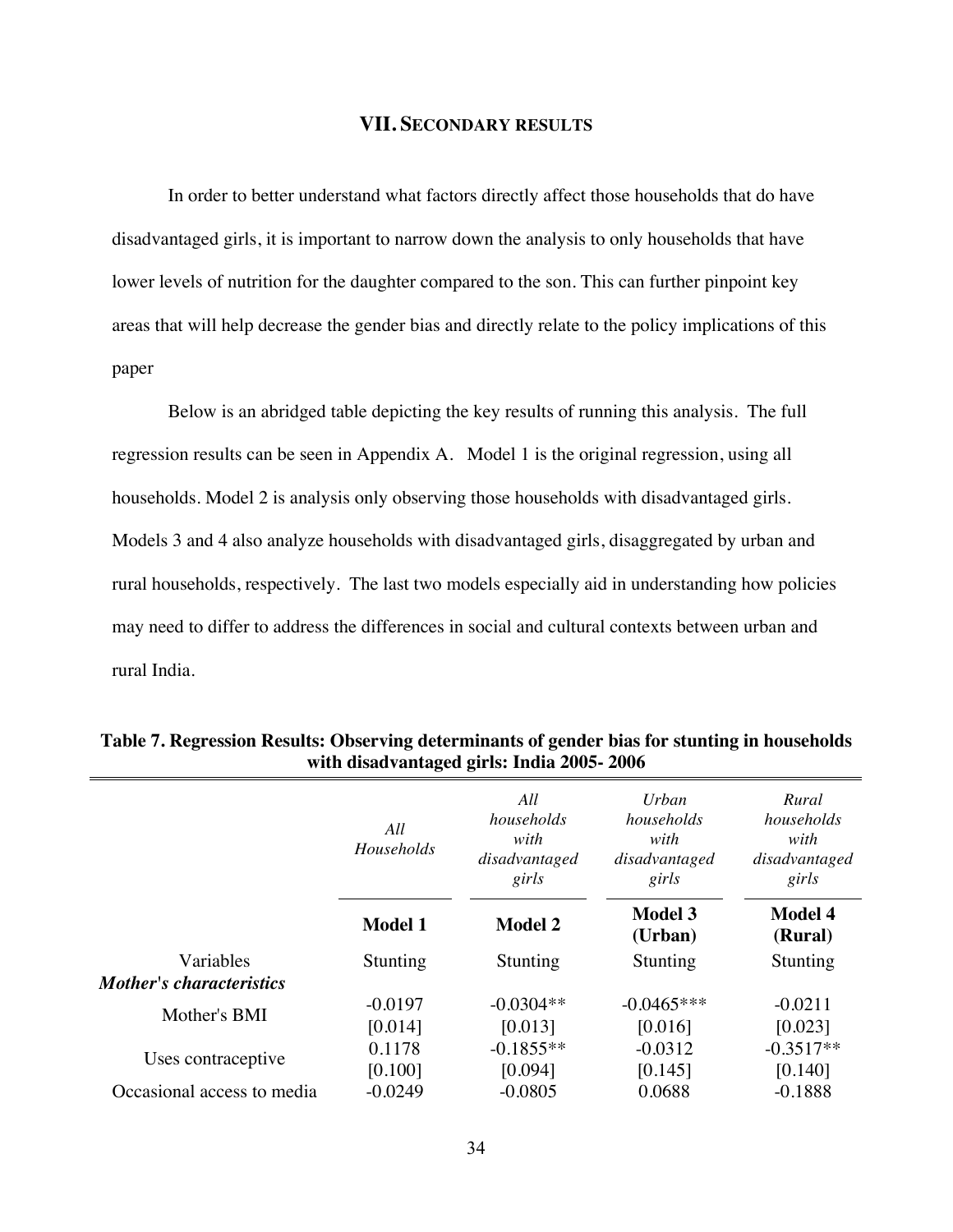|                                  | All<br>Households | All<br>households<br>with<br>disadvantaged<br>girls | Urban<br>households<br>with<br>disadvantaged<br>girls | Rural<br>households<br>with<br>disadvantaged<br>girls |
|----------------------------------|-------------------|-----------------------------------------------------|-------------------------------------------------------|-------------------------------------------------------|
|                                  | <b>Model 1</b>    | <b>Model 2</b>                                      | <b>Model 3</b><br>(Urban)                             | <b>Model 4</b><br>(Rural)                             |
| Variables                        | Stunting          | Stunting                                            | Stunting                                              | Stunting                                              |
|                                  | [0.098]           | [0.092]                                             | [0.134]                                               | [0.132]                                               |
| Frequent access to media         | $-0.0408$         | $-0.2778***$                                        | $-0.2890*$                                            | $-0.2075$                                             |
|                                  | [0.112]           | [0.107]                                             | [0.163]                                               | [0.148]                                               |
| Primary education                | $-0.0922$         | $-0.1474$                                           | $-0.0984$                                             | $-0.104$                                              |
|                                  | [0.142]           | [0.131]                                             | [0.225]                                               | [0.168]                                               |
| Above primary education          | 0.1891            | 0.0594                                              | $0.3262*$                                             | $-0.0099$                                             |
|                                  | [0.127]           | [0.116]                                             | [0.181]                                               | [0.165]                                               |
| Mother has her own money to      | $-0.0559$         | $-0.0215$                                           | $-0.1655$                                             | 0.08                                                  |
| spend                            | [0.095]           | [0.091]                                             | [0.123]                                               | [0.135]                                               |
| <b>Household characteristics</b> |                   |                                                     |                                                       |                                                       |
|                                  | 0.1165            | $-0.2183**$                                         | $-0.0948$                                             | $-0.4915***$                                          |
| Disadvantaged caste/tribe        | [0.108]           | [0.102]                                             | [0.138]                                               | [0.161]                                               |
| Nearby government                | $-0.1657$         | $-0.4020$ ***                                       | $-0.2339*$                                            | $-1.0356***$                                          |
| Anganwadi Center                 | [0.121]           | [0.111]                                             | [0.136]                                               | [0.221]                                               |
| Observations                     | 833               | 385                                                 | 186                                                   | 199                                                   |
| <b>Adjusted R-squared</b>        | 0.0175            | 0.0724                                              | 0.0631                                                | 0.1374                                                |

**Table 7. Regression Results: Observing determinants of gender bias for stunting in households with disadvantaged girls: India 2005- 2006** 

Standard errors in brackets \*\*\* p<0.01, \*\* p<0.05, \* p<0.1

Whether the household is located nearby an Anganwadi center, or government nutrition facility, has the largest substantive effect on improving the gender gap between girls and boys in the household. This is the only effect that shows statistical significance throughout both urban and rural households. The magnitude is far larger for rural households, which is expected because they are far more common in rural centers. This outcome supports the previous results from Table 4.

Mother's body mass index is an important factor in improving the stunting levels of girls relative to boys in the household. Though it is true for both urban and rural households, it is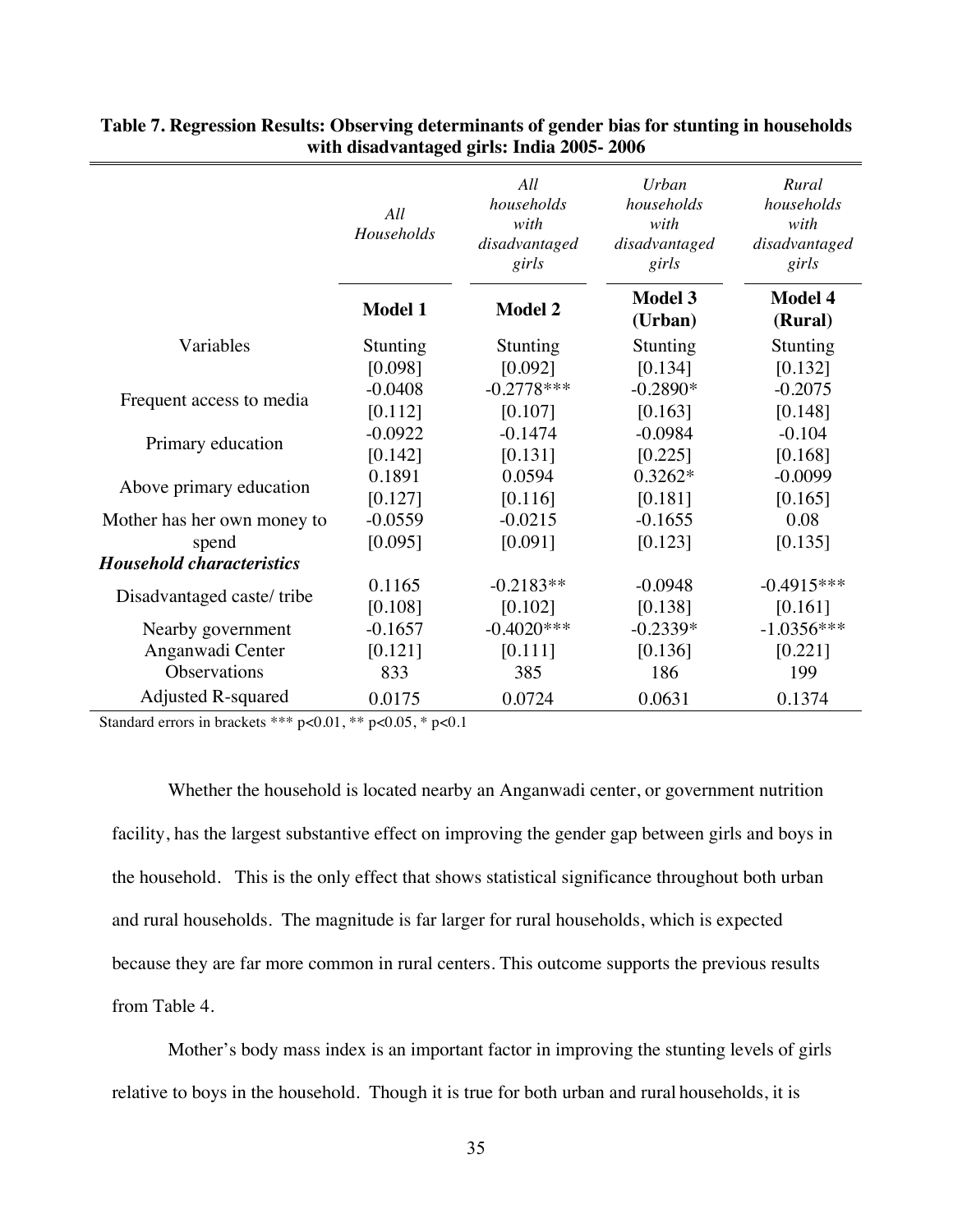statistically significant and slightly larger in magnitude for urban households. This supports the results discovered in the primary regression in that urban households were also more significantly affected by mother's health.

Notably, this regression shows that the mother's use of contraceptives is statistically and substantively significant in improving the daughter's stunting level relative to the son's and is statistically significant only in rural households. This is contrary to the overall regression results, which show contraceptive use worsen the stunting levels for girls relative to boys in the household. Although it may be the case that contraceptive use indicates family planning, which in rural areas may be strongly linked with boy preference. In general, restricting the number of children in the family seems to be beneficial for girls. This matches previous studies that have shown that families do have a preference for at least one girl, and that it is the often after the second child where there is a steep fall in equity of nutrition (Pande, 2007; Das Gupta, 1987; Pande, 2005).

The results for access to media are interesting; overall households with disadvantaged girls are only slightly affected by occasional access to media, yet are statistically significantly affected by frequent access to media. Most curious is that the statistical significance seems to be drawn primarily from urban households with disadvantaged girls. However, rural households show the same magnitude of effect in improving outcomes for girls relative to boys, and these can be reported with a 84 percent confidence level (P<0.2). These results are saying that, on average, media doesn't affect the gender gap within the household. However, for households with disadvantaged girls, it makes a significant difference in improving the chronic malnutrition outcomes for girls relative to boys. These results are supported by Pande's study on boy preference and Oster's study on the permeation of cable television in rural India, showing that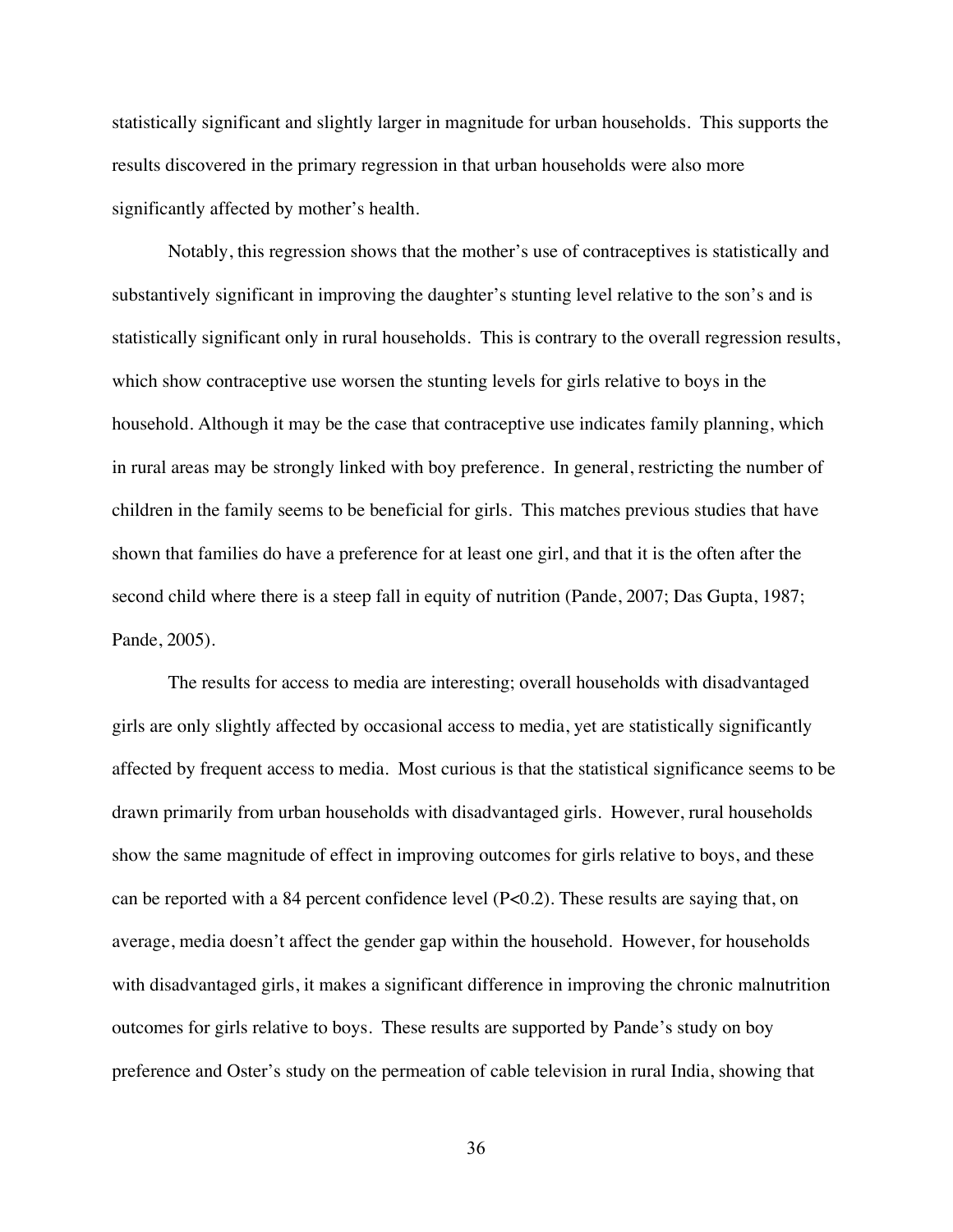access to media did have a significant effect in reducing the reported boy preference in the household, which could be a useful policy tool.

This regression also illustrates that there is a statistically significant effect for households that are in a historically disadvantaged caste or tribe; this improves the wellbeing of girls relative to boys. As with contraceptive use, this is contrary to the results of the original regression on stunting. This is in agreement with the hypothesis that disadvantaged castes and tribes are have less gender role rigidity due to their higher dependence on any source of income, whether it be from the sons or daughters.

The results for mother's attainment of primary and above primary education reiterate the effects seen in the primary regression. Education doesn't have a statistically significant effect for either urban or rural households. The mother's attaining above primary education in urban households actually shows girls with statistically significantly worse stunting outcomes than boys. This further corroborates the idea that education has little effect on the boy preference, as expressed by the gender bias in nutrition at the household level.

Interestingly, if a rural mother has her own money to spend in these households with disadvantaged girls it is actually less beneficial for the girls in the household. Though this variable is not statistically significant in this regression, it is an interesting outcome that opposes the previous analysis that showed rural households to be more positively affected by having mothers who earn their own money. This could be evidence that it is not simply the mother having her own money, but some unmeasured factor of households with these mothers, and once you control for this factor by restricting the analysis to only households with disadvantaged girls, it is easier to see the true affect of the mother having her own money.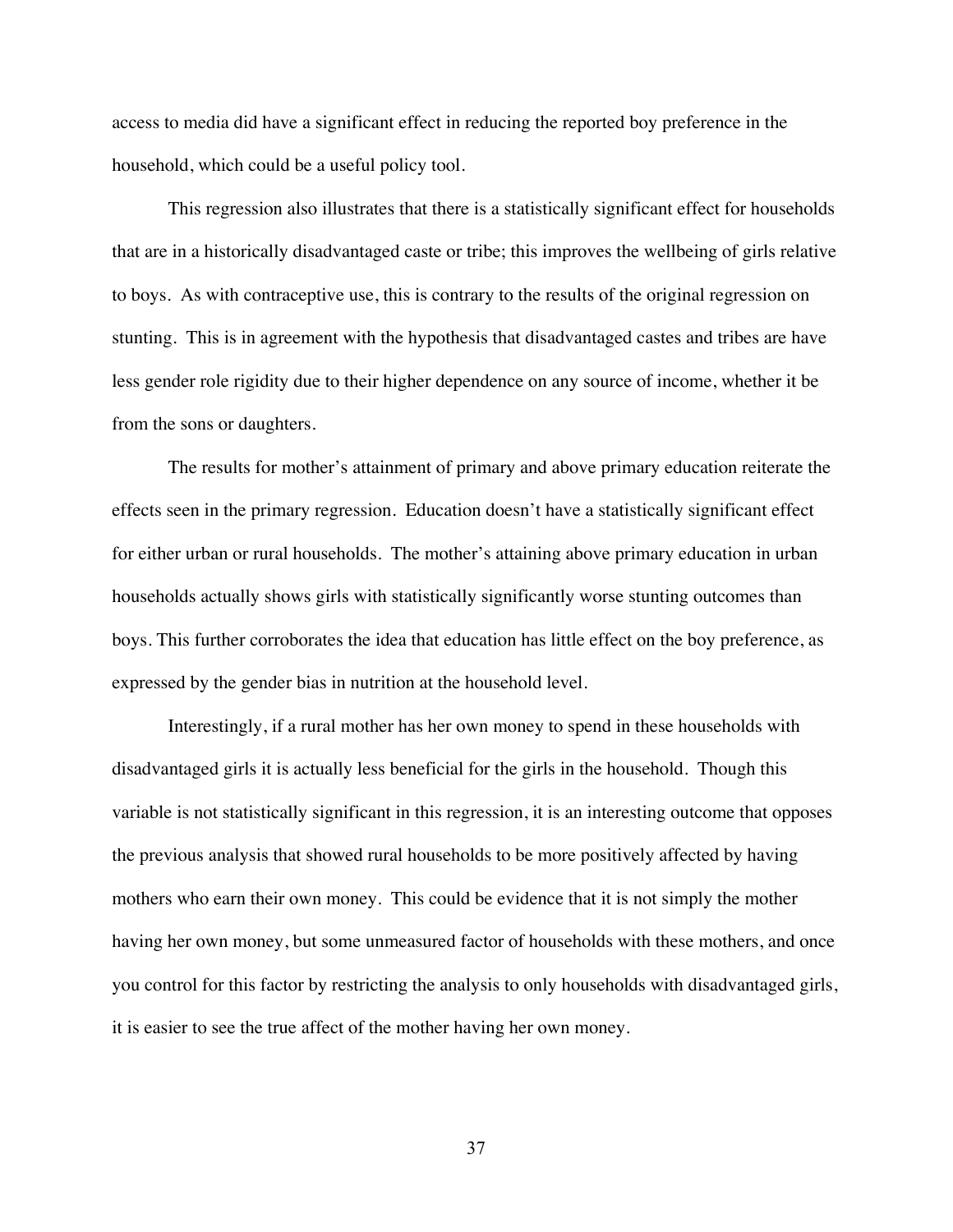#### **VII. DISCUSSION- THREATS TO VALIDITY**

Several aspects of this analysis, which have been somewhat discussed previously, weaken the validity of the results presented. The following section explains some of these issues and their affect on the results.

This analysis utilizes cross sectional analysis, only looking at a snapshot of households from 2005- 2006. This analysis could have been made stronger with the use of a longitudinal data, which would enable the analysis to observe the effects of household factors to the gender gap in nutrition over time. Although previous years of the NFHS do exist, many of the variables used in this analysis were not measured the same way as the most recent survey, thus making them difficult to appropriately match up.

There may also be biases in the analysis due to missing data, particularly assuming there is a non-random pattern of missing data. For the dependent variables measuring the children's height, weight, and age, mothers could have denied the surveyors from measuring their children for specific reasons that are not captured in the survey. Additionally, all if the mother was not home to act as respondent, this may indicate that she is out of the household working, and perhaps more empowered. However, those households without mother respondents were not used in this analysis, because it was necessary to understand the affect of certain characteristics on the mother in particular.

Due to the nature of the survey data, it was difficult to control for all the possible factors involved in the gender gap in nutrition. Some variables were not measured in the survey. For example, there were no variables measuring household access to healthcare, so proximity to government facility was used as a proxy for this. Additionally there seems to be some unobservable factors for which it is difficult to control. For example, there was no variable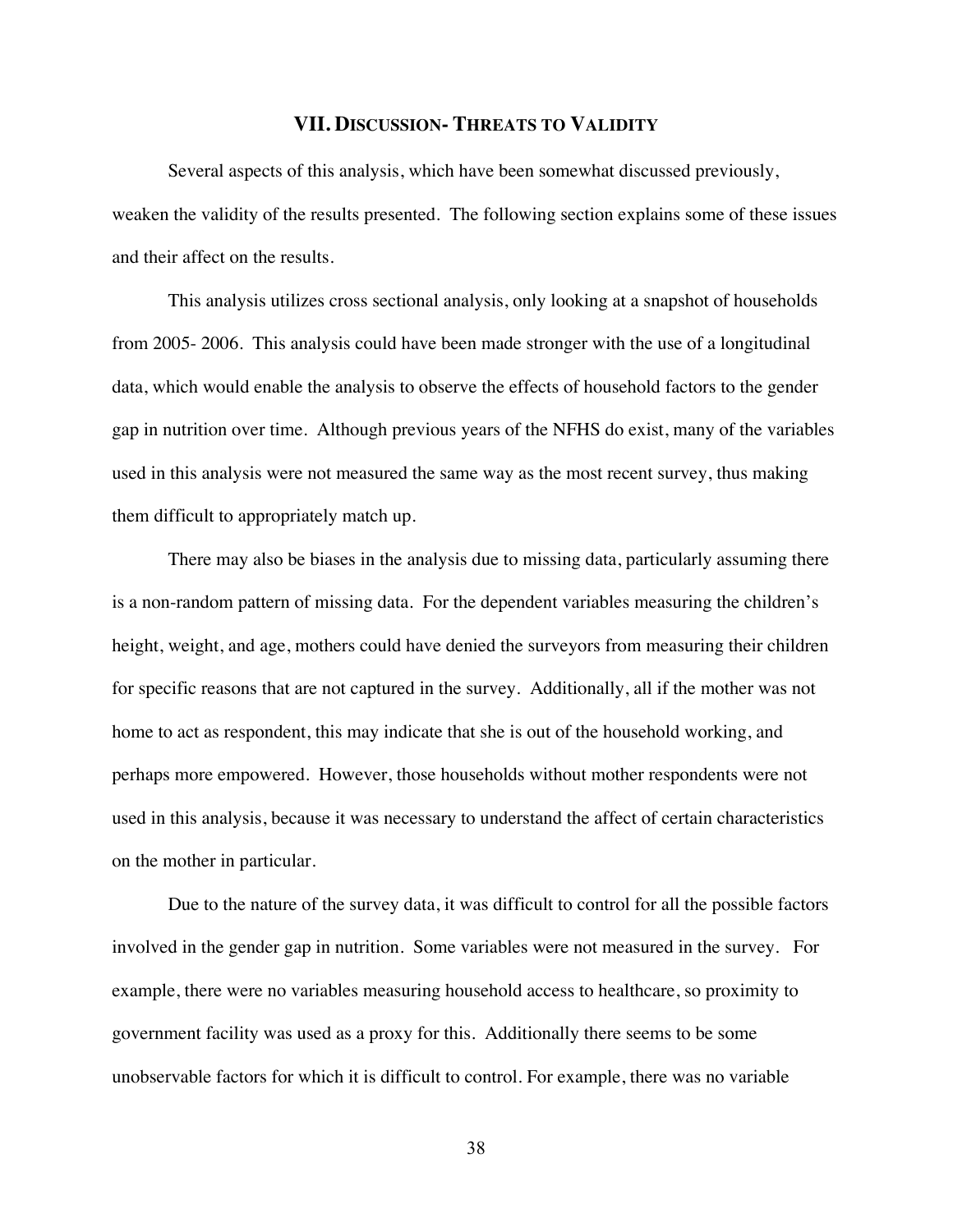available to see previous actions of the mother; if she had aborted a child after discovering it was a girl, or abandoned the child. This may especially be a limitation that skews this analysis, because of the large proportion of urban and rich households that have more access to ultrasound technology.

 Another issue in this study is the difficulty in deciphering differences in mother's behavior between her son and daughter. This is essential when accounting for the importance of breastfeeding in affecting child's health. However, any variables measuring breastfeeding did not explain the differences between feeding practices for the son and daughter, which could be a key issue in widening the gender gap.

In order to employ a household fixed effects model, this analysis was restricted to households that have only one son and one daughter, both under the age of five. This causes selection bias; there are certain characteristics of households that decide to, or have only had two children. This selection bias, as discussed earlier, can be seen in the proportion of rural and urban households. The number of urban households is far higher in this sample than actually exist in India, though the separate analysis of urban and rural households may have fixed the problems caused by this bias. Additionally, these households were on average far richer, in higher wealth indices than the average Indian household. Part of this can be attributed to the large number of urban households, which will fall within the higher wealth indices. Another aspect of this bias is that those households with only two children may more often be wealthier households that tend to have a smaller number of children.

The sample selection process also required significantly reducing the sample size to only about 833 households. This may decrease the overall significance of the results and their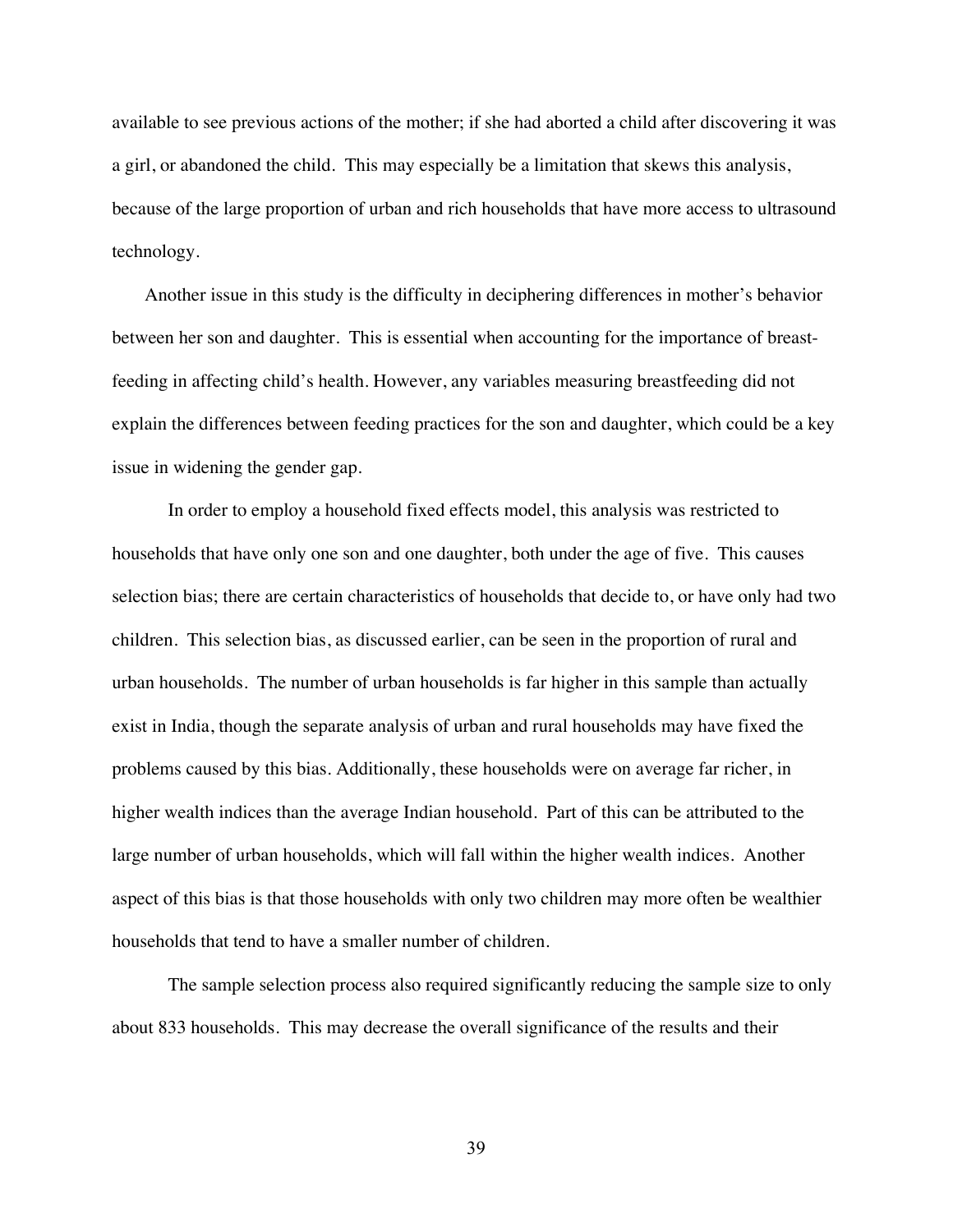reliability in assessing the total population. However, what is gained in accounting for unobservable characteristics of the households may make up for the loss in sample size.

Finally, heteroscedasticity is a common issue in regression analysis because it can negatively affect the statistical significance of the coefficients. The Breush-Pagan/ Cook-Weisberg test revealed no heteroskedasticity within the sample (Appendix B).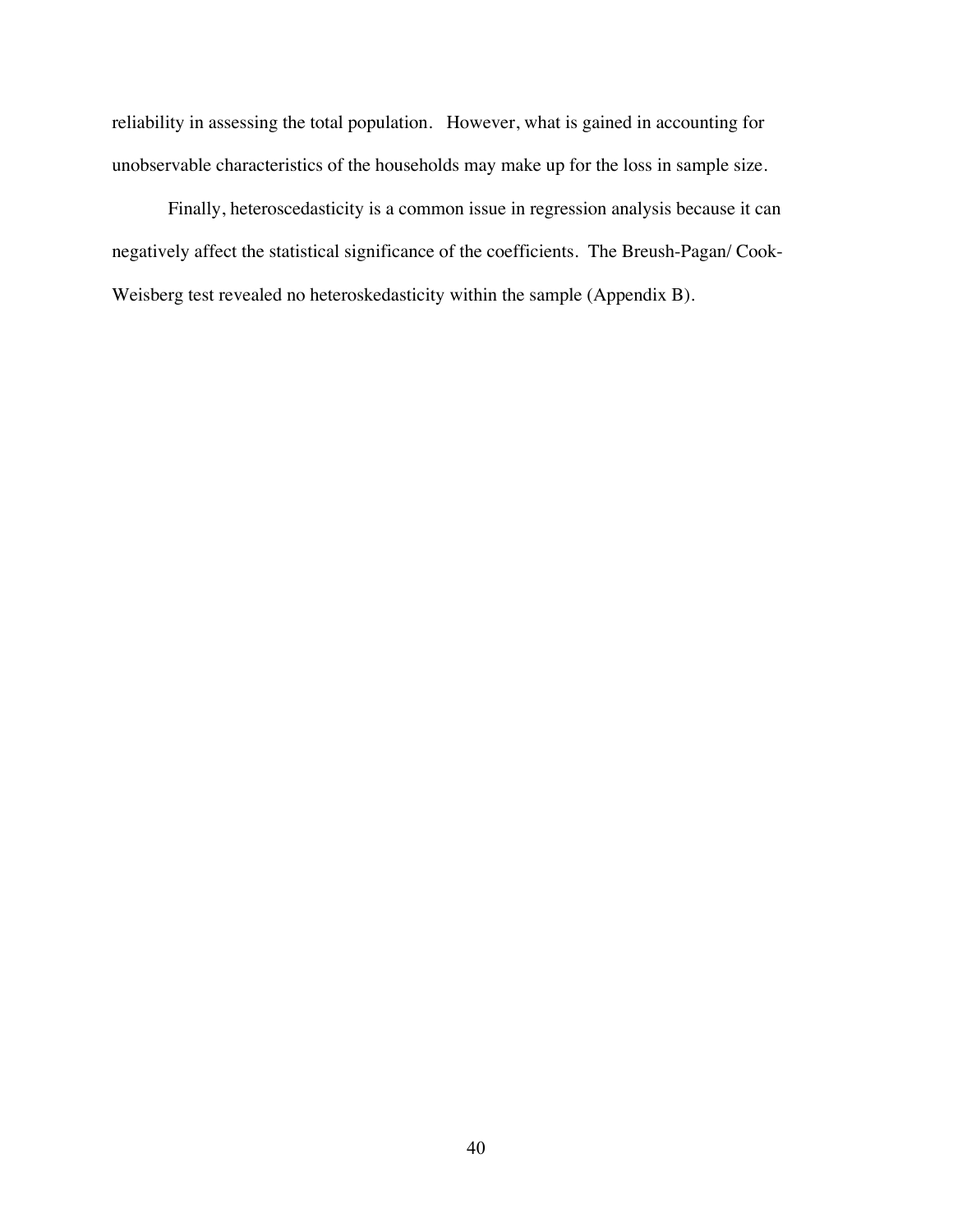### **VIII. POLICY IMPLICATIONS**

 The regression analysis clearly demonstrates that there are a multitude of mother's, family, and household characteristics that have an effect in lowering. This analysis further breaks down these factors by urban and rural households, which allows policy makers to better understand some of the contextual factors that influence the gender bias. This implies there should be differences in how urban and rural households are targeted to improve the gender gap in nutrition. Some influential and statistically significant variables such as those that show the effect of cultural importance in the bias are present, and are difficult to target with policy. For example, non-Hindu households have improved biases. This analysis, however, strongly suggests that there are various policies that could potentially be implemented in order to improve the gender bias in nutrition: they are social messages through media, improving village development, family planning programs, and maternal health programs.

The existence of an Anganwagi center showed significant improvements in girls' nutrition levels in rural households in the original regression. And in only households with disadvantaged girls the existence of these centers in significant in both urban and rural areas. However, due to research stating the ineffectiveness of the ICDS program, it is unlikely that the significance of this variable is solely due to these nutrition centers. Rather, the Angwanwadi center can be used as a proxy for overall village development and the existence of additionally community development programs. These results suggest the importance that village development, particularly electrification, may have on improving girls' nutrition. Additionally, village development may imply more options for health care, also an omitted variable being accounted for in the Anganwadi center (Das Gupta, Lokshin, Gragnolati, Ivaschenko, 2005)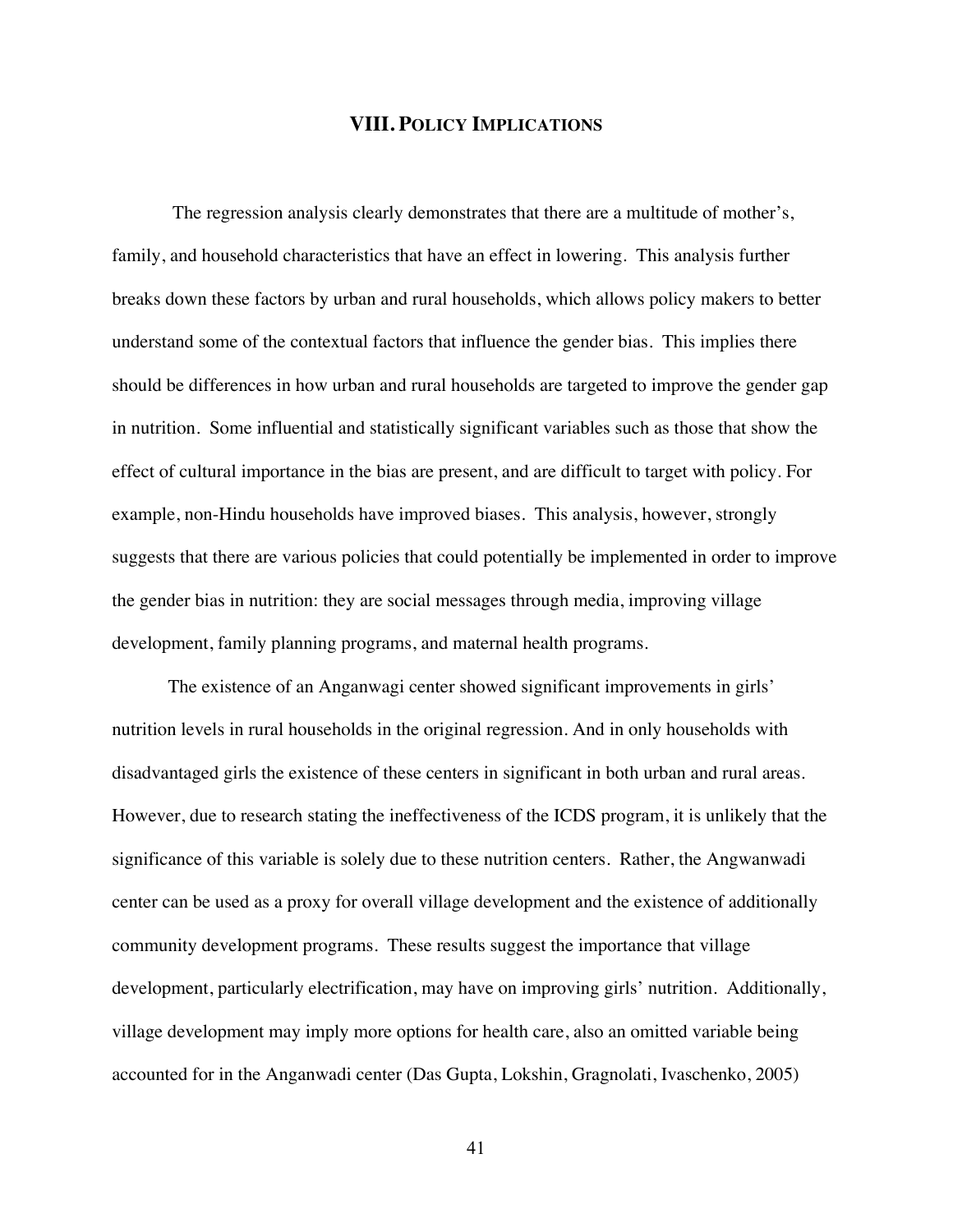The results of the secondary analysis, observing only households with disadvantaged girls, demonstrate the significance of media access across both urban and rural. This outcome supports previous research that suggests the important effect that the natural presence of media has in improving the gender bias. However, the analysis showed the diminishing effects of media; urban households with frequent access to media showed a smaller affect than rural households with frequent access. This implies that countries should go even further than the natural permeation of media. One method could be through social messages through the media, which would better flood households with the concept of equal preference for boys and girls. This could help further the impact of media even in those urban areas where the effect was much smaller in magnitude.

The secondary analysis also demonstrates the importance of mother's body mass index in improving nutrition outcomes for girls in urban households. This provides evidence of the importance of maternal health programs in urban India. Though, as explained previously, this could also be the effect of the association between women's autonomy and health care utilization. Which implies that maternal health might not directly influence the gender bias. This issue would need to be further delved into to better understand the mechanism.

These results show no significance of mother's education, mother control of her own money, and the wealth of the household. Mothers' education is not a significant method of improving the gender bias in nutrition, which contradicts Pande's (2007) research on boy preference and supports Das Gupta's (1987) on female mortality. Furthermore, this analysis actually produces poorer outcomes for girls with educated mothers in urban areas, which further supports the fact that female education programs would not have much affect on the gender bias. Mothers with their own money to spend, and presumably higher autonomy in the household, do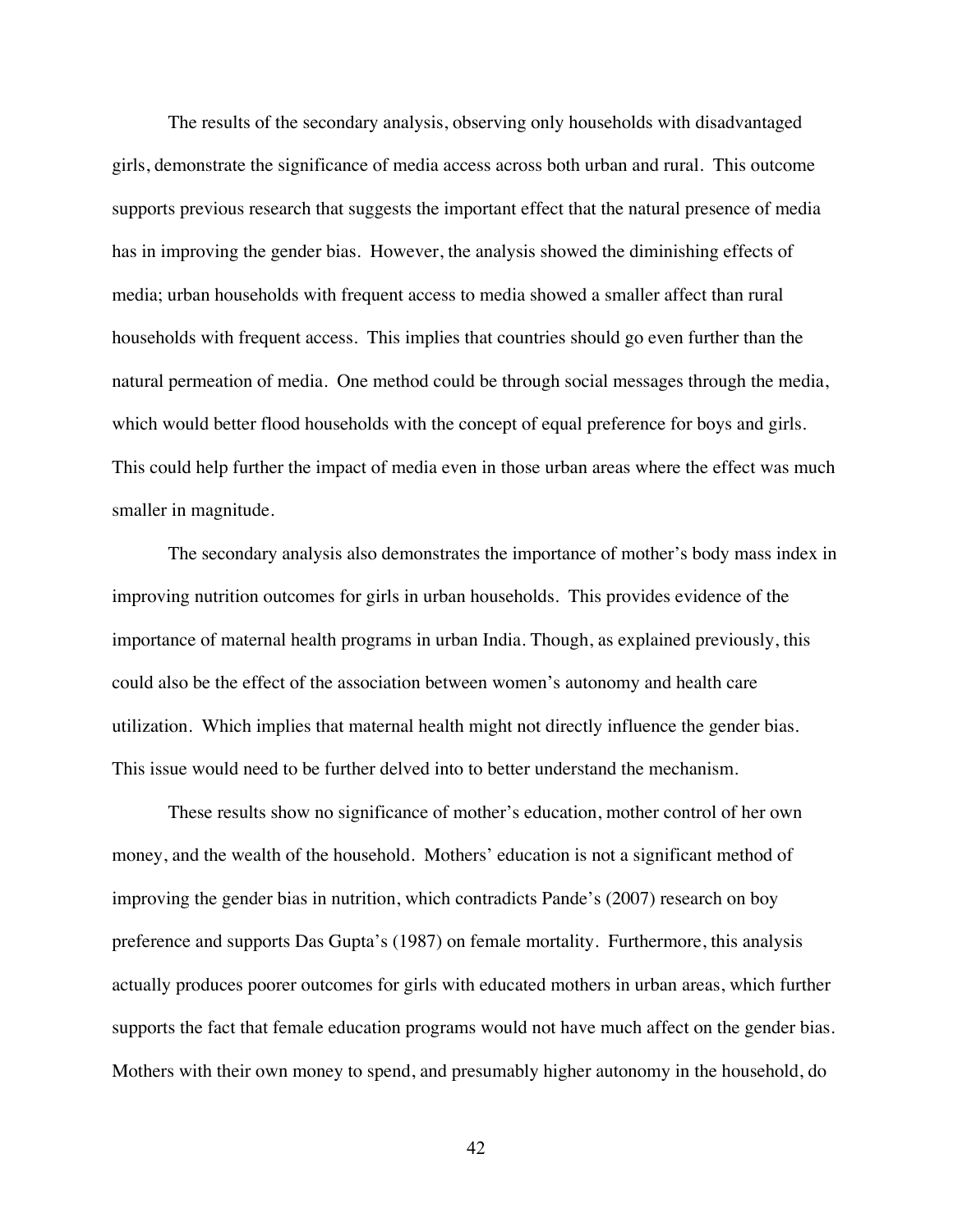have an effect, though not significant, on improving girls' nutrition. Which indicates more research needs to be done to understand how women's autonomy influences gender bias in nutrition.

Finally, even the highest wealth households showed some amount of gender bias, in both rural and urban areas. This further supports previous research suggesting that economic development cannot solely improve India's gender gap (Pande, 2005; Pande, 2007; Das Gupta; 1987).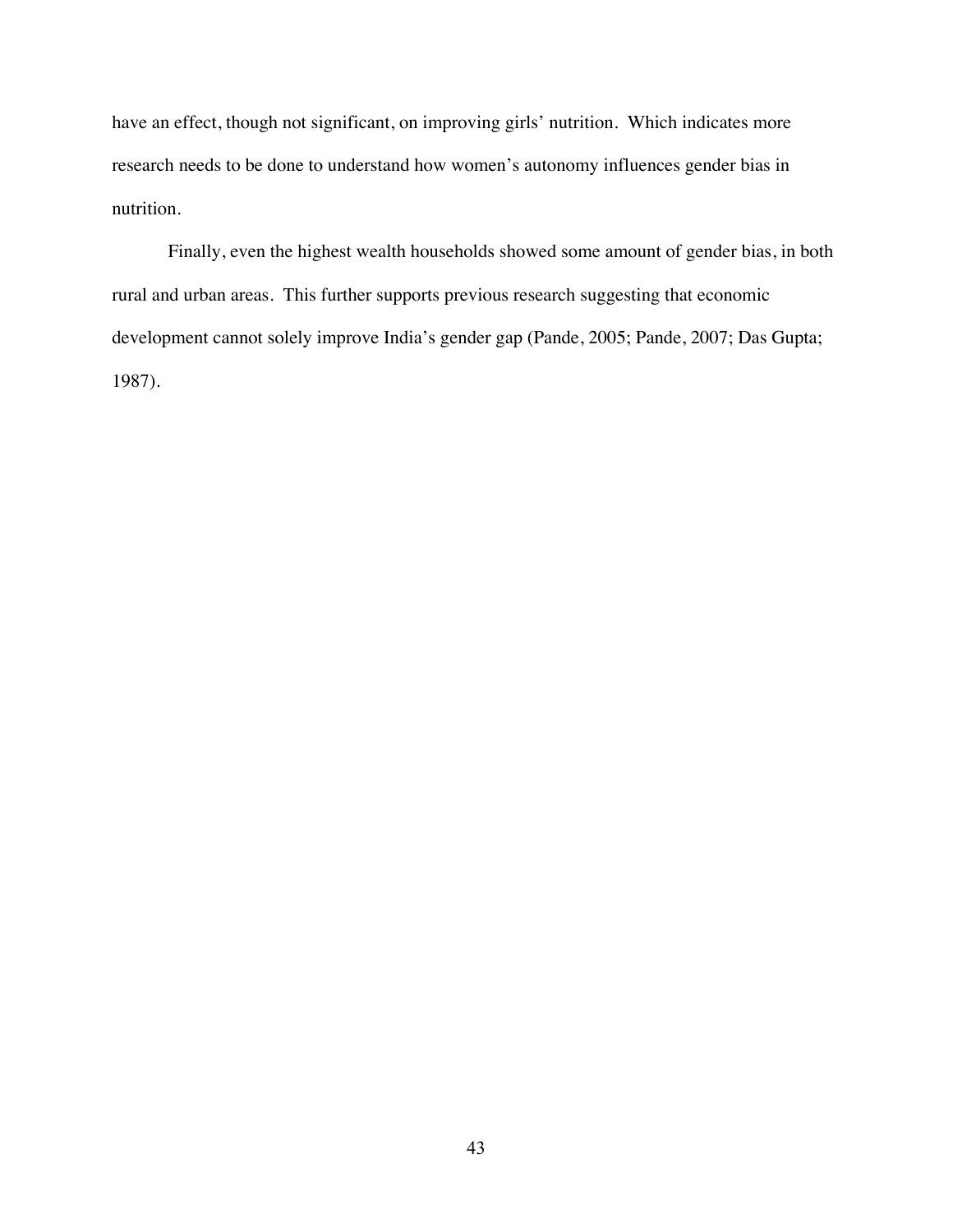### **IX. CONCLUSION**

This analysis reiterates what other studies have also concluded; there are a multitude of factors involved in the gender gap in nutrition in India. Using a household fixed effects model this analysis demonstrates the importance of both mother's characteristics and household characteristics in affecting the gender difference in nutrition. Particularly, the results highlights the importance of context in understanding how factors affect the gender bias; often times the effects were different for urban versus rural households. In the primary regression, religion, caste, and Anganwadi centers show a significant effect on improving outcomes for girls. Further analysis of only households with disadvantaged girls further highlights the importance of access to media, and mother's nutrition in improving the gender gap.

Various studies attempt to understand the driving factors of India's boy preference, and highly skewed sex ratios, and have come to similar conclusions. The next step in solving the issue of India's boy preference is to better understand how and when to intervene with policy programs, in order to improve outcomes for girls. Some of the above policy programs already exist in India, yet are ineffective due to poor targeting and high corruption. Methods such as program evaluation could aid in determining how to successfully implement programs addressing these issues. Additionally, rigorous impact evaluation can help in understand if interventions are successful. Though, the difficult with addressing the gender bias is the number of context specific factors that do affect it, and program evaluation may also be difficult in an of itself due to slow improvements of gender bias after implementation of programs. Nevertheless, now is the time for India to focus programs on improving gender outcomes in hopes that the 2021 census will show an improved gender ratio.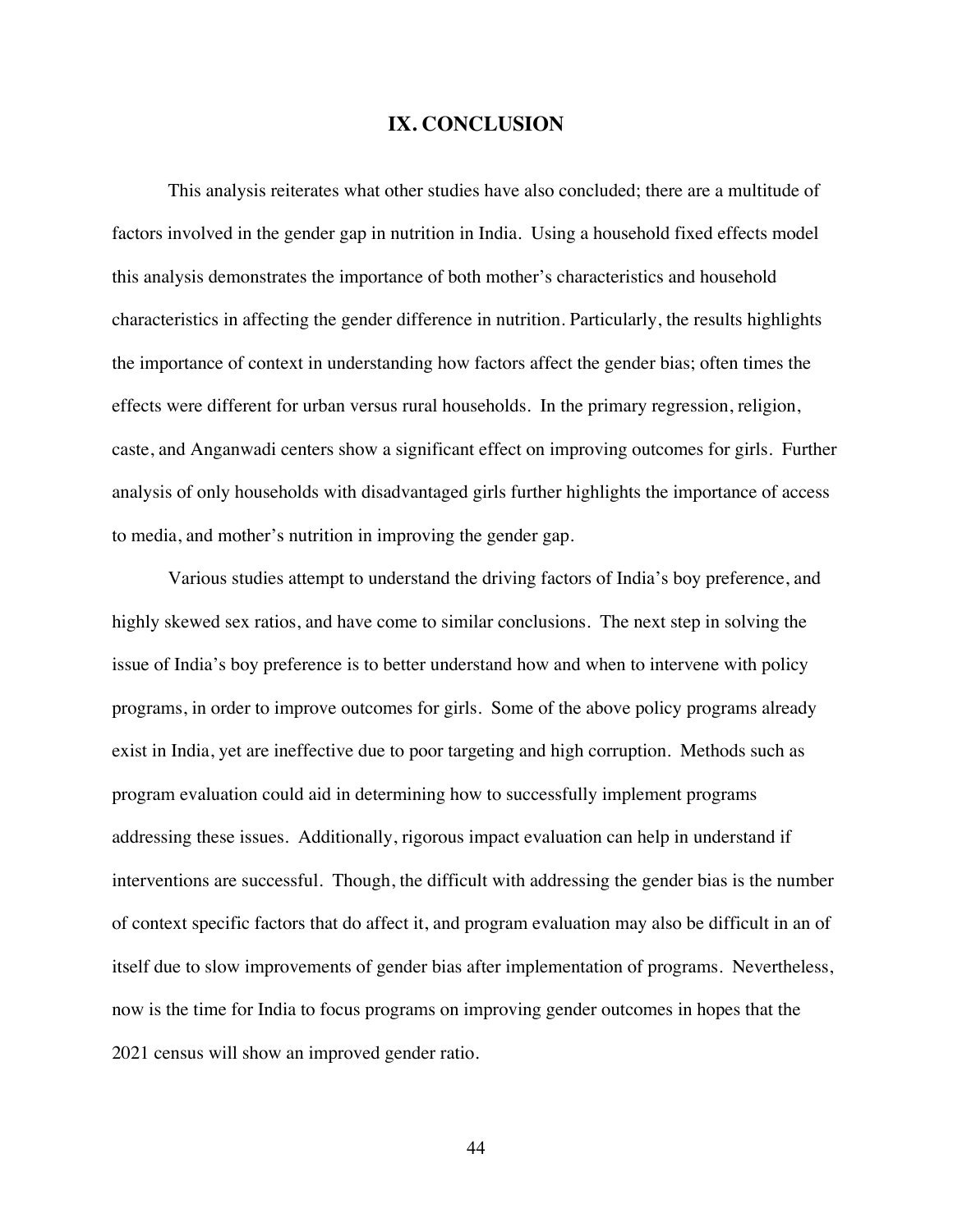## **APPENDIX A**

|                                 | All<br>Households | All<br>households<br>with<br>disadvantaged<br>girls | <b>Urban</b><br>households with<br>disadvantaged<br>girls | Rural<br>households<br>with<br>disadvantaged<br>girls |  |
|---------------------------------|-------------------|-----------------------------------------------------|-----------------------------------------------------------|-------------------------------------------------------|--|
|                                 | <b>Model 1</b>    | <b>Model 2</b>                                      | <b>Model 3</b>                                            | Model 4                                               |  |
| <b>Variables</b>                | Stunting          | Stunting                                            | Stunting                                                  | Stunting                                              |  |
| <b>Mother's characteristics</b> |                   |                                                     |                                                           |                                                       |  |
|                                 | $0.0305**$        | $-0.0131$                                           | $-0.0241$                                                 | 0.0026                                                |  |
| Mother's age                    | [0.013]           | [0.012]                                             | [0.018]                                                   | [0.016]                                               |  |
|                                 | $-0.0197$         | $-0.0304**$                                         | $-0.0465***$                                              | $-0.0211$                                             |  |
| Mother's BMI                    | [0.014]           | [0.013]                                             | [0.016]                                                   | [0.023]                                               |  |
|                                 | 0.1178            | $-0.1855**$                                         | $-0.0312$                                                 | $-0.3517**$                                           |  |
| Uses contraceptive              | [0.100]           | [0.094]                                             | [0.145]                                                   | [0.140]                                               |  |
| Has ever terminated a           | 0.0479            | 0.068                                               | 0.2847                                                    | $-0.1319$                                             |  |
| pregnancy                       | [0.126]           | [0.120]                                             | [0.179]                                                   | [0.163]                                               |  |
|                                 | $-0.0922$         | $-0.1474$                                           | $-0.0984$                                                 | $-0.104$                                              |  |
| primary education               | [0.142]           | [0.131]                                             | [0.225]                                                   | [0.168]                                               |  |
|                                 | 0.1891            | 0.0594                                              | $0.3262*$                                                 | $-0.0099$                                             |  |
| above primary education         | [0.127]           | [0.116]                                             | [0.181]                                                   | [0.165]                                               |  |
| mother has her own              | $-0.0559$         | $-0.0215$                                           | $-0.1655$                                                 | 0.08                                                  |  |
| money to spend                  | [0.095]           | [0.091]                                             | [0.123]                                                   | [0.135]                                               |  |
| occasional access to            | $-0.0249$         | $-0.0805$                                           | 0.0688                                                    | $-0.1888$                                             |  |
| media                           | [0.098]           | [0.092]                                             | [0.134]                                                   | [0.132]                                               |  |
| frequent access to media        | $-0.0408$         | $-0.2778***$                                        | $-0.2890*$                                                | $-0.2075$                                             |  |
|                                 | [0.112]           | [0.107]                                             | [0.163]                                                   | [0.148]                                               |  |
| family structure                |                   |                                                     |                                                           |                                                       |  |
| Female first born child         | $-0.3379***$      | $-0.1696*$                                          | $-0.0408$                                                 | $-0.2867*$                                            |  |
|                                 | [0.106]           | [0.101]                                             | [0.133]                                                   | [0.154]                                               |  |
| number of household             | 0.0365            | $0.1156***$                                         | 0.0668                                                    | $0.1255***$                                           |  |
| members                         | [0.032]           | [0.033]                                             | [0.052]                                                   | [0.044]                                               |  |
| household characteristics       |                   |                                                     |                                                           |                                                       |  |
| latrine toilet                  | 0.0294            | $-0.1602$                                           | $-0.2272$                                                 | 0.088                                                 |  |
|                                 | [0.147]           | [0.132]                                             | [0.167]                                                   | [0.230]                                               |  |
| no toilet                       | $-0.078$          | $-0.006$                                            | $-0.269$                                                  | 0.3905                                                |  |
|                                 | [0.166]           | [0.155]                                             | [0.236]                                                   | [0.248]                                               |  |
| protected water source          | $0.2537*$         | 0.0359                                              | $-0.1464$                                                 | 0.0893                                                |  |
|                                 | [0.131]           | [0.117]                                             | [0.228]                                                   | [0.141]                                               |  |
| poor wealth index               | $0.4462*$         | 0.2928                                              | 0.1558                                                    | $-0.2154$                                             |  |
|                                 | [0.229]           | [0.208]                                             | [0.310]                                                   | [0.361]                                               |  |

# **Regression Results: Observing determinants of gender bias for stunting in households with disadvantaged girls: India 2005- 2006**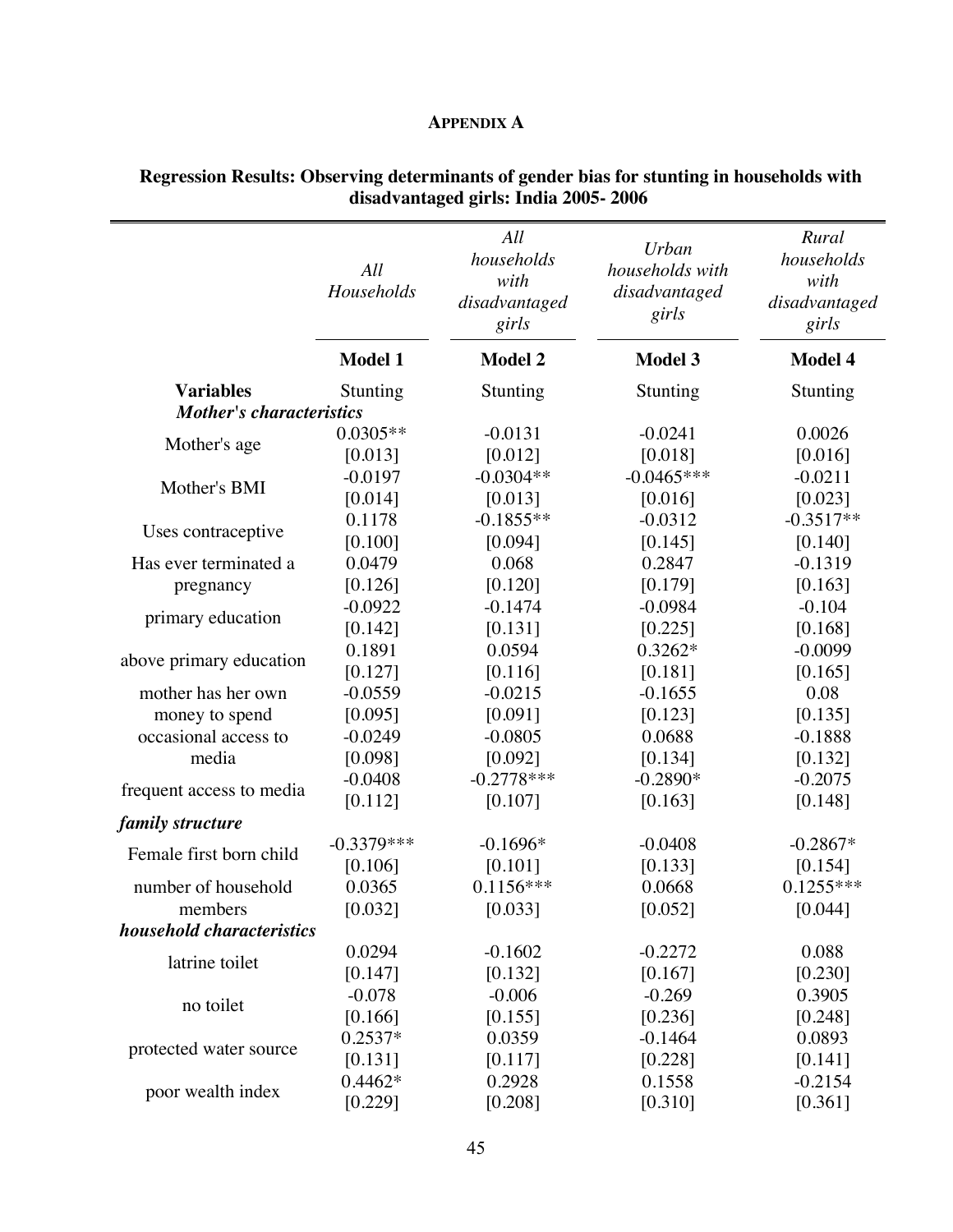|                      | All<br>Households | All<br>households<br>with<br>disadvantaged<br>girls | Urban<br>households with<br>disadvantaged<br>girls | Rural<br>households<br>with<br>disadvantaged<br>girls |
|----------------------|-------------------|-----------------------------------------------------|----------------------------------------------------|-------------------------------------------------------|
|                      | <b>Model 1</b>    | <b>Model 2</b>                                      | <b>Model 3</b>                                     | <b>Model 4</b>                                        |
| <b>Variables</b>     | Stunting          | Stunting                                            | Stunting                                           | Stunting                                              |
| middle wealth index  | 0.4308**          | 0.0855                                              | 0.1381                                             | $-0.4881$                                             |
|                      | [0.200]           | [0.178]                                             | [0.225]                                            | [0.333]                                               |
| rich wealth index    | 0.1848            | 0.0098                                              | $-0.0327$                                          | $-0.4482$                                             |
|                      | [0.152]           | [0.141]                                             | [0.164]                                            | [0.297]                                               |
| Muslim               | $-0.0705$         | $-0.1038$                                           | 0.02                                               | $-0.255$                                              |
|                      | [0.144]           | [0.134]                                             | [0.171]                                            | [0.233]                                               |
| Other                | $-0.5829**$       | $-0.0894$                                           | 0.4604                                             | 0.0048                                                |
|                      | [0.294]           | [0.316]                                             | [0.603]                                            | [0.387]                                               |
| Disadvantaged caste/ | 0.1165            | $-0.2183**$                                         | $-0.0948$                                          | $-0.4915***$                                          |
| tribe                | [0.108]           | [0.102]                                             | [0.138]                                            | [0.161]                                               |
| nearby government    | $-0.1657$         | $-0.4020***$                                        | $-0.2339*$                                         | $-1.0356***$                                          |
| nutrition facility   | [0.121]           | [0.111]                                             | [0.136]                                            | [0.221]                                               |
| Urban                | $0.2778**$        | 0.0256                                              | $\overline{0}$                                     | $\boldsymbol{0}$                                      |
|                      | [0.122]           | [0.113]                                             | [0.000]                                            | [0.000]                                               |
| <b>Region</b>        |                   |                                                     |                                                    |                                                       |
| North East           | 0.1245            | 0.028                                               | $-0.057$                                           | 0.1542                                                |
|                      | [0.160]           | [0.148]                                             | [0.212]                                            | [0.216]                                               |
| East                 | 0.0061            | $-0.1956$                                           | 0.2288                                             | $-0.2474$                                             |
|                      | [0.146]           | [0.137]                                             | [0.230]                                            | [0.186]                                               |
| West                 | 0.0235            | $-0.0629$                                           | 0.1194                                             | $-0.1827$                                             |
|                      | [0.145]           | [0.141]                                             | [0.192]                                            | [0.218]                                               |
|                      | 0.1629            | 0.1049                                              | 0.2542                                             | $-0.0141$                                             |
| South                | [0.142]           | [0.136]                                             | [0.177]                                            | [0.215]                                               |
| Constant             | $-1.0076**$       | 2.3913***                                           | 2.6303***                                          | 2.9740***                                             |
|                      | [0.503]           | [0.473]                                             | [0.626]                                            | [0.737]                                               |
| Observations         | 833               | 385                                                 | 186                                                | 199                                                   |
| adjusted R-squared   | 0.0175            | 0.0724                                              | 0.0631                                             | 0.1374                                                |

 **Regression Results: Observing determinants of gender bias for stunting in households with disadvantaged girls: India 2005- 2006**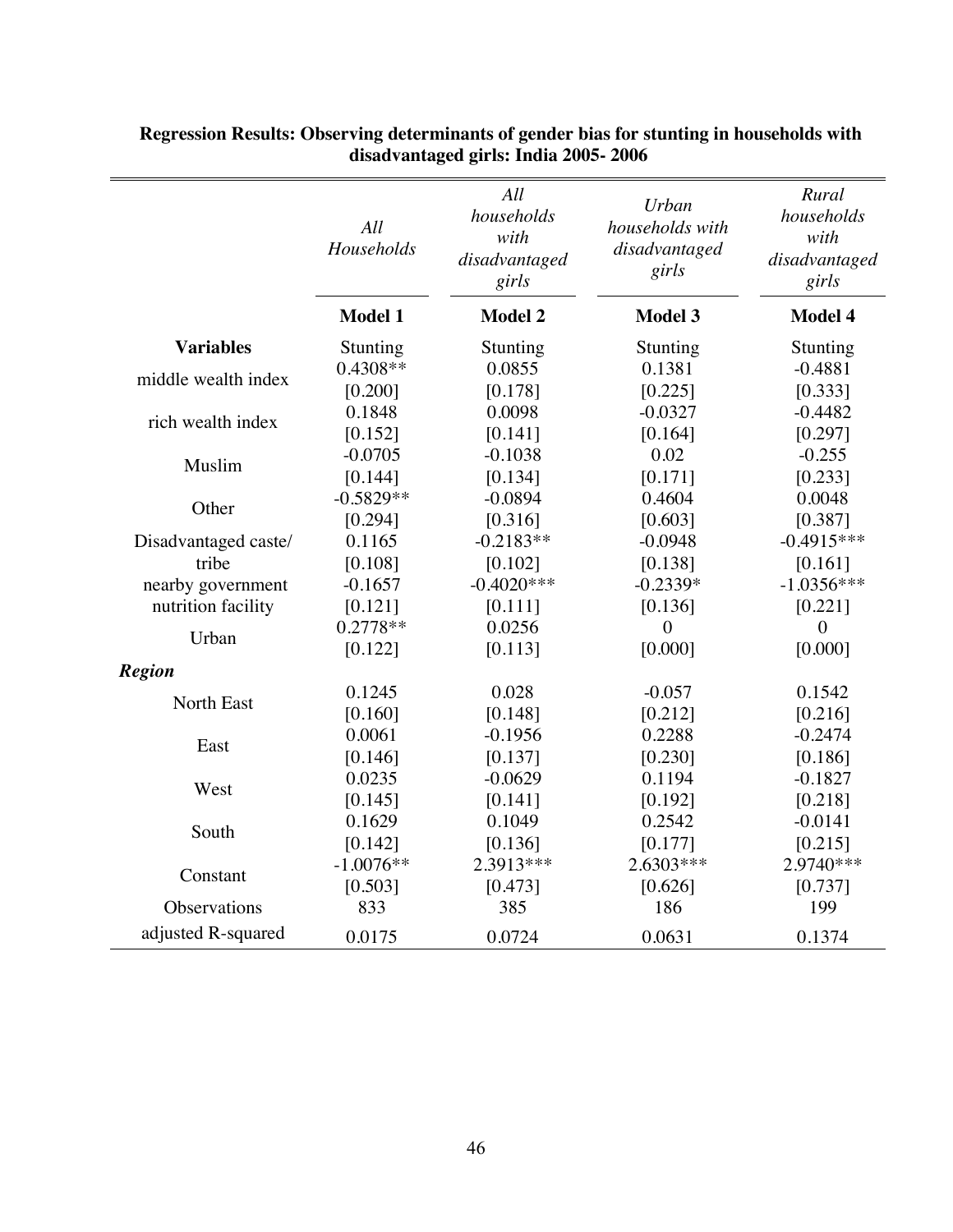### **APPENDIX B**

# **Testing for Heteroskedasticity**

Breusch-Pagan / Cook-Weisberg test for heteroskedasticity Ho: Constant variance Variables: fitted values of hw5diff

 $chi2(1) = 0.76$ Prob > chi2 =  $0.3842$ 

Fail to reject the null hypothesis that there is a constant variance, thus cannot say that the regression is heteroskedastic.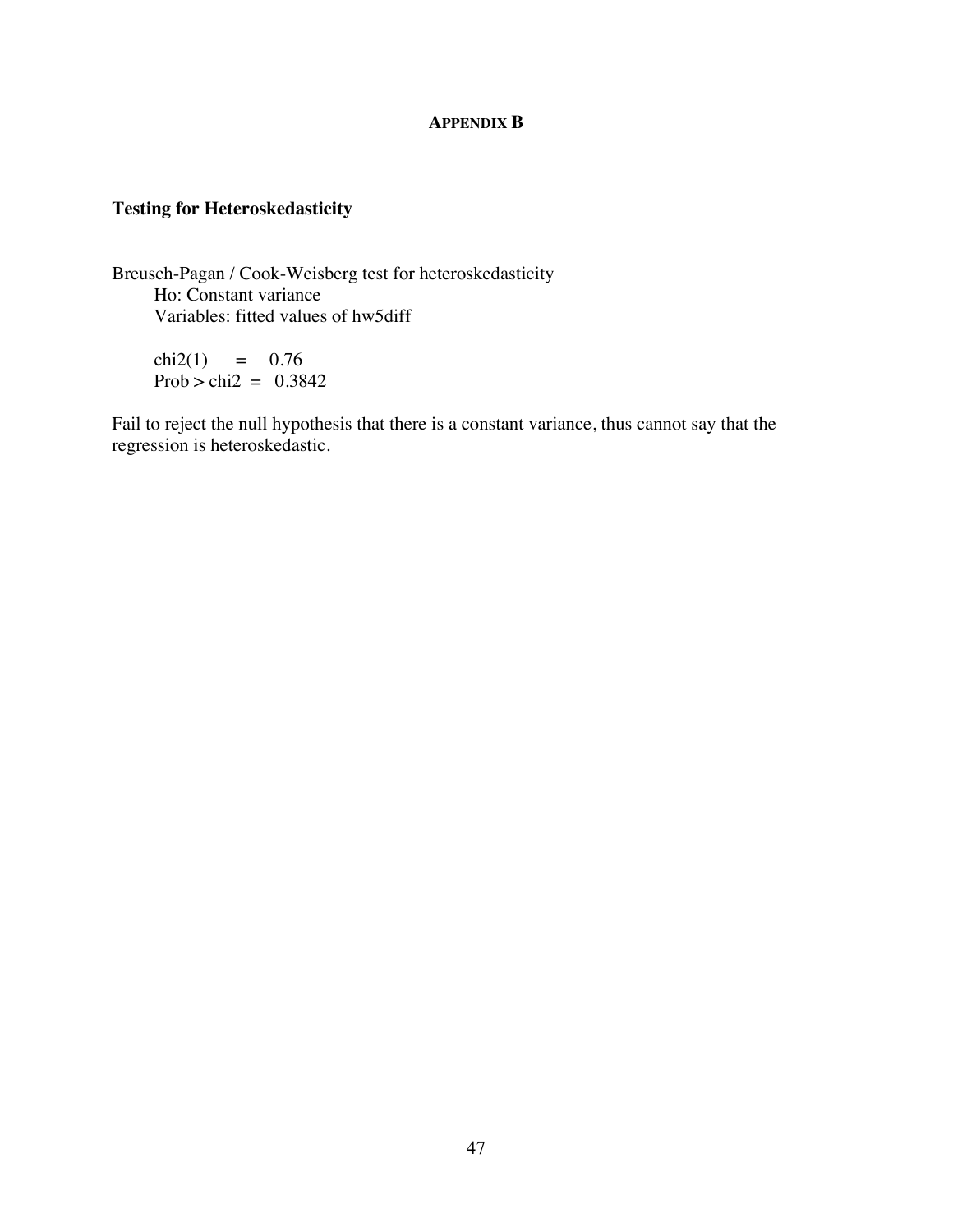### **REFERENCES**

Arnold Fred , Minja Kim Choe & T.K. Roy (1998*): Son Preference, the Family-building Process and Child Mortality in India*, Population Studies, 52:3, 301-315

Barcellos, Silvia, Carvalho, Leandro and Lleras-Muney, Adriana, (2010), *Child Gender and Parental Investments in India: Are Boys and Girls Treated Differently?* No 756, Working Papers, RAND Corporation Publications Department.

 Basu, Alaka Malwade . *Fertility Decline and Increasing Gender Imbalance in India, Including a Possible South Indian Turnaround* . Development and Change Vol. 30 (1999), 237±263

Bhan, Gautam, Bhandari, Nita, Taneja, Sunita Mazumder, Sarmila, and Bahl, Rajiv (2005). *The effect of maternal education on gender bias in care- seeking for common childhood illnesses.*  Social Science and Medicine. July 2004. V 60 pg (715-724)

Bloom, Shelah S, Wypij, David and Das Gupta, Monica. *Dimensions of Women's Autonomy and*  the Influence on Maternal Health Care Utilization in a North Indian City. Demography Vo, 38 No. 1, 67-78.

Borooah, Vani K. (2004) *Gender bias among children in India in their diet and immunization against disease.* Social Science & Medicine 58 1719–1731

Clark, Sheller (2000). *Son Preference and Sex Composition of Children: Evidence from India.* Demography, Volume 37- Number 1, pg 95-108.

Cogill, Bruce. ( 2001) *Anthropometric Indicators Measurement Guide*. Food and Nutrition Technical Assistance Project, Academy for Educational Development, Washington DC.

Das Gupta, Monica. ( 1987) *Discrimination against Female Children in Rural Punjab, India.*  Population and Development Review, vol 13 No. 1 pg 77-100

Das Gupta, Monica, Lokshin, Michael, Gragnolati, Michele, Ivaschenko, Oleksiy. (2005) *Improving Child Nutrition Outcomes in India. Can the integrated child development services program be more effective?* World Bank Policy Research Working Paper 3647, June 2005

Desai, Sonalde and Alva, Soumya. ( 1998) *Maternal Education and Child Health: Is there a Strong Causal Relationship?* Demography, Volume 35- No. 1, pg 71-81

Dyson, Tim, Moore, Mick.(1983) *On Kinship Structure, Female Autonomy, and Demographic Behavious in India.* Population and Development Review. Vol. 9. No.1 Pg 35-60

Fantahun, Mesganaw . Berhane, Yemane, Wall, Stig Byass, Peter , Hogberg, Ulf . ( 2007) *Women's involvement in household decision-making and strengthening social capital—crucial*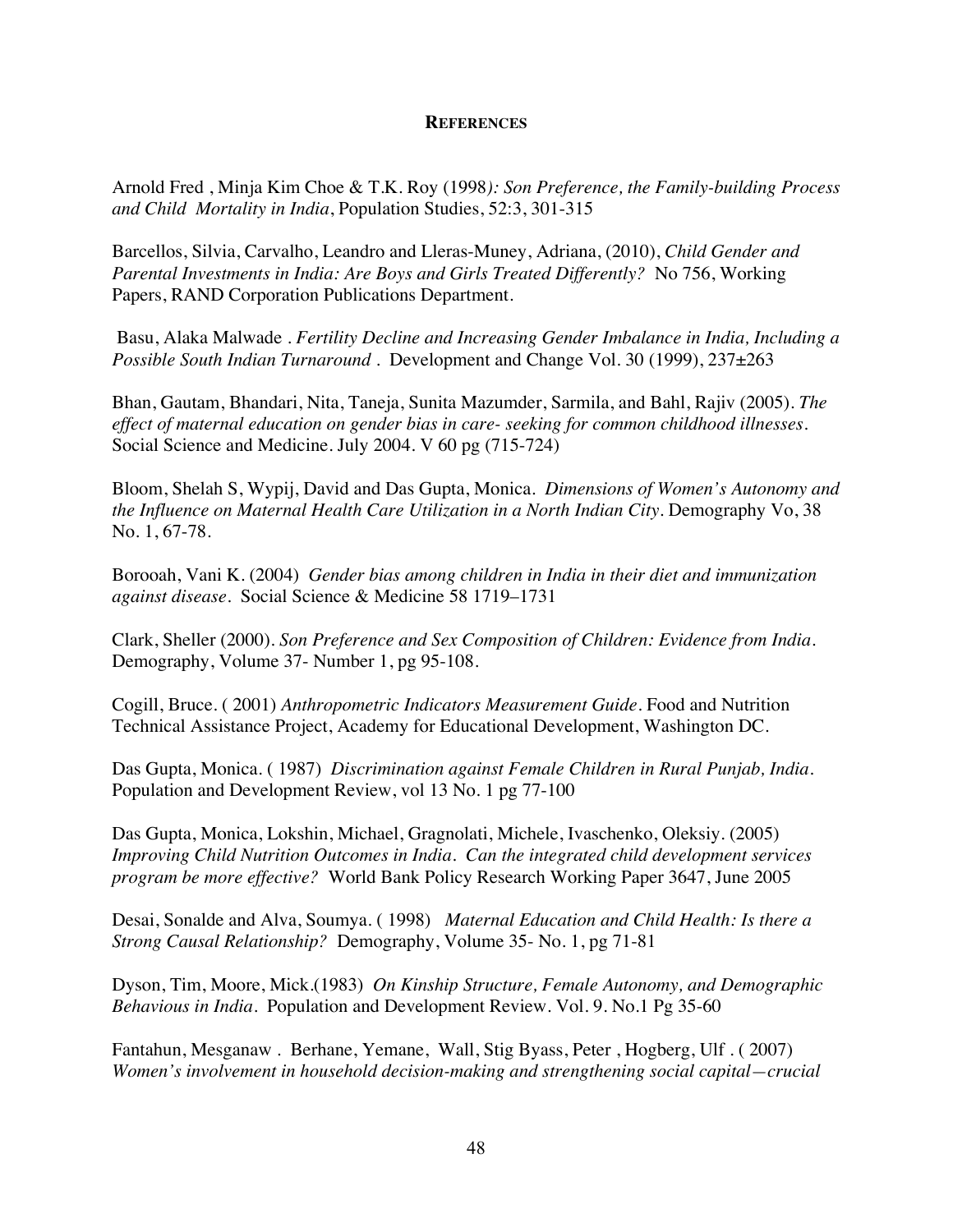*factors for child survival in Ethiopia.* Foundation Acta Pædiatrica/Acta Pædiatrica 96, pp. 582– 589

Friedman, Debra, Hechter, Michael, and Kanazawa, Satoshi. ( 1994) *A theory of the value of children* Demography*,* Springer New York, Volume: 31, Issue: 3 pg 375- 401

Ganatra, B. and Hirve, S. ( 1994) *Male bias in health care utilization for under- fives in a rural community in western India.* Bulletin of the World Health Organization, 72 (1): 101-104

Jalan, Jyotsna and Martin Ravallion (2003) "Does Piped Water Reduce Diarrhea for Children in Rural India?" *Journal of Econometrics* Vol. 12(1): 153-73.

Jayachandran , Seema and Kuziemko, Ilyana (2009) *Why Do Mothers Breastfeed Girls Less Than Boys? Evidence and Implications for Child Health in India*

Jensen, Robert and Oster, Emily. (2007) *The Power of TV: Cable Television and Women's Status in India*. National Bureau of Economic Research working paper No. 13305. August 2007.

Kishor, Sunita. (1993) *" May God Give Sons to All" Gender and Child Mortality in India*. American Sociological review, 1993, Vol 58. Pg (247-265)

Osmani, Siddiq and Sen, Amartya. (2003) *The Hidden Penalties of Gender Inequality: Fetal origins of Ill-Health*. Economics and Human Biology 1 105–121

Oster, Emily (2009) *Does Increased Access Increase Equality? Gender and Child Health Investments in India* . Journal of Development Economics, Volume 89, Issue 1*,* Pages 62-76

Oster, Emily. ( 2009) *Proximate Sources of Population Sex Imbalance in India*. Demography, Volume 46, Number 2, May 2009, pp. 325-339

Pal, Sarmistha. ( 1999) *Analysis of Childhood Malnutrition in Rural India: Role of Gender, Income, and Other Household Characteristics*. World Development Vol. 27, No. 7, pp. 1151±1171

Pande, Rohini P.(2003) *Selective Gender Differences in Childhood Nutrition and Immunization in Rural India: The Role of Siblings.* Demography, Volume 40 No. 3, pg 395- 418

Pande, Rohini P. and Astone, Nan Marie (2007) *Explaining son preference in rural India: the independent role of structural versus individual factors.* Policy Rev 26:1–29

Rahman, M et al. *Early marriage, poor reproductive health status of mother and child wellbeing in India*. Journal of Tropical Pediatrics . April 1993. V 39 pg 86-88.

Rajaretnam, T. and Deshpande, R.V.(1994) *The Effect of Sex Preference on Contraceptive Use and Fertility in Rural South India*. International Family Planning Perspectives, Vol 20, No. 3 pg 88-95. September 1994